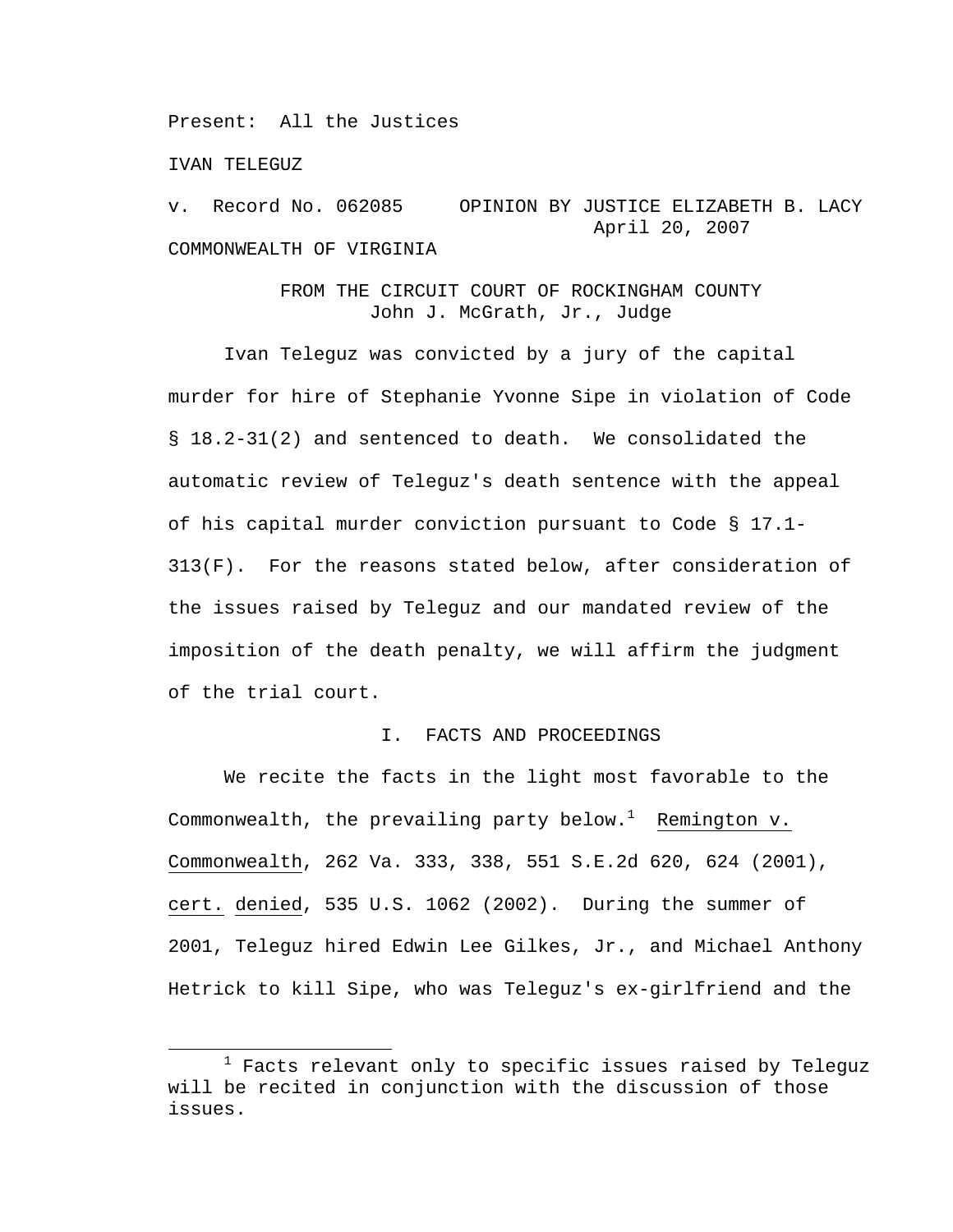mother of his young child. On July 21, 2001, Teleguz, driving his car, took Gilkes and Hetrick from their apartment in Lancaster, Pennsylvania, to Harrisonburg, Virginia, where Sipe lived. Teleguz told Hetrick he wanted Sipe's "throat cut" and "to make sure she was dead." Once in Virginia, Teleguz waited in the car while Gilkes and Hetrick went into a Wal-Mart. Hetrick purchased a fillet knife, which Teleguz approved as a suitable murder weapon. Teleguz took the men to Sipe's apartment complex and pointed out her apartment. They then drove the car to a parking lot near Sipe's residence, where Gilkes and Hetrick got out of the car. Teleguz told the men to "wait until he had time to get back to Pennsylvania."

After waiting several hours, Gilkes and Hetrick walked back to Sipe's apartment complex. Hetrick approached Sipe's apartment alone and gained entry by asking to use the telephone. Once in the apartment, Hetrick killed Sipe by cutting her throat. In the course of the attack, Hetrick injured his hand. Hetrick went to the bathroom to clean his hand and was surprised to find Sipe's infant son "in the bathtub with the water running." Hetrick turned off the water and left the apartment. Gilkes and Hetrick returned to Pennsylvania by bus.

On the evening of July 23, 2001, Sipe's mother, Pamela Y. Woods, went to her daughter's apartment because she had not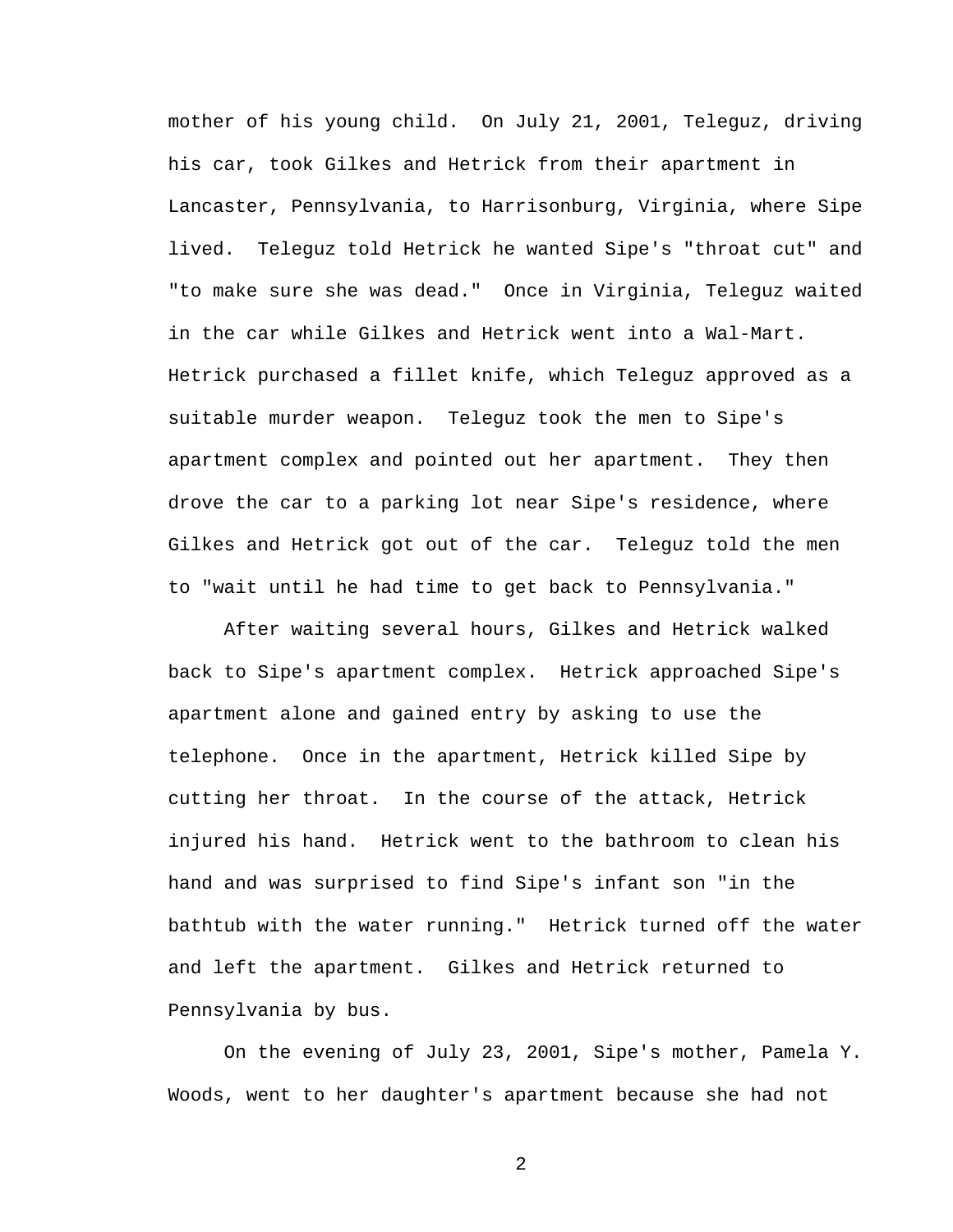heard from Sipe during the previous two days and was unable to reach her by telephone. When Woods entered the apartment, she found Sipe's body in the front room and began screaming for help. Woods then found Sipe's twenty-three month-old son in the bathroom of the apartment, with the bathtub full of water. The child was unharmed. In response to Woods' screams, Mark Edwin Moore, a neighbor, went to Sipe's apartment and, after placing a blanket over Sipe's body, took Woods and her grandson out of the apartment.

The medical examiner testified that Sipe suffered a number of cuts described as defensive wounds, as well as three other wounds. The first, according to the medical examiner, was a superficial wound. The second wound was a "stabbing wound," which affected the area "all the way from the left side of the neck . . . to the right side of the neck" and consisted of a cut to Sipe's windpipe and esophagus. The medical examiner also testified that the third wound, the fatal wound, was a "cutting wound" which consisted of a cut approximately two and one-half inches deep into Sipe's trachea, larynx, and a major artery on the right side of Sipe's neck, which was completely severed.

At the crime scene, the Harrisonburg police discovered blood that did not belong to Sipe. Investigator Kevin A. Whitfield learned from Sipe's family members that Teleguz was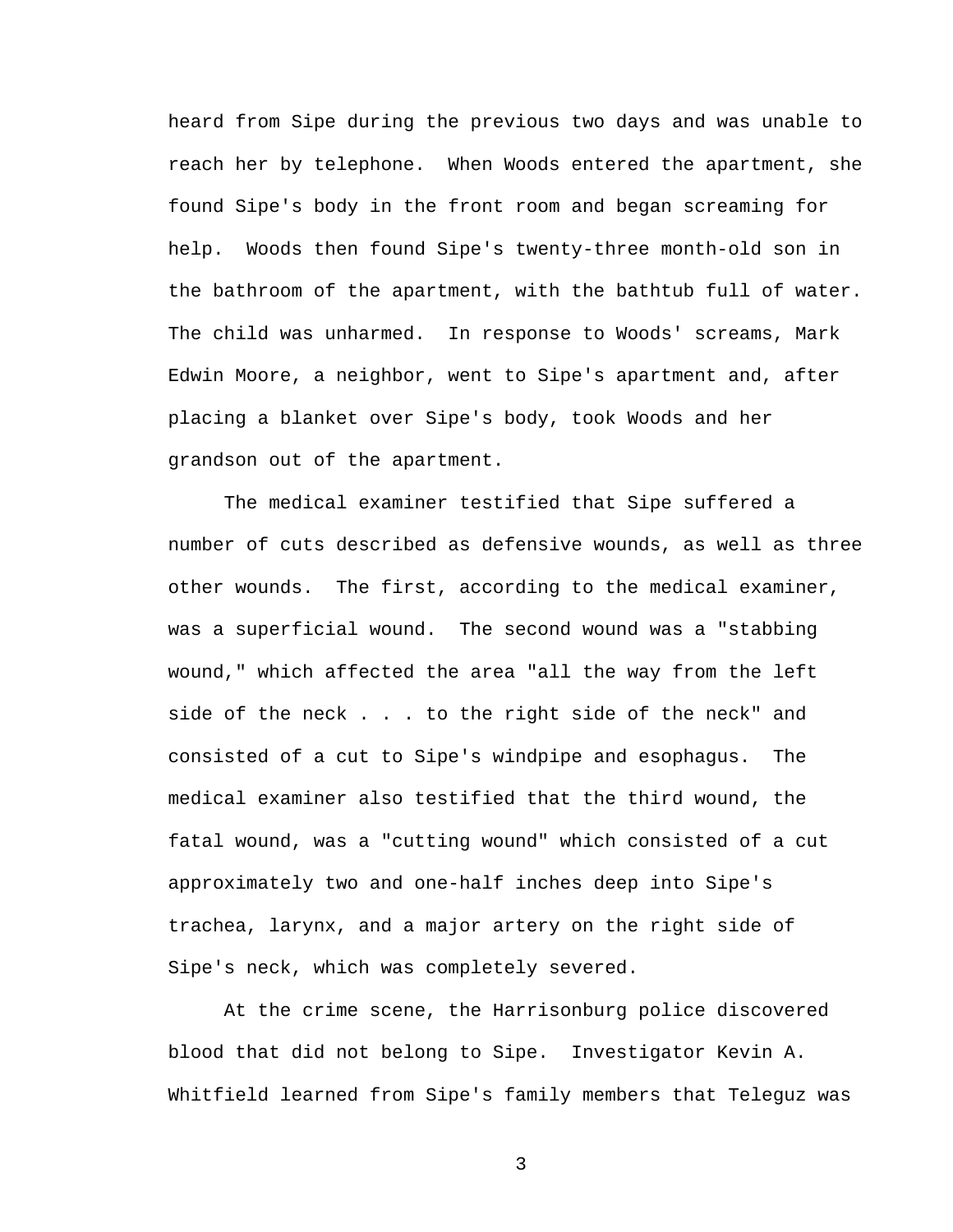the father of Sipe's son and that he was currently living in Pennsylvania. Investigator Whitfield also learned that relations between Sipe and Teleguz had been strained, and that Teleguz was upset about a court order requiring him to pay child support. On July 24, 2001, Investigator Whitfield interviewed Teleguz at Teleguz's residence in Pennsylvania. Teleguz denied any involvement in the murder, and stated he had been in Pennsylvania since July 20, 2001.

 On December 14, 2001, Investigator Whitfield, assisted by Pennsylvania State Police, executed a search warrant on Teleguz. Police collected samples of Teleguz's blood, hair, and saliva. Testing revealed that Teleguz was not the source of the blood found at Sipe's apartment.

 Also in 2001, Investigator Whitfield interviewed Mark Moore who told Whitfield that he had seen an unknown person around Sipe's apartment prior to her murder. When shown a photograph array that included a photograph of Teleguz, Moore told Investigator Whitfield he was about 70 percent certain Teleguz was the person he had seen at Sipe's apartment. Investigator Whitfield also interviewed Ryan Ferguson, who was with Moore the night he saw the individual leave Sipe's apartment. Ferguson was also shown a photograph array. Although Ferguson initially failed to identify Teleguz, he subsequently identified the photograph of Teleguz as the one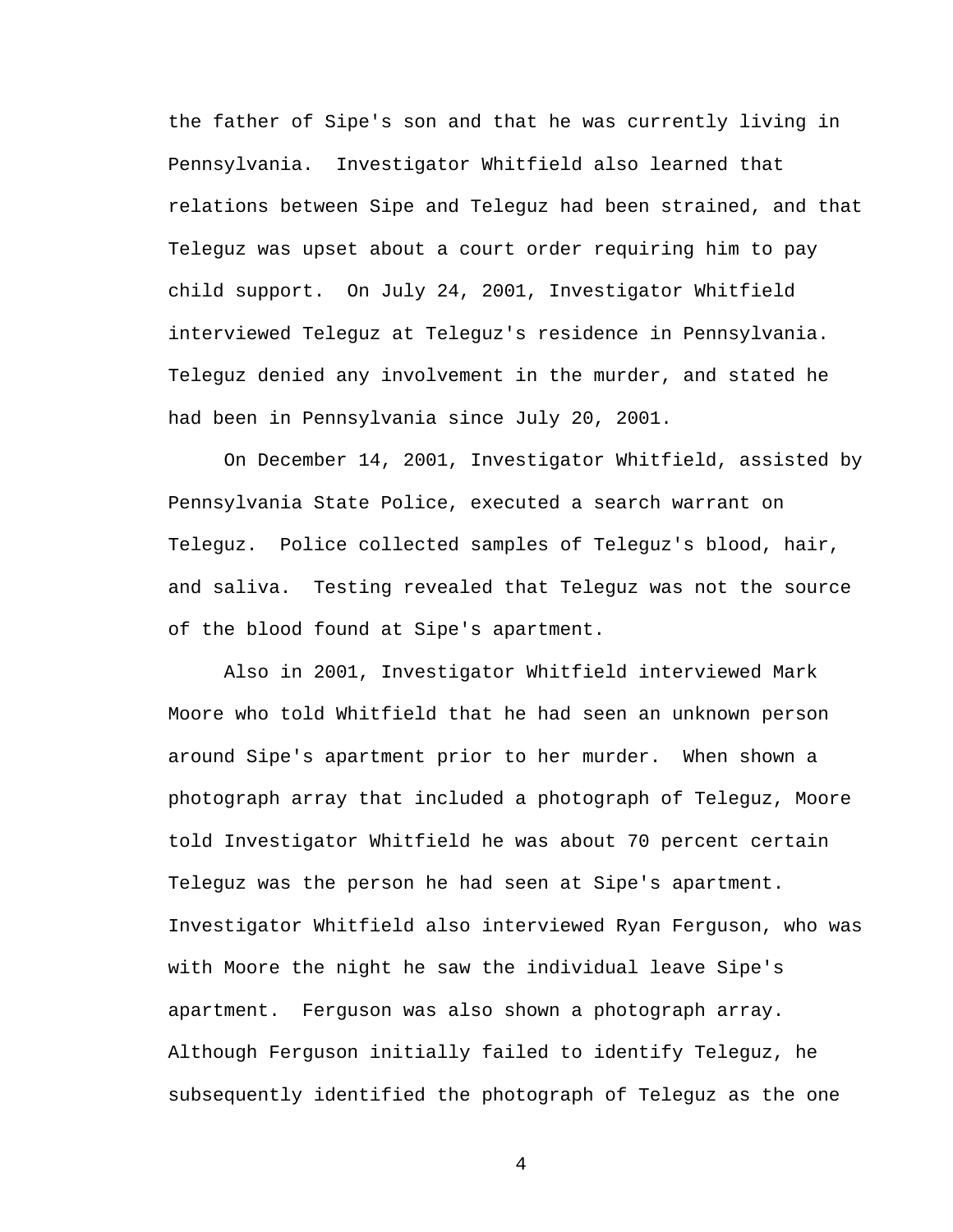which "most" resembled the person he had seen leaving Sipe's apartment. No arrests were made on the basis of these interviews.

 The investigation stalled until February 2003, when Michael Nelson, a deputy marshal with the United States Marshal Service, contacted Investigator Whitfield with information about the Sipe murder. Aleksey Safanov, who was facing federal criminal charges, told Deputy Marshal Nelson that Teleguz had hired a black male from Lancaster, Pennsylvania, to kill Sipe because Teleguz was angry about having to pay child support. According to Safanov, Teleguz said that Sipe had been murdered, and that Teleguz was upset because "[w]hoever killed her left blood evidence." Safanov also told investigators that after Sipe's murder, Teleguz wanted to rob Sipe's parents, and that he and Teleguz had driven to Harrisonburg but ultimately did not commit the robbery.

Safanov's information led the police to Edwin Gilkes who told the police that he refused Teleguz's offer to murder Sipe for pay but that Michael Hetrick accepted the offer. The police then contacted Hetrick who ultimately confessed to murdering Sipe. Hetrick said Teleguz had hired him to kill Sipe for \$2,000, with half to be paid before the murder. When Teleguz received confirmation of Sipe's death, he paid Gilkes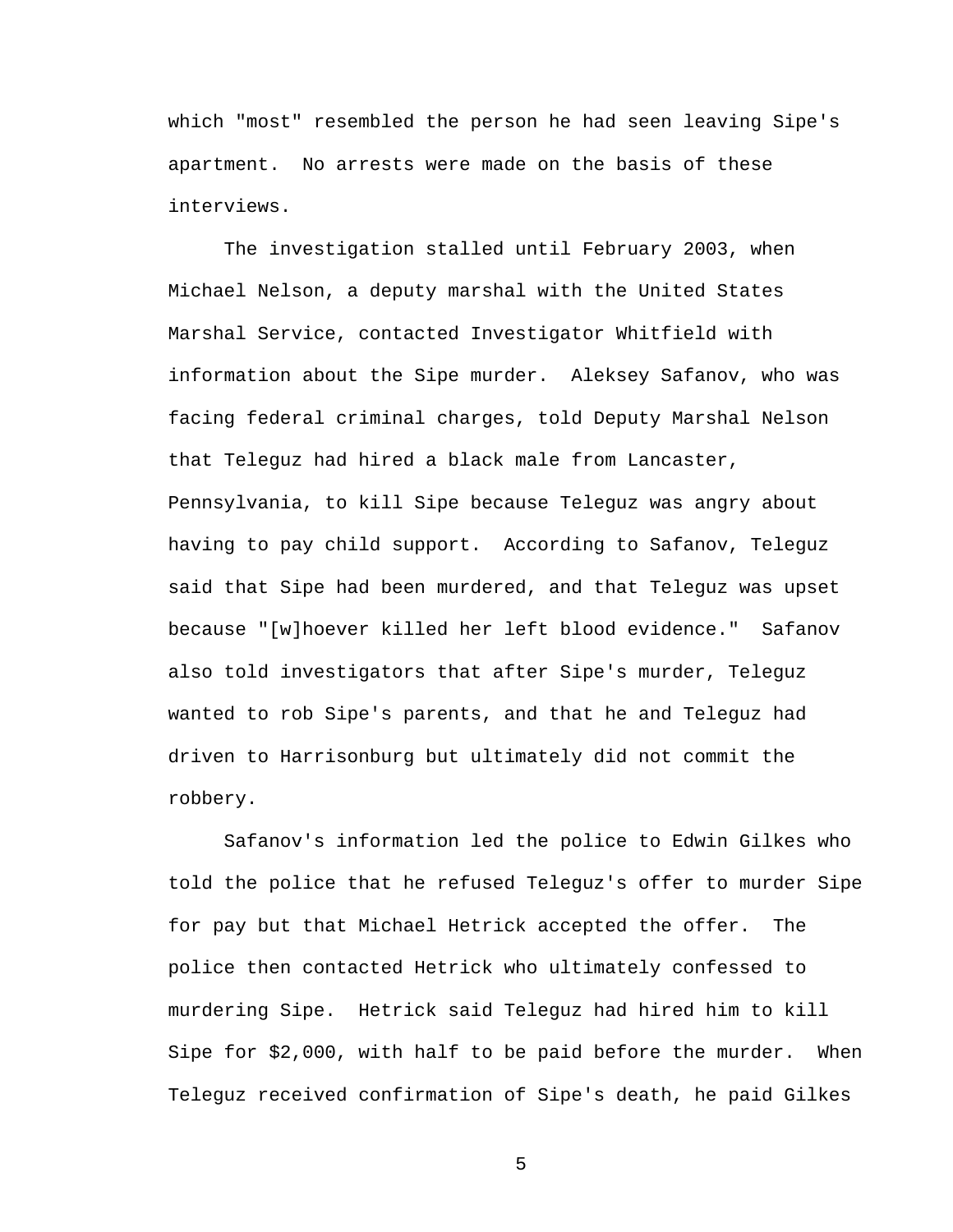and Hetrick the remaining \$1,000 plus an additional \$500 for expenses. Subsequent testing revealed that Hetrick was the source of the unidentified blood found at Sipe's apartment.

As a result of Hetrick's confession, Teleguz was arrested in Pennsylvania on July 1, 2004 and subsequently extradited to Virginia. He was indicted by a Rockingham County grand jury for the willful, deliberate, and premeditated killing of a person by another for hire as an accessory before the fact in violation of Code § 18.2-31(2).

Following a four day trial, the jury found Teleguz guilty as charged. The jury proceeded to hear further evidence regarding sentencing. The Commonwealth presented evidence at sentencing in support of the statutory aggravators of vileness and future dangerousness. In addition to the evidence presented during the guilt portion of the trial, the Commonwealth's evidence included Teleguz's prior criminal convictions, testimony from Sipe's relatives, the nature of the injuries Sipe sustained, and the pain she would have experienced prior to her death. Teleguz presented mitigation evidence including testimony about his background and childhood in the Ukraine. He presented testimony about his lack of disciplinary infractions while incarcerated. The jury found both statutory aggravators beyond a reasonable doubt and recommended a sentence of death.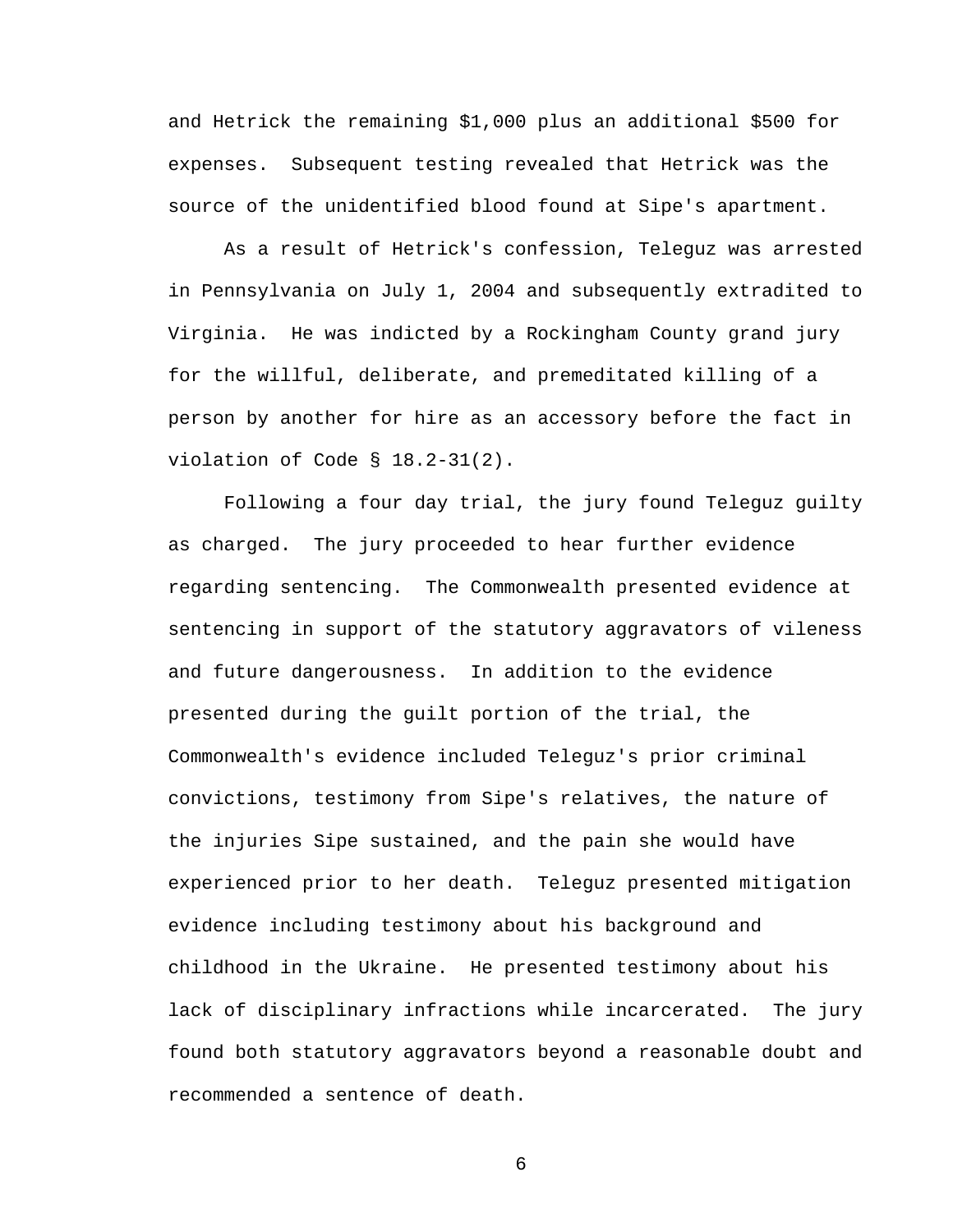Teleguz filed a number of post-trial motions, including a motion to compel disclosure of information he asserted was improperly suppressed. He then moved to set aside the verdict, arguing that the Commonwealth's suppression of exculpatory evidence violated his due process rights under Brady v. Maryland, 373 U.S. 83 (1963). The trial court denied the motion, finding that the evidence allegedly suppressed was not material to the issue of Teleguz's guilt and therefore no Brady violation occurred. The trial court also rejected the other grounds on which Teleguz sought to have the verdict set aside and declined to set aside the sentence of death and impose a life sentence pursuant to Code § 19.2-264.5. Teleguz appealed, asserting 35 assignments of error.

#### II. ANALYSIS

# A. ASSIGNMENTS OF ERROR WAIVED OR ABANDONED

## 1. Juror 50

Teleguz argues that the trial court's failure to strike Juror 50 for cause was error because she stated she could not consider information about Teleguz's background as mitigating evidence. This argument is a new argument not presented to the trial court. At trial, Teleguz argued that Juror 50 should have been removed from the venire due to a potential scheduling conflict involving the juror's child. Accordingly, we will not consider this argument raised for the first time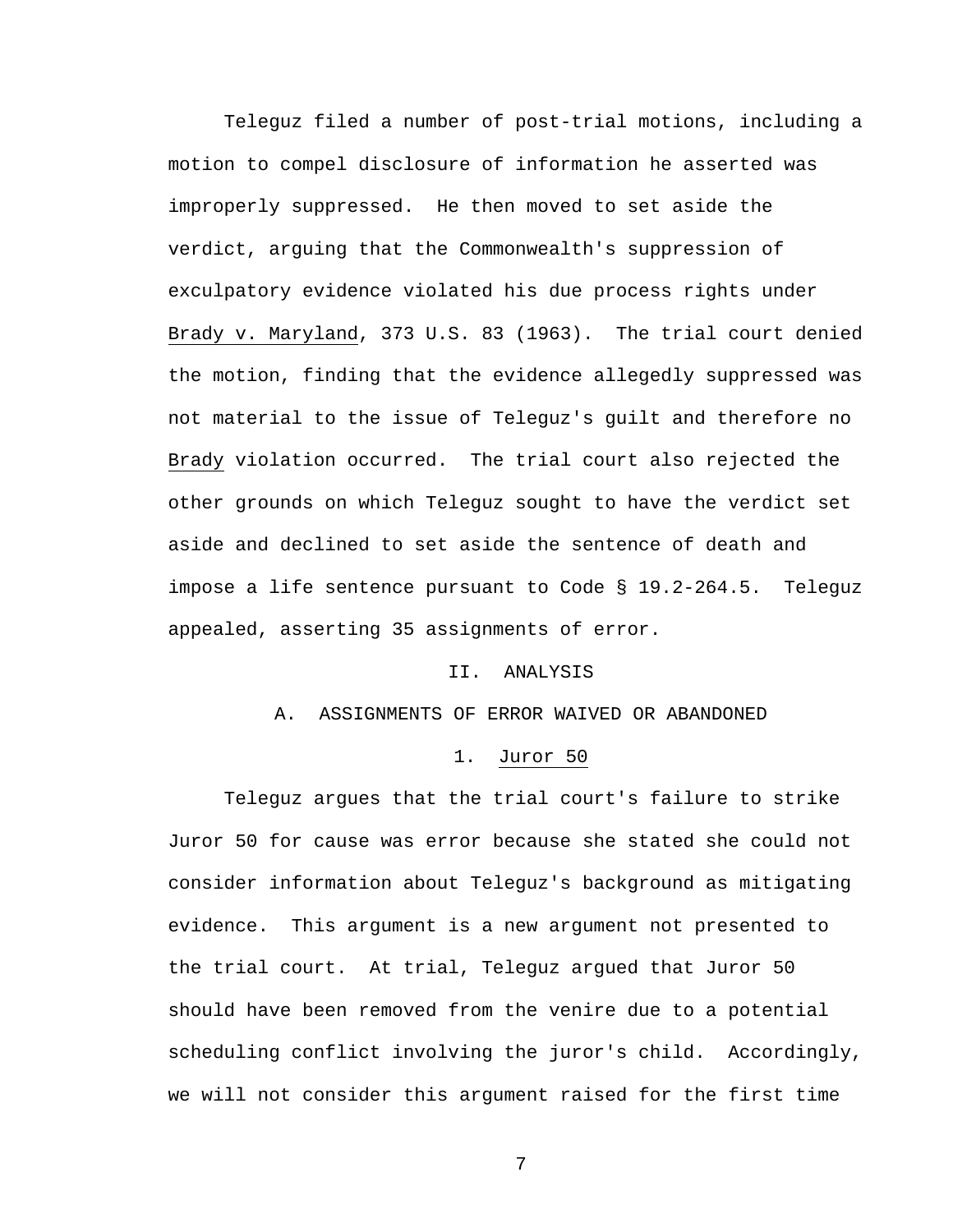on appeal. Rule 5:25; Goins v. Commonwealth, 251 Va. 442, 463, 470 S.E.2d 114, 128, cert. denied, 519 U.S. 887 (1996).

## 2. Comments Made in Opening Statement

 Teleguz asserts that the trial court erred in denying his "mistrial motions" based upon comments made by the Commonwealth during opening statements. The first comment was that Teleguz gave "no reaction" when told by the police about Sipe's murder, and that he did not ask about his son. The second comment referred to expected testimony of Teleguz's brother, Pavel Teleguz.

A review of the record demonstrates that the trial court never denied a motion for mistrial with regard to either statement because no such motions were made. Although the trial court sustained Teleguz's motion in limine to exclude any evidence regarding his precustodial silence, Teleguz did not object, ask for a cautionary instruction, or move for a mistrial in conjunction with the Commonwealth's reference to precustodial silence in its opening statement. While Teleguz did object to the Commonwealth's comments regarding Pavel Teleguz's testimony, he did not request a mistrial. Teleguz only commented, "I don't think we should risk a mistrial based on that" before the trial court overruled the objection. Accordingly, these assignments of error do not address a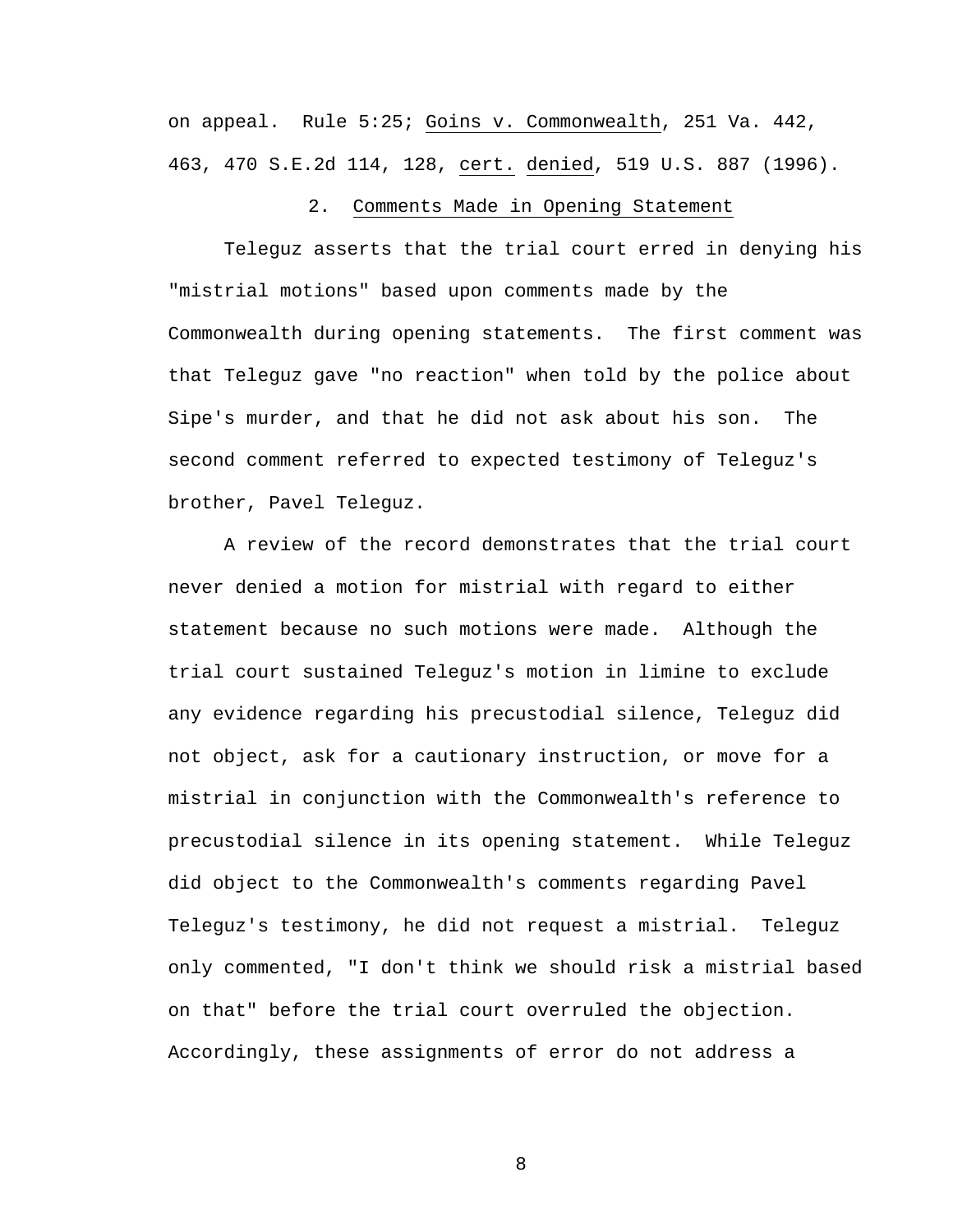ruling made by the trial court and we do not consider them. $^2$ Rule 5:17(c); Rawls v. Commonwealth, 272 Va. 334, 344, 634 S.E.2d 697, 701 (2006).

# 3. Motion for Continuance

Teleguz argues that the trial court should have granted a motion for continuance raised when Investigator Whitfield testified regarding Moore's identification of Teleguz. The record shows that during this testimony, Teleguz asked for a "mistrial or at least a continuance" to allow him to find and question Moore. The trial court denied the motion for a mistrial but never ruled on the continuance request, and Teleguz did not seek a ruling on his motion for a continuance.

Because this assignment of error does not address any ruling made by the trial court, we do not consider it. Rule 5:17(c); Riner v. Commonwealth, 268 Va. 296, 325, 601 S.E.2d 555, 571-72 (2004); Lenz v. Commonwealth, 261 Va. 451, 462-63, 544 S.E.2d 299, 305-06, cert. denied, 534 U.S. 1003 (2001).

## 4. Pavel Teleguz Testimony

Teleguz claims that the trial court's decision to permit Pavel Teleguz to testify as a hostile witness was error because it allowed the Commonwealth to use an investigator's

 $\overline{\phantom{a}}$  2  $2$  On brief Teleguz also complains of a comment made by the Commonwealth during the penalty phase. Teleguz has not assigned error to this comment and accordingly we do not consider it here. Rule 5:17(c).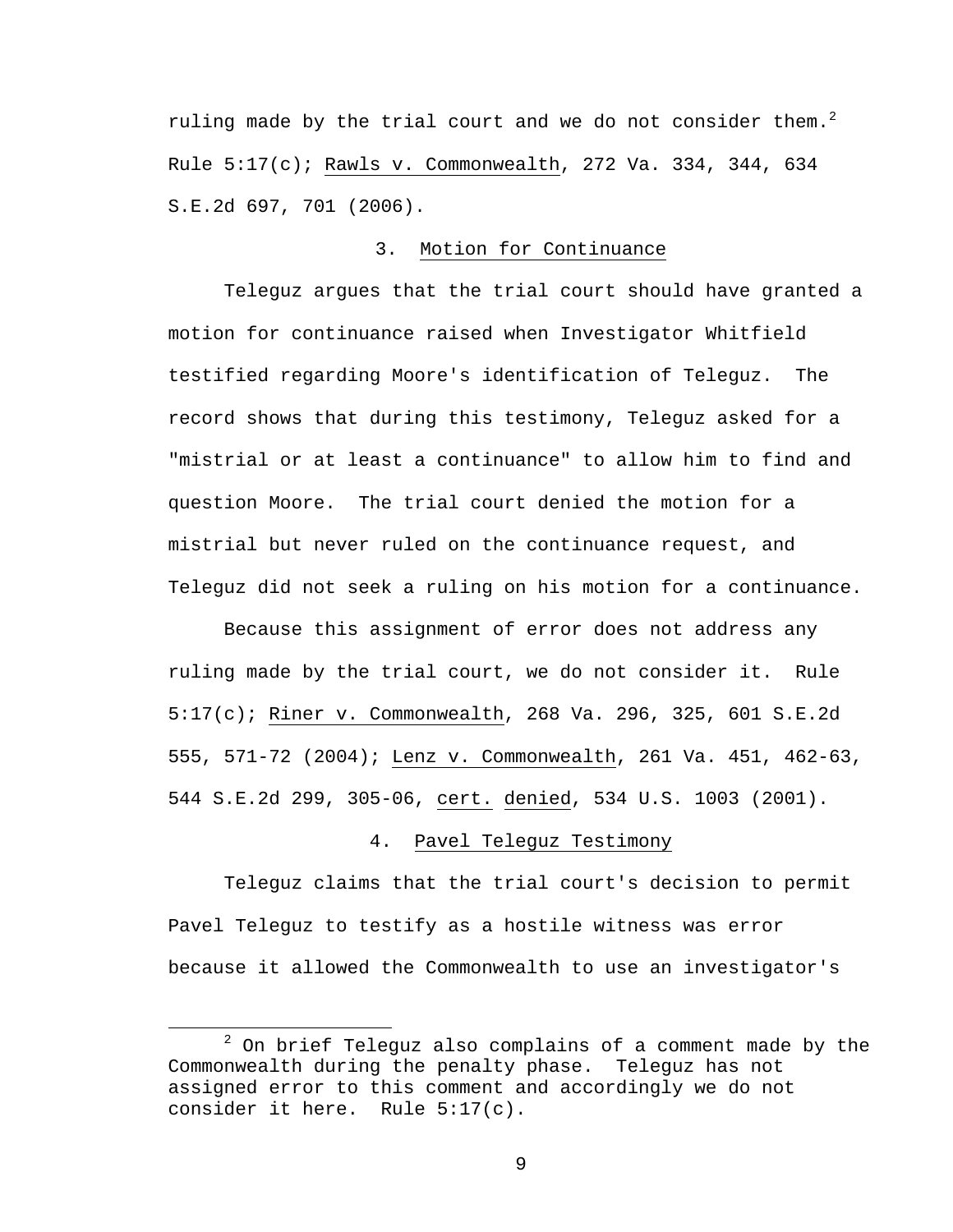notes for impeachment in violation of the Confrontation Clause of the United States Constitution, U.S. Const. amend. VI.

The only argument submitted by Teleguz in this Court in support of this claim was a single sentence that the use of the investigator's notes in questioning Pavel Teleguz was "wholly improper." Because Teleguz has failed to brief this assignment of error, it is abandoned. Rule  $5:17(c)$ ; Muhammad v. Commonwealth, 269 Va. 451, 478-79, 619 S.E.2d 16, 31 (2005), cert. denied, \_\_\_ U.S. \_\_\_, 126 S.Ct. 2035 (2006); Elliott v. Commonwealth, 267 Va. 396, 422, 593 S.E.2d 270, 286 (2004), cert. denied, 543 U.S. 1081 (2005).

# 5. Driving Time Testimony

Teleguz claims that the trial court erred in allowing testimony from Investigator Whitfield regarding the driving time between Teleguz's residence in Pennsylvania and the crime scene in Harrisonburg because such testimony was irrelevant and prejudicial. Teleguz did not raise these arguments at trial. Instead, Teleguz argued that the testimony should not be admitted because it described "an experiment."

We will not consider this new argument because it was not presented to the trial court. Rule 5:25; Goins, 251 Va. at 463, 470 S.E.2d at 128.

## 6. Pamela Woods Testimony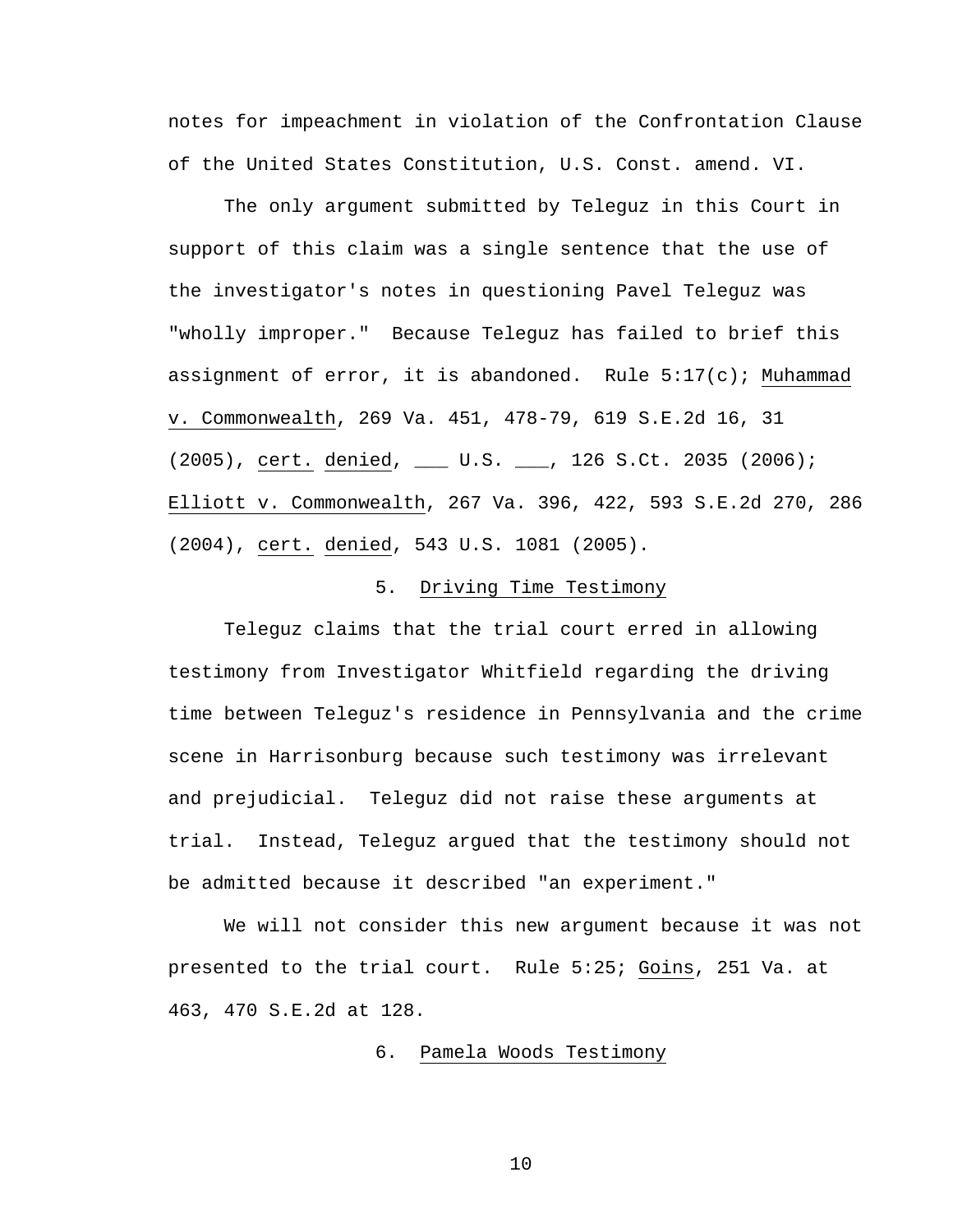At trial, Pamela Woods testified, over Teleguz's objection, that Teleguz had asked Sipe to "go with him" but to leave their son behind. Teleguz argues that this testimony was "irrelevant and prejudic[ial]" and its admission was reversible error. At trial, Teleguz objected to this testimony on relevancy and hearsay grounds. The trial court sustained the hearsay objection but never ruled on the relevancy objection. Because the trial court did not issue a ruling on Teleguz's relevancy objection, there is no basis upon which this Court may consider the issue. Rule  $5:17(c)$ ; Riner, 268 Va. at 325, 601 S.E.2d at 571-72; Lenz, 261 Va. at 462-63, 544 S.E.2d at 305-06. Finally, we do not consider Teleguz's argument that this testimony was prejudicial, because that argument was not presented to the trial court. Rule 5:25; Goins, 251 Va. at 463, 470 S.E.2d at 128.

## 7. Evidence of a Knife and Gloves

 When the Commonwealth sought to elicit testimony about a knife and a pair of gloves found in Teleguz's car shortly after the murder, Teleguz objected, arguing that the knife and gloves had not been connected to the murder and such evidence was therefore irrelevant. The trial court sustained Teleguz's objection finding the evidence "too attenuated and prejudicial." Teleguz subsequently moved for a mistrial and if the mistrial was not granted "to certainly instruct the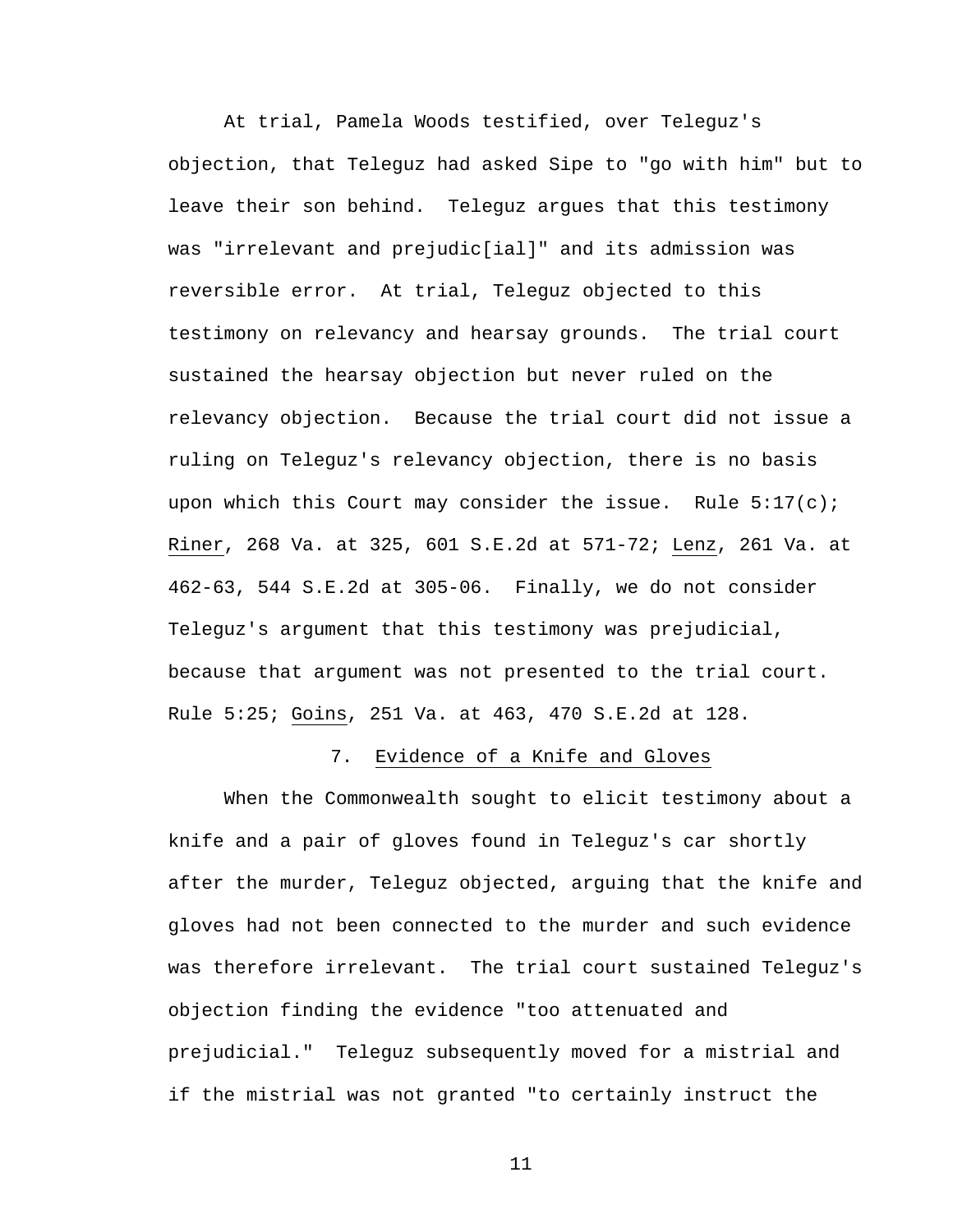jury" with regard to the excluded evidence. The trial court responded by instructing the jury that the knife and gloves were not to be considered as evidence. Teleguz assigns error to the trial court's failure to grant his motion for a mistrial, arguing the Commonwealth's comments on the knife and gloves tainted the jury.

 Based on the record, we conclude that Teleguz has waived this assignment of error. When the trial court granted the request for the jury instruction, Teleguz raised no objection to the failure to grant the mistrial. Accordingly, this assignment of error is waived. Rule 5:25.

# 8. Photograph Array

Teleguz assigns error to the admission of the photograph array because it was unduly suggestive. Teleguz's primary argument on this issue is that Moore's identification was unreliable due to the time of the day when Moore stated he saw Teleguz, and the fact that Moore was "using drugs and drinking heavily" when he saw the person leave Sipe's apartment. Teleguz's argument does not address the grounds on which the error was assigned and only refers to the array as containing "four minorities as 'fillers'" and Teleguz's brother without more. In the absence of any substantive argument on why the display was unduly suggestive, this assignment of error has been abandoned. Rule 5:17(c).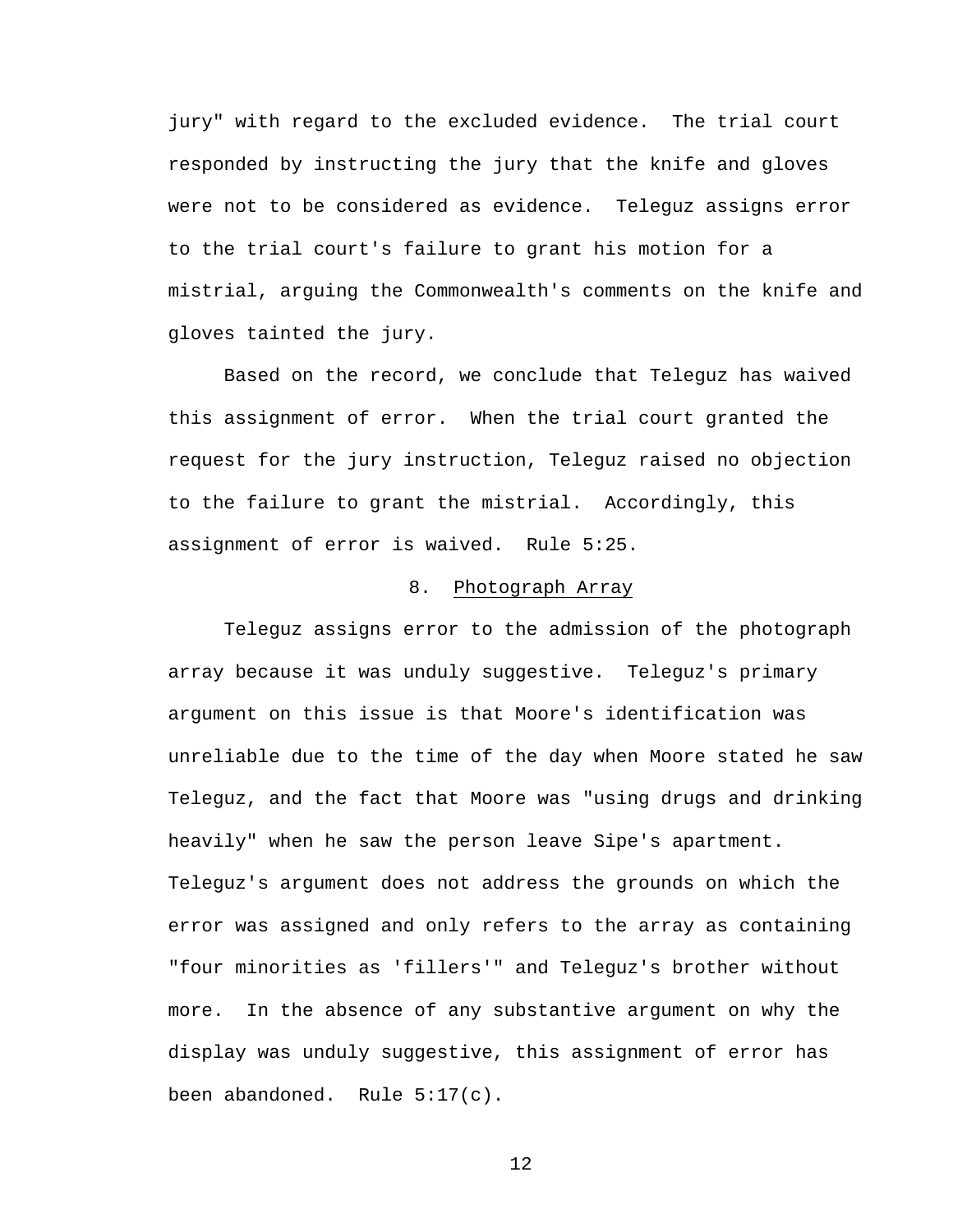## 9. Testimony of Kimberly Woods

Teleguz assigns error to the trial court's refusal to accept a stipulation regarding the testimony of Kimberly Woods. On brief, Teleguz argues only that the trial court erred in refusing to grant a continuance to allow Teleguz to secure Woods' attendance at trial. This argument does not relate to the assignment of error and accordingly we do not consider it here. Rule 5:17(c). In the absence of any argument in support of the assignment of error, the assignment of error is abandoned. Rule  $5:17(c)$ ; see Juniper v. Commonwealth, 271 Va. 362, 414, 626 S.E.2d 383, 416, cert. denied, \_\_\_ U.S. \_\_\_, 127 S.Ct. 397 (2006).

Teleguz also claims that the trial court erred by refusing to allow Investigator Whitfield to testify regarding Woods' out of court statements. The only argument in support of this assignment of error is a single sentence that reiterates the assignment of error. Such a statement does not constitute an argument in support of the error assigned. Accordingly, this assignment of error is abandoned. Rule 5:17(c); Muhammad, 269 Va. at 478-79, 619 S.E.2d at 31; Elliott, 267 Va. at 422, 593 S.E.2d at 286.

B. ISSUES PREVIOUSLY DECIDED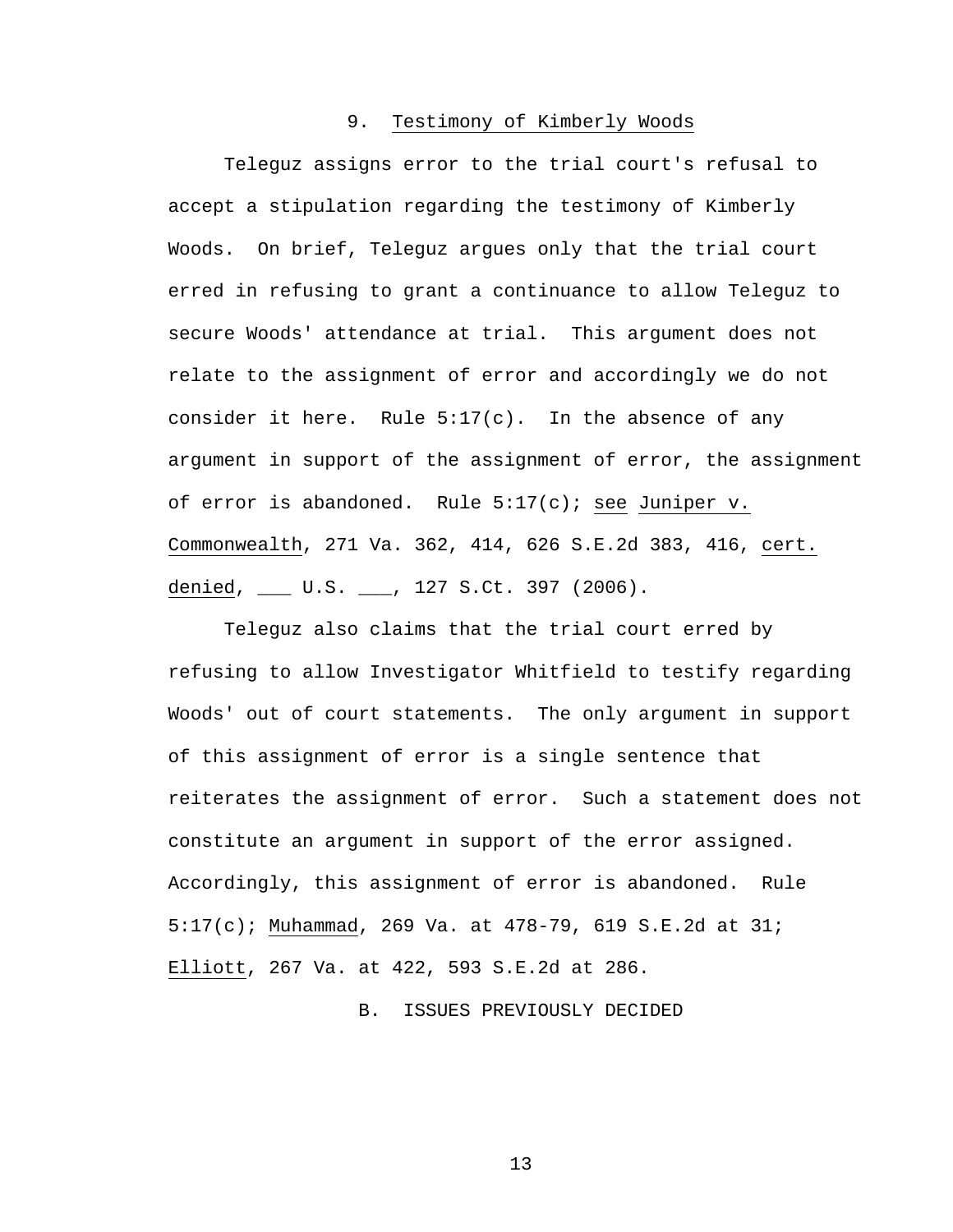In three assignments of error, Teleguz raises arguments which have been previously considered and rejected by this Court.

# 1. Conditions of Confinement

Teleguz argues that the trial court erred in denying his motion to present expert testimony and evidence regarding the conditions of incarceration to rebut allegations of future dangerousness. $^3$  Teleguz's motion was a general motion seeking to present evidence on prison conditions and security and did not address evidence specific to him. Therefore, the trial court did not err in rejecting his motion. Bell v. Commonwealth, 264 Va. 172, 201, 563 S.E.2d 695, 714, cert. denied, 537 U.S. 1123 (2002); and Burns v. Commonwealth, 261 Va. 307, 340, 541 S.E.2d 872, 893, cert. denied, 534 U.S. 1043 (2001).

# 2. Constitutionality of Death Penalty

Teleguz argues that imposition of the sentence of death constitutes reversible error due to the following purported

 $\overline{\phantom{a}}$  3  $3$  We assume Teleguz is referring to his pretrial motion for the appointment of an expert on prison conditions to rebut allegations of future dangerousness or in the alternative to proffer evidence on such conditions. The record shows that the only other instance in which he sought to introduce such evidence was for the trial court's consideration of prison conditions when determining whether, for good cause shown, the sentence of death recommended by the jury should be commuted to a sentence of life without parole pursuant to Code § 19.2-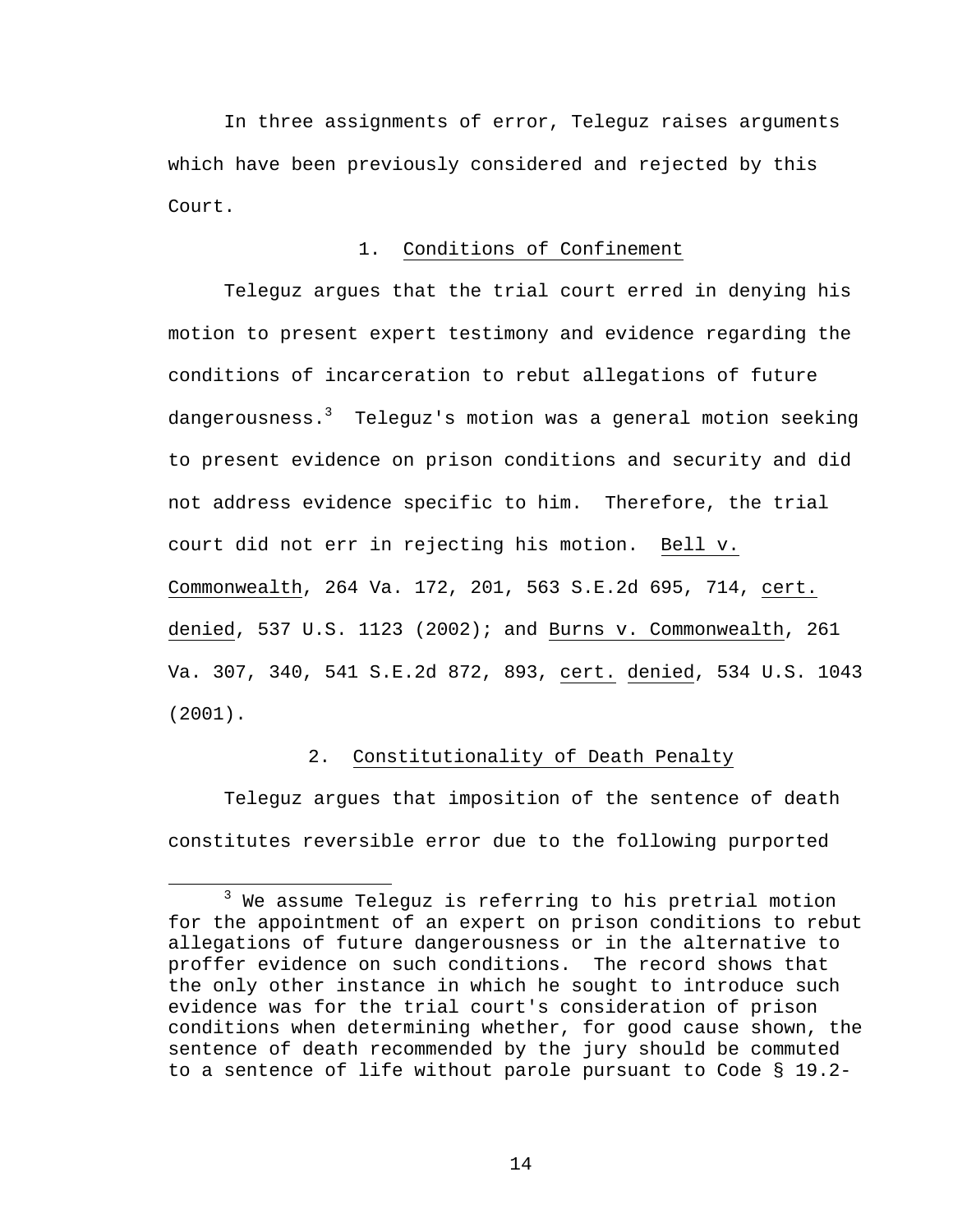constitutional deficiencies of the death penalty statutes and procedures in Virginia. We find nothing additional in the arguments raised by Teleguz in this case and adhere to our previous holdings.

(1) Code §§ 19.2-264.2 through -264.5 fail to adequately direct the jury as to how to evaluate the aggravating factors so as to avoid the arbitrary imposition of the death penalty. Rejected in Wolfe v. Commonwealth, 265 Va. 193, 208, 576 S.E.2d 471, 480, cert. denied, 540 U.S. 1019 (2003), and Mickens v. Commonwealth, 247 Va. 395, 403, 442 S.E.2d 678, 684, vacated and remanded on other grounds, 513 U.S. 922 (1994).

(2) Unadjudicated criminal acts should not be considered to prove future dangerousness. Rejected in Stockton v. Commonwealth, 241 Va. 192, 209-10, 402 S.E.2d 196, 206, cert. denied, 502 U.S. 902 (1991).

(3) Hearsay should not be considered in the postsentence report. Rejected in O'Dell v. Commonwealth, 234 Va. 672, 701-02, 364 S.E.2d 491, 507-08, cert. denied, 488 U.S. 871 (1988).

(4) The death sentence may not be set aside upon a showing of good cause. Rejected in Breard v. Commonwealth, 248 Va. 68, 76, 445 S.E.2d 670, 675- 76, cert. denied, 513 U.S. 971 (1994).

(5) Appellate review procedures are not consistent with the Eighth Amendment and other constitutional provisions. Rejected in Satcher v. Commonwealth, 244 Va. 220, 228, 421 S.E.2d 821, 826 (1992), cert. denied, 507 U.S. 993 (1993) and Smith v. Commonwealth, 239 Va. 243, 253, 389 S.E.2d 871, 876, cert. denied, 498 U.S. 881 (1990).

C. PRETRIAL ISSUES

 $\overline{a}$ 

<sup>264.5.</sup> The trial court granted Teleguz's motion to consider this evidence.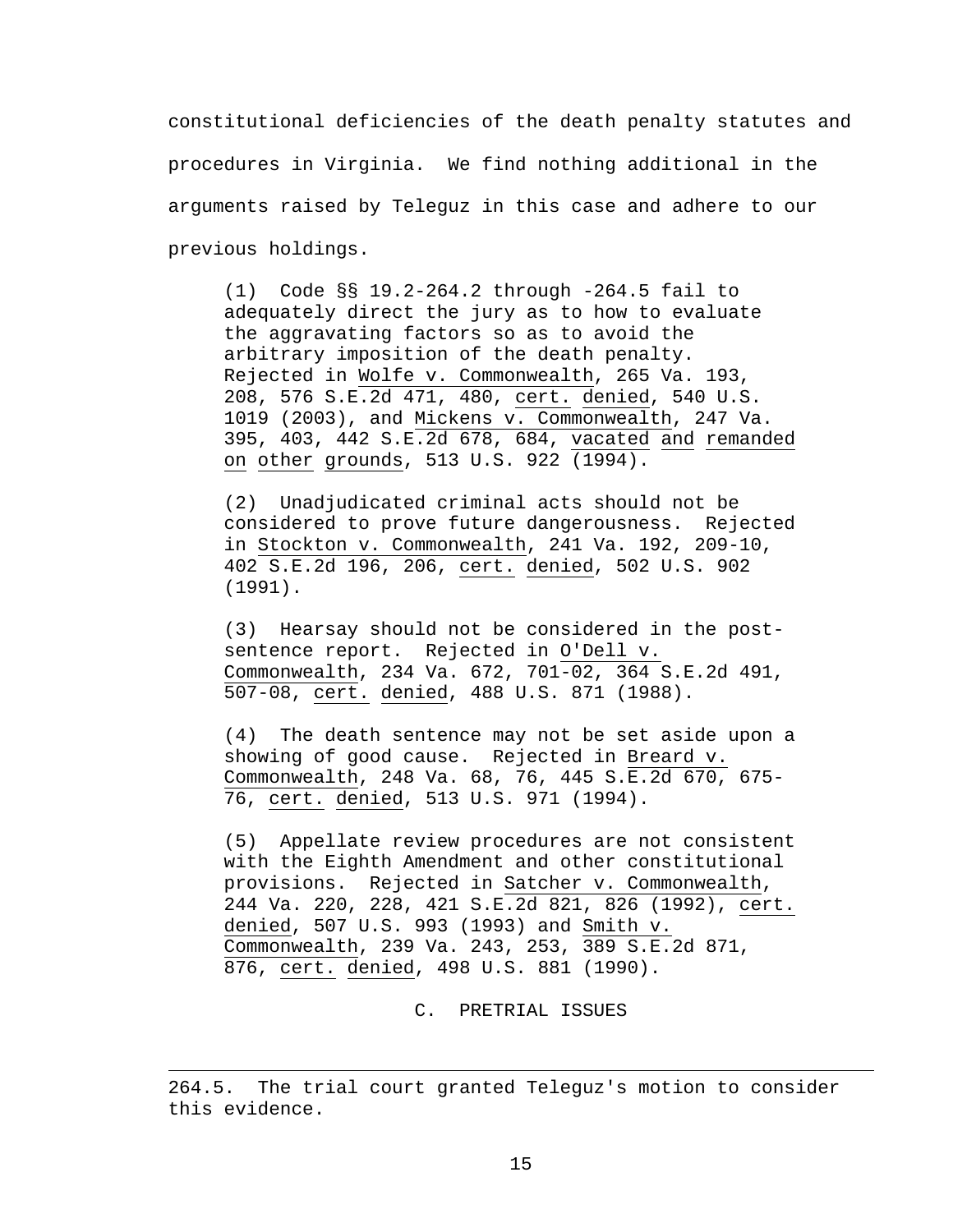### 1. Juror 66

 Teleguz argues that the trial court committed reversible error by failing to remove Juror 66 after the juror indicated he "could not consider Mr. Teleguz's background as mitigating evidence."

 During the individual voir dire of a four-juror panel, Teleguz sought to determine whether the jurors would have trouble considering as mitigating evidence in the penalty phase someone's personal experiences if that person came from a very different background, specifically the Soviet Union. However, Teleguz's questions initially were not clearly directed to the penalty phase and referred to Teleguz's country of origin, rather than personal experiences. Juror 66 and another juror clearly were confused by Teleguz's questions. Juror 66, for example, responded that he could not say someone was "guilty because he's from Russia." Although Teleguz attempted to clarify his question, the jurors' confusion about the use of such evidence remained. Juror 66 said that he would not decide a penalty "[b]ased on where [Teleguz] was from." The trial court attempted to clarify the question it believed Teleguz wanted to ask, but the jurors continued to interpret the question as whether they would determine Teleguz's penalty based on his country of origin. The trial court stated that it would take the jurors'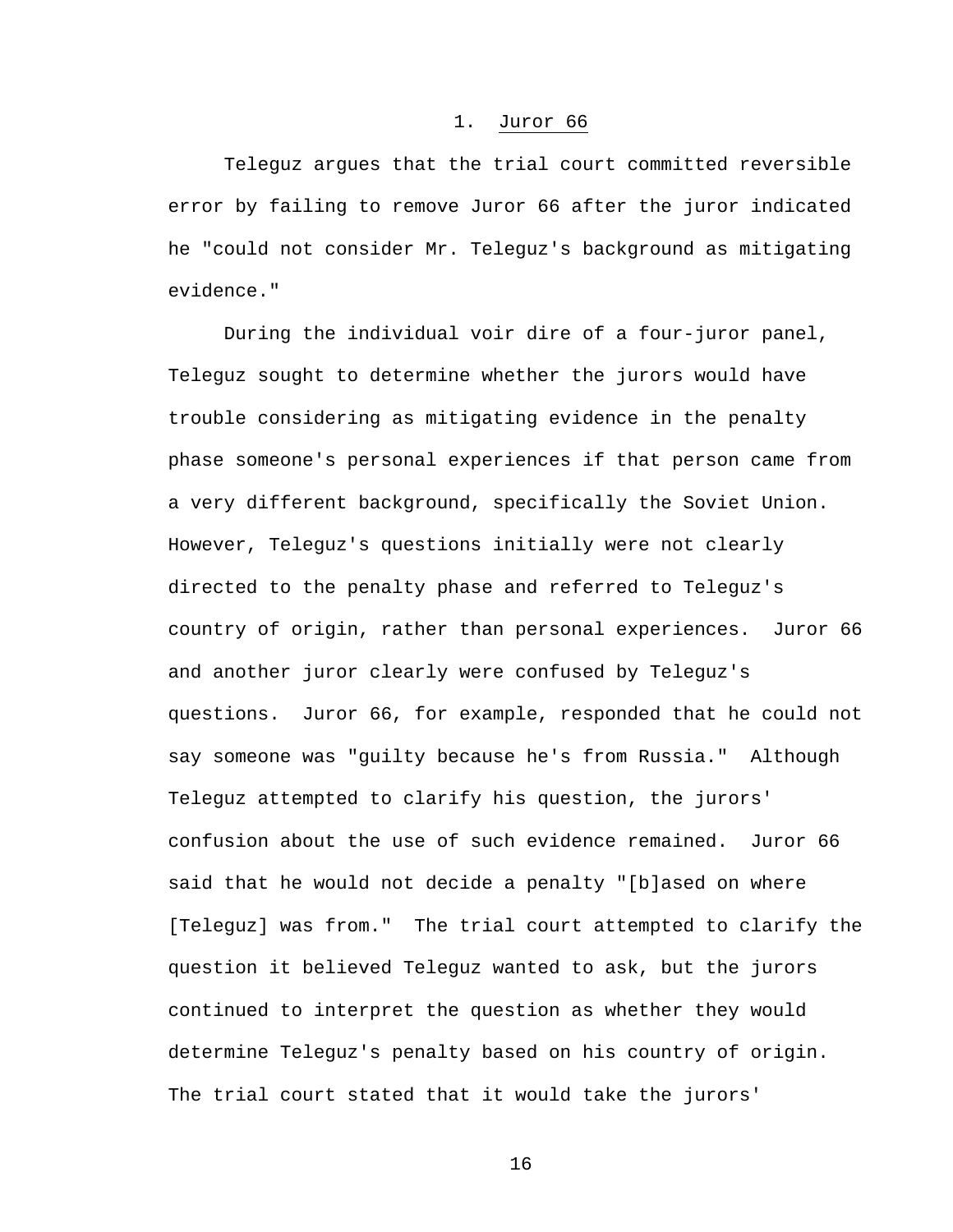confusion into account when evaluating their answers. Teleguz moved to strike Juror 66 for cause, because of his inability to "consider things in mitigation." The trial court denied Teleguz's motion.

We apply an abuse of discretion standard when we review a trial court's refusal to strike a juror for cause. Spencer v. Commonwealth, 240 Va. 78, 94, 393 S.E.2d 609, 619, cert. denied, 498 U.S. 908 (1990). As we have previously recognized, a trial judge who personally observes a juror, including the juror's tenor, tone, and general demeanor, is in a better position than an appellate court to determine whether a particular juror should be stricken. Id. (citing LeVasseur v. Commonwealth, 225 Va. 564, 584, 304 S.E.2d 644, 655 (1983), cert. denied, 464 U.S. 1063 (1984)).

In this case, the trial court was well aware of the confusion arising from Teleguz's questions, took that confusion into consideration when evaluating the jurors' answers, and concluded that Juror 66 should not be stricken for cause because of an inability to consider mitigating evidence. Based on our review of the record, we conclude the trial court did not abuse its discretion.

# 2. Motion for Change of Venue

 Teleguz argues that the trial court should have granted his motion for change of venue because of the media coverage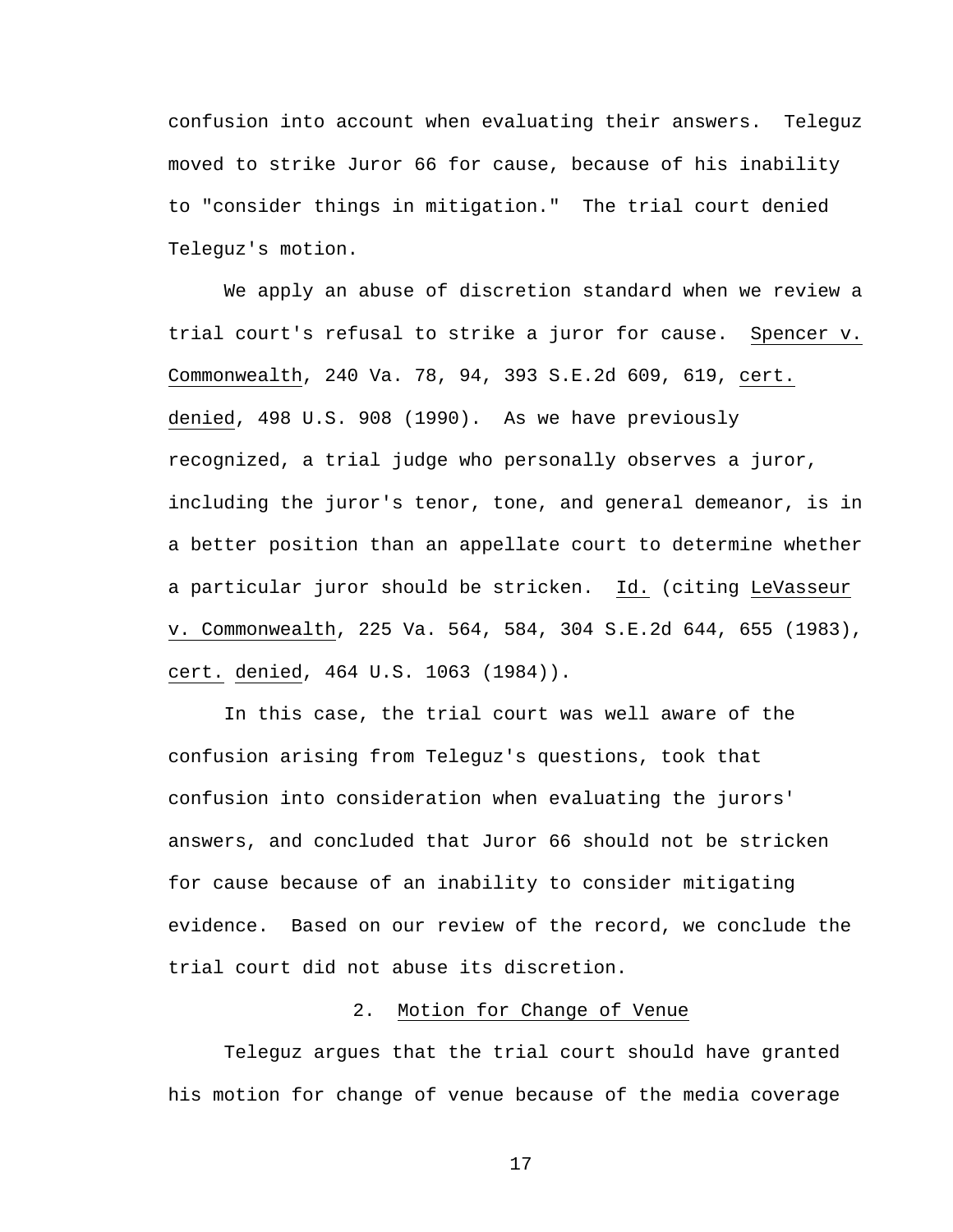of the trial and because many of the jurors were aware of Sipe's murder through this media coverage.

 Teleguz filed a change of venue motion on January 27, 2006. His motion was accompanied by a single article published the day before in a Harrisonburg newspaper, recounting the plea agreement of Gilkes, his willingness to assist in the prosecution, and statements by the prosecutor that Teleguz "wanted [Sipe] dead because he did not want to pay child support." The trial court denied Teleguz's motion, holding that Teleguz failed to meet his burden of overcoming the presumption that he would receive a fair trial in Harrisonburg.

Prior to voir dire, which began on February 6, 2006, Teleguz reasserted his motion for change of venue based on a newspaper article published that morning. Teleguz asked the trial court, if his motion was denied, to question the potential jurors in voir dire regarding their knowledge of the case acquired through the media. The trial court denied the motion for change of venue but stated that it intended to "take up specific issues of publicity" with the jury.

The record reflects that although a number of prospective jurors had learned something about the case from newspapers, radio, or television, only two indicated that they could not put that information "out of their mind[s]" in deciding the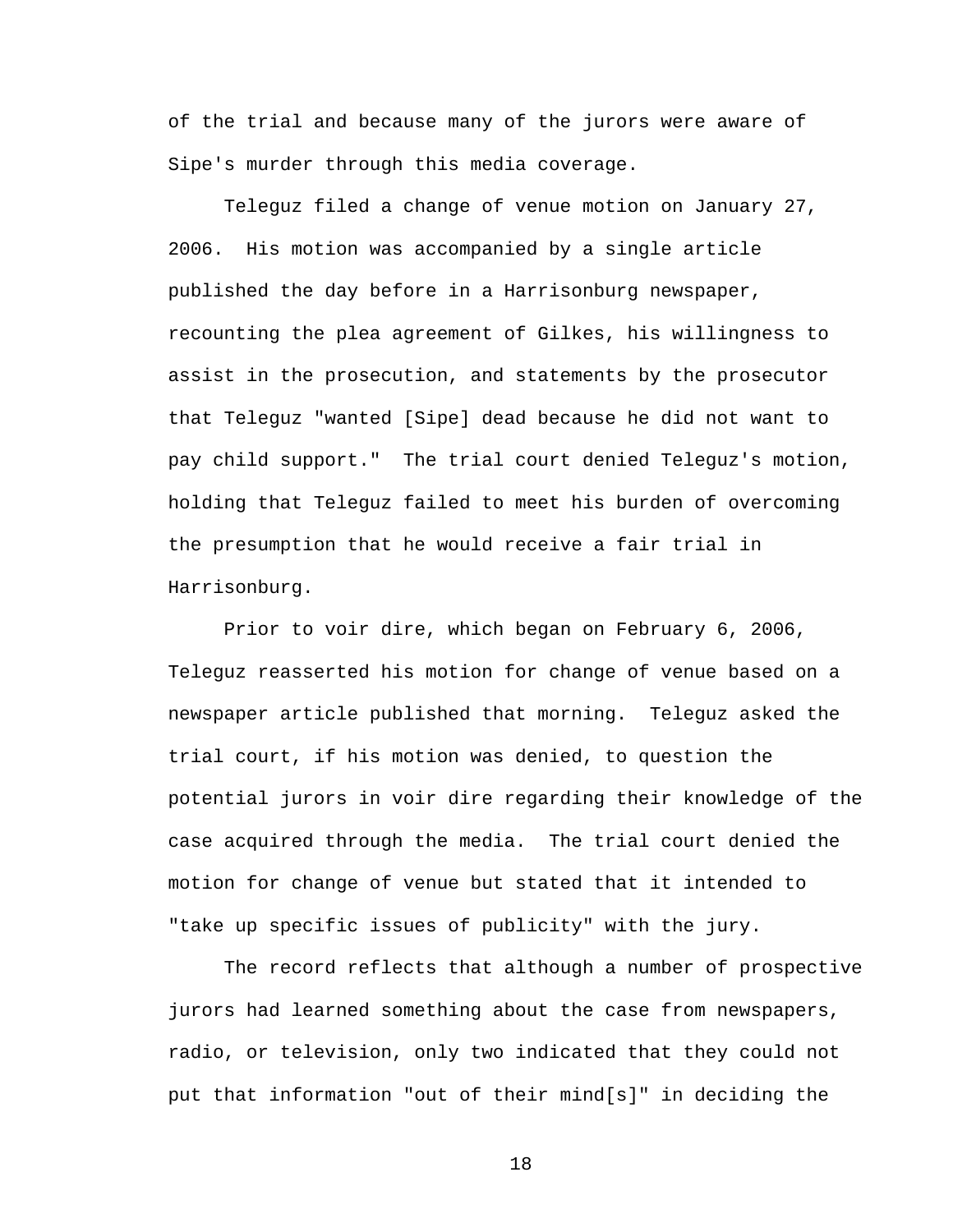merits of the case. Selection of the jury was completed in one day. The following morning, prior to empanelling the jury, at Teleguz's request, the trial court asked whether any one had read an article about the trial that appeared in the morning paper. The panel members responded in the negative. Teleguz, in response to a question from the trial court, stated that he was satisfied that the jury panel chosen was "free from exception."

In considering a motion for change of venue, we begin with the presumption that a defendant can receive a fair trial in the jurisdiction in which the offense occurred. Stockton v. Commonwealth, 227 Va. 124, 137, 314 S.E.2d 371, 379-80, cert. denied, 469 U.S. 873 (1984). The defendant must overcome this presumption by showing that it is reasonably certain a fair trial will be prevented because of the prejudice against the defendant that exists in the community. Id*.* Whether a change of venue should be granted lies within the sound discretion of the trial court. George v. Commonwealth, 242 Va. 264, 274, 411 S.E.2d 12, 18 (1991), cert. denied, 503 U.S. 973 (1992) (citing LeVasseur v. Commonwealth, 225 Va. at 577, 304 S.E.2d at 651).

The existence of media reports about the accused and the crime does not necessarily require a change of venue. Buchanan v. Commonwealth, 238 Va. 389, 407, 384 S.E.2d 757,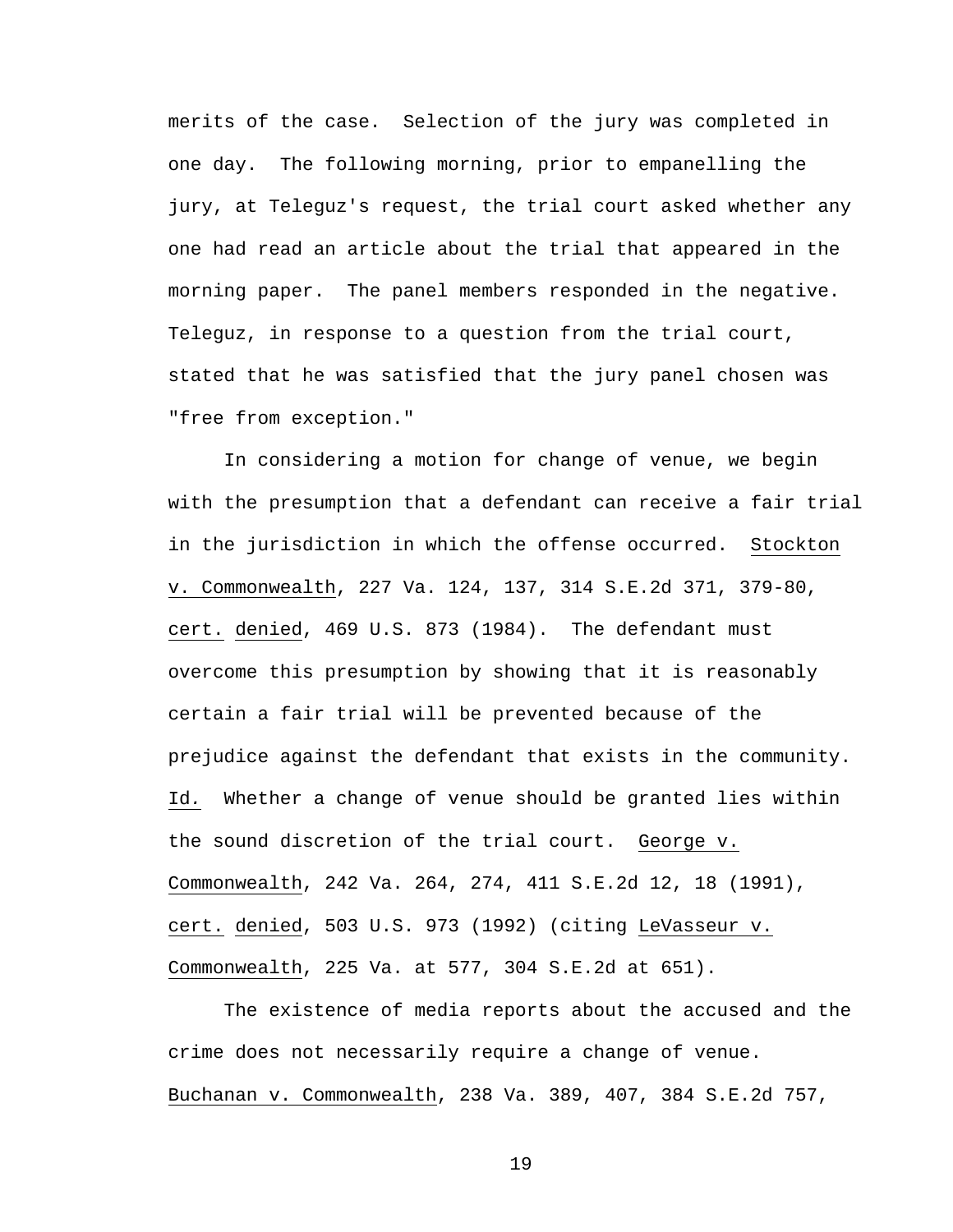767-68 (1989), cert. denied, 493 U.S. 1063 (1990). "A potential juror who has knowledge of the case, even if such person has formed an opinion about the case, is entitled to sit on the jury if that opinion can be set aside." Thomas v. Commonwealth, 263 Va. 216, 231, 559 S.E.2d 652, 660 (2002) (citing Irvin v. Dowd, 366 U.S. 717, 722-23 (1961)). In this case, only two examples of media coverage of the trial were offered and no juror was empanelled who voiced any difficulty with ignoring what he or she had learned from the media reports. Furthermore, by conceding that the jury panel was "without exception," Teleguz cannot assert here that he was denied a fair trial because of media coverage. Code § 8.01- 352.

Accordingly, the trial court did not abuse its discretion in denying Teleguz's motion for a change of venue.

### 3. Vienna Convention

Teleguz claims that the trial court committed reversible error by denying his motion to strike the death penalty due to a violation of the Vienna Convention. Prior to trial, Teleguz argued that the violation of Article 36 of the Vienna Convention on Consular Relations and Optional Protocol on Disputes, Apr. 24, 1963, 21 U.S.T. 77, T.I.A.S. No. 6820, occurred because the police failed to notify him of his rights under the Vienna Convention, including his right to have the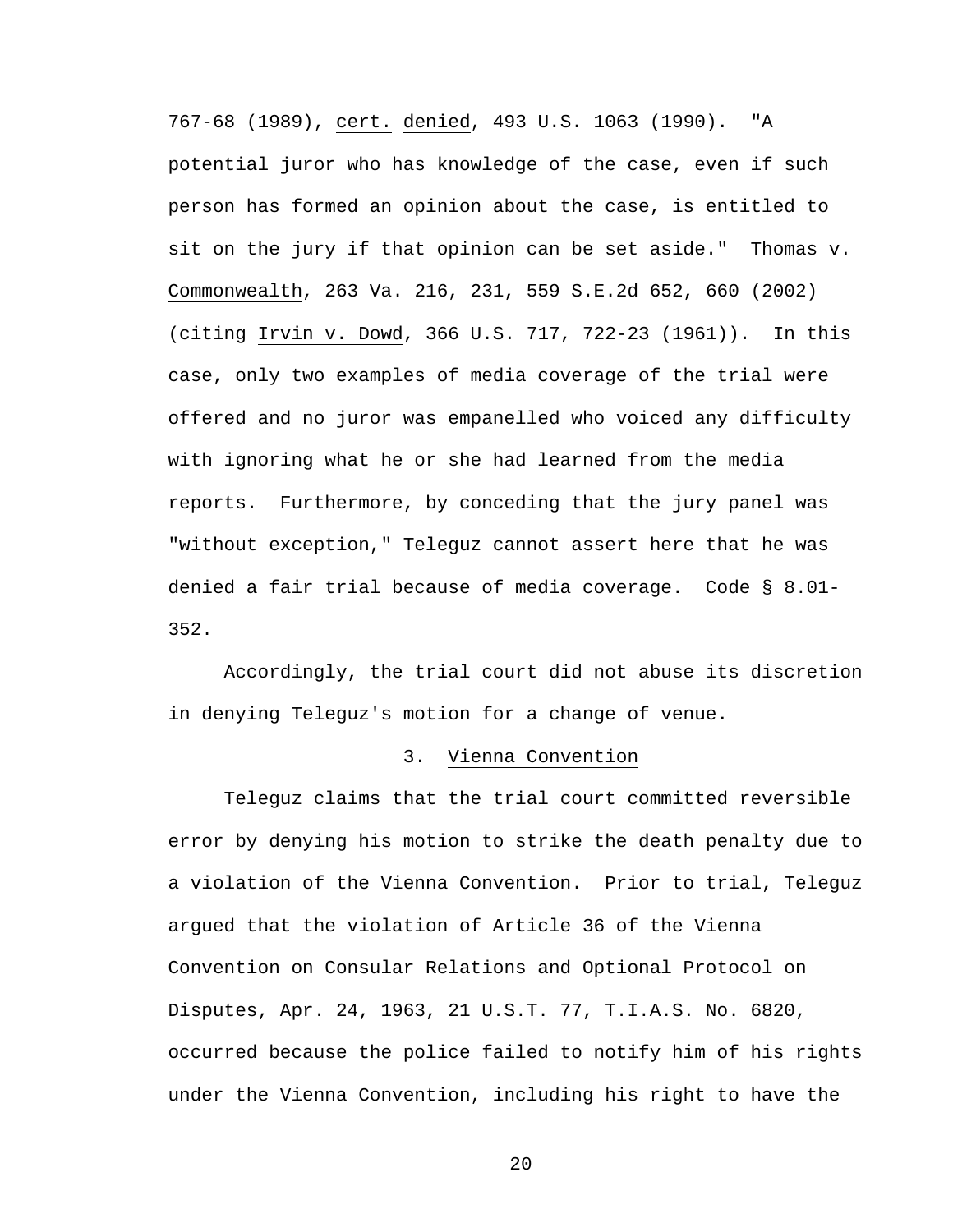Ukrainian consulate notified of his arrest, until eleven months after his arrest.

The United States Supreme Court has stated that it is "extremely doubtful" that a violation of the Vienna Convention would require a conviction to be overturned absent a showing that the trial was affected by the violation. Breard v. Greene, 523 U.S. 371, 377 (1998). Even if we assumed that a violation occurred in this case, which the trial court did not find, there is no evidence in the record that Teleguz's trial was affected. The trial court granted Teleguz's request for a continuance in order to contact the Ukrainian consulate and rescheduled the trial for approximately six months later in February 2006. The trial court noted that it would entertain any motions from the Ukrainian consulate to replace Teleguz's counsel or for an extension of time should the consulate show that it was willing to assist Teleguz in obtaining evidence from the Ukraine. No such motions were ever filed. Teleguz did not request new counsel from the consulate even though the trial court provided him with two weeks in which to do so. Teleguz did not show that there was any impact on his trial as a result of the delay in being informed of his rights under the Vienna Convention. Accordingly, we reject this assignment of error.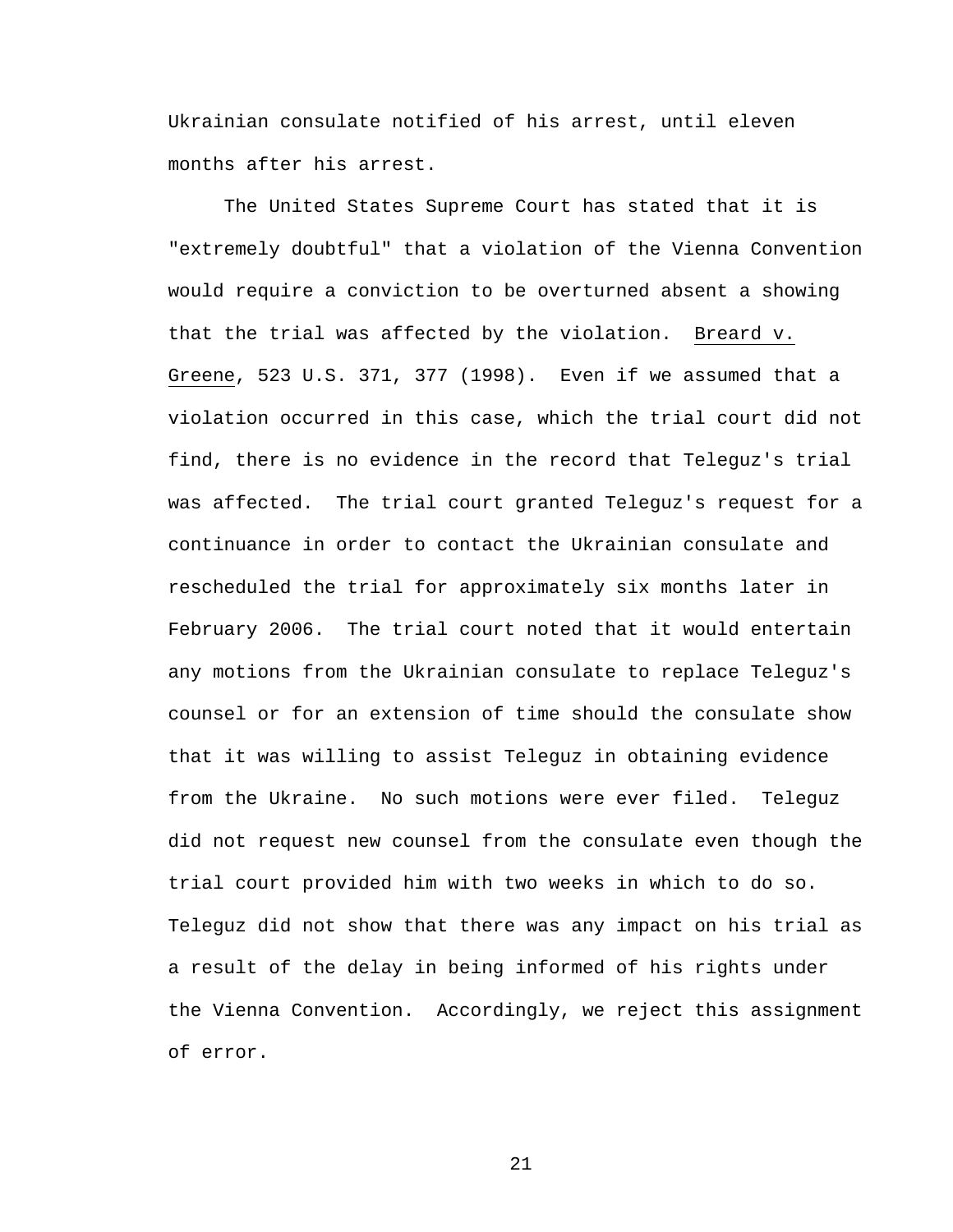#### D. GUILT PHASE ISSUES

#### 1. Testimony of Pavel Teleguz

During the investigation of Sipe's murder, Teleguz's brother, Pavel Teleguz (Pavel), talked with Sergeant Chris Rush of the Harrisonburg Police Department. Sergeant Rush made notes of this interview. At trial, the Commonwealth told the trial court it expected Pavel to be an adverse witness and wanted to question him about statements made in the interview with Sergeant Rush. The Commonwealth told the trial court that if Pavel did not respond as he did in his interview with Sergeant Rush, it intended to question him regarding his inconsistent statements. Pavel testified that he did not recall the substance of his conversation with Sergeant Rush. When he was shown Sergeant Rush's notes, Pavel stated he did not make the statements recorded in the notes. At the Commonwealth's request, the trial court declared Pavel a hostile witness. Teleguz objected, stating, "The fact that the witness doesn't remember does not in fact make him hostile." The trial court overruled Teleguz's objection.

The Commonwealth proceeded to ask Pavel if he heard his brother, the defendant, make certain statements, including a statement about child support. Pavel denied hearing his brother make the statements. Teleguz declined to crossexamine Pavel. The Commonwealth then sought to elicit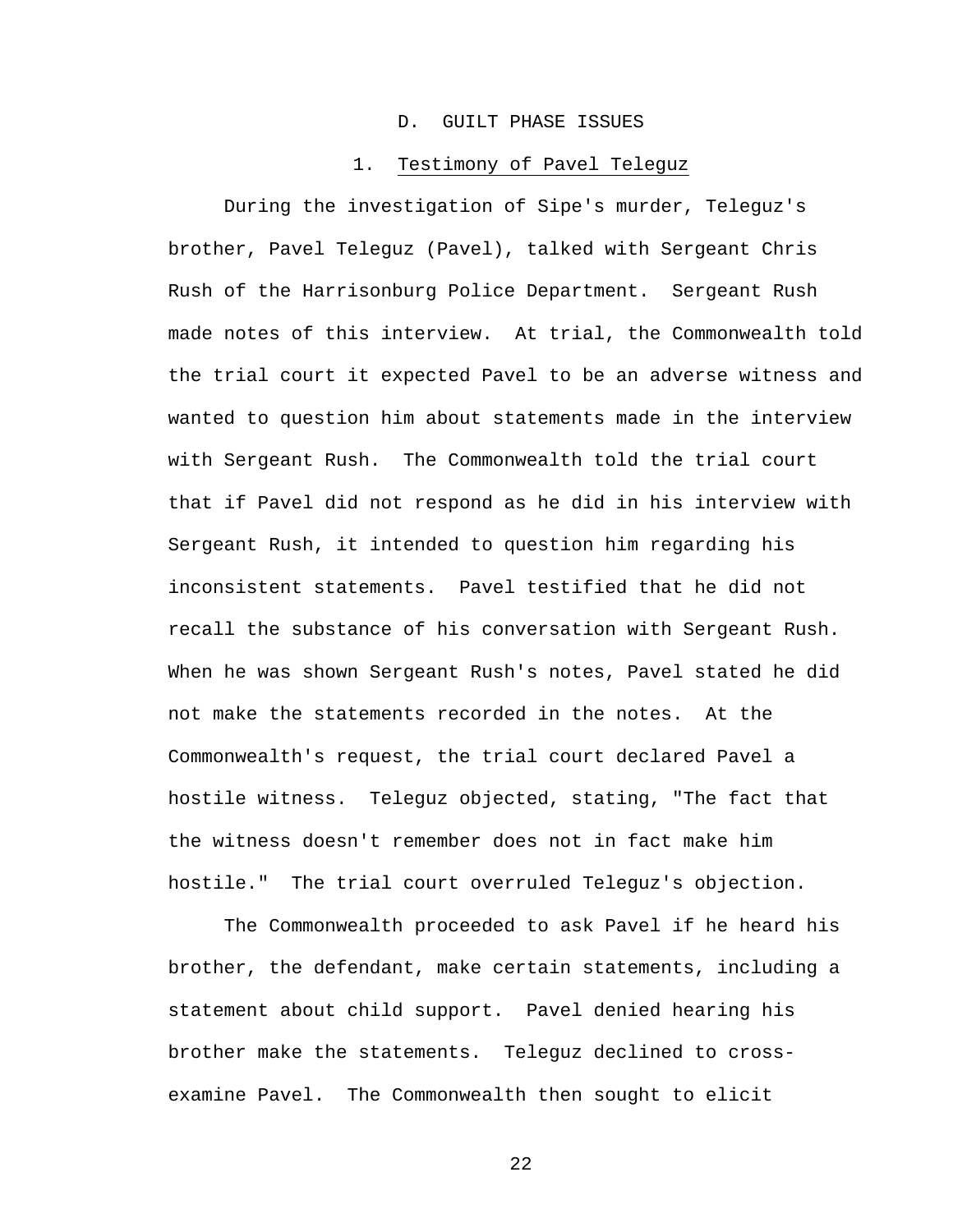testimony from Sergeant Rush about the statements which Pavel denied making. The trial court ruled, however, that this would deny Teleguz the right to confront and cross-examine regarding out of court statements. The Commonwealth did not call Sergeant Rush as a witness.

Before Pavel left the courtroom, the Commonwealth stated: "Judge, I would ask that Sgt. Rush come back in and take Mr. Paul Teleguz into custody for perjury." Teleguz moved for a mistrial. The trial court denied Teleguz's motion, stating that the Commonwealth's comment was made out of the hearing of the jury. When Teleguz again raised the issue and asked that the jury be polled to determine if they heard the comment, the trial court denied Teleguz's request and renewed motion for a mistrial, but specifically cautioned the jury that if they had heard any comment following Pavel's release from the witness stand, it was to be disregarded.

## a. Hostile Witness

Teleguz argues that the trial court erred when it allowed the Commonwealth to treat Pavel as a hostile witness.

According to Teleguz, Pavel was not a party to the proceeding and no evidence was presented showing that he had any personal or adverse interest in the proceeding.

With respect to the right to attack the testimony of an adverse witness, Code § 8.01-401(A) states, "[a] party called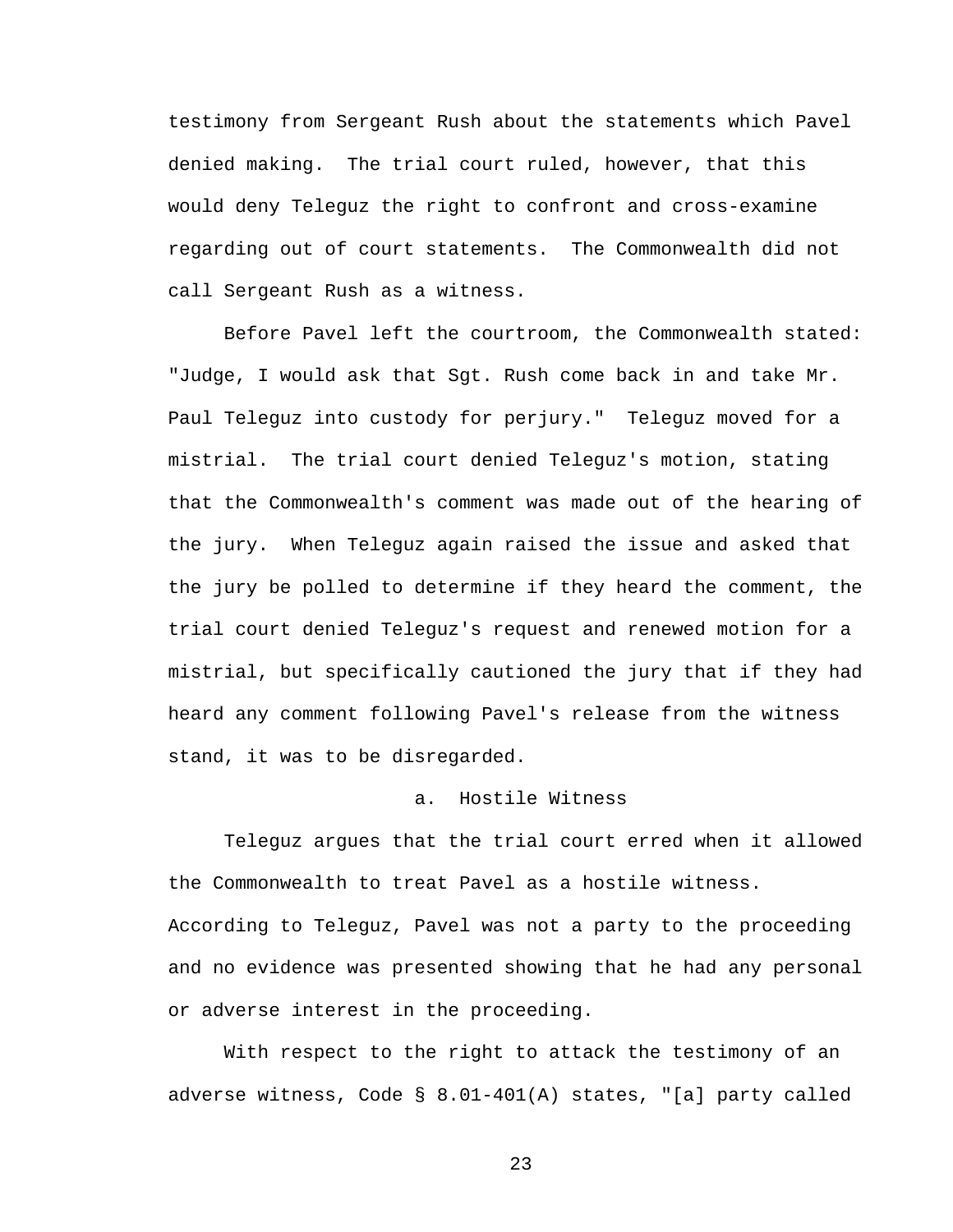to testify for another, having an adverse interest, may be examined by such other party according to the rules applicable to cross-examination." This rule applies to any person who has an adverse interest, even if that person is not a party to the litigation. Hegwood v. Virginia Natural Gas, Inc., 256 Va. 362, 368, 505 S.E.2d 372, 376 (1998) (citing Butler, 186 Va. at 431-32, 43 S.E.2d at 4). In addition, a person may be considered a hostile witness if his testimony surprises the party who called the person to testify at trial. See Butler, 186 Va. at 434, 43 S.E.2d at 5. The rules of crossexamination apply to the examination of a witness who has been deemed hostile or who has an adverse interest. Code § 8.01- 401(A); Butler, 186 Va. at 435, 43 S.E.2d at 6.

We review a trial court's ruling that a witness is a hostile witness under an abuse of discretion standard. Id. The trial court determines whether a witness is hostile or adverse because "the trial court sees and hears the witness on the stand, observes his demeanor, and hence is in a much better position to determine whether he is in fact adverse or hostile than is an appellate court which must rely on the printed record." Virginia Electric & Power Co. v. Hall, 184 Va. 102, 105, 34 S.E.2d 382, 383 (1945).

We find no abuse of discretion by the trial court in declaring Pavel a hostile witness because Pavel, as Teleguz's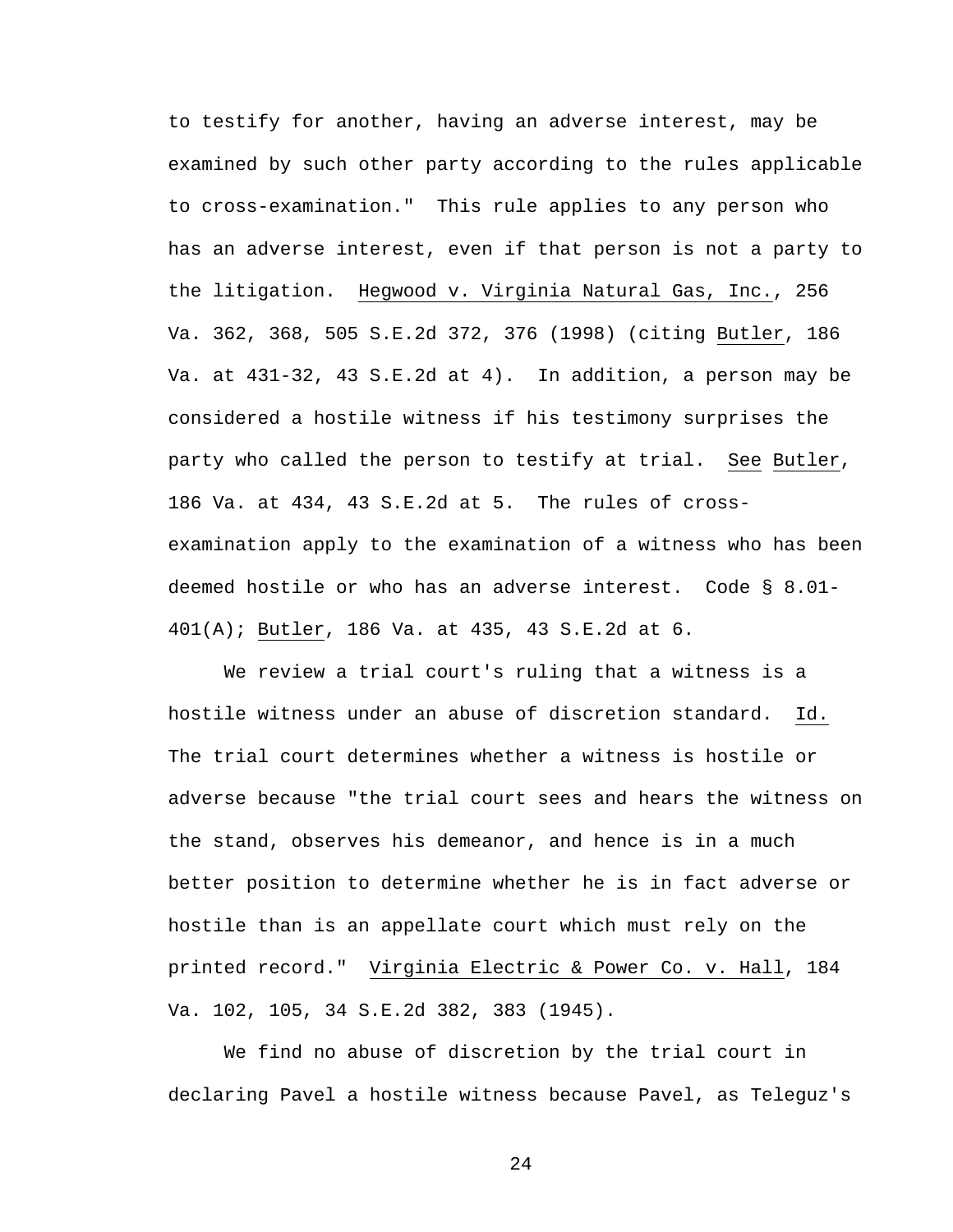brother, was a person with an interest adverse to the prosecution. Butler, 186 Va. at 434, 43 S.E.2d at 5 (witness closely connected by blood to accused can have adverse interest).

## b. Comments on Perjury

Teleguz argues that the trial court erred when it denied his motion for a mistrial based on the Commonwealth's request that Pavel be taken into custody for perjury. Teleguz claims that the statement was heard by the jury and that the trial court's instruction to the jury to disregard what it may have heard was insufficient to overcome the prejudice created by the comment.

We find no error by the trial court in its denial of Teleguz's mistrial motion. Regardless of whether the jurors heard the Commonwealth's Attorney's comment, jurors are presumed to follow the instructions provided by the trial court. Muhammad, 269 Va. at 524, 619 S.E.2d at 58 (citing Green v. Young, 264 Va. 604, 611, 571 S.E.2d 135, 139 (2002)). Nothing in the record suggests that the jurors acted otherwise. Accordingly, we reject this assignment of error.

# 2. Reference to "Russian Mafia"

Teleguz filed a motion in limine seeking to preclude the Commonwealth from commenting about or introducing evidence on Teleguz's alleged connection to the "Russian Mafia." The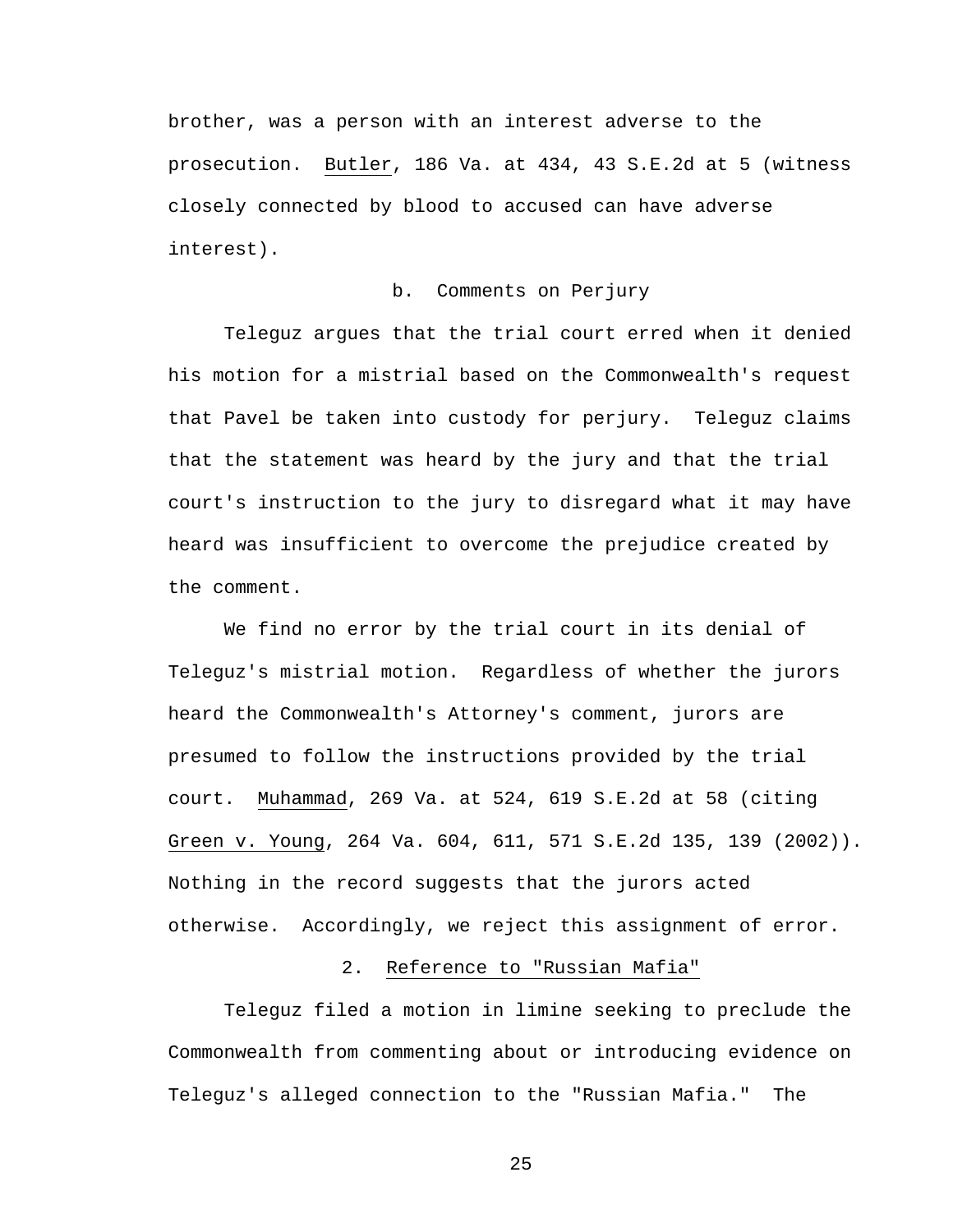trial court took the motion under advisement, commenting that testimony showing the witnesses' fear of Teleguz because of a relationship with the "Russian Mafia" was appropriate, not for the truth of the matter, but to show the witnesses' state of mind.

At trial, Gilkes and Hetrick each stated that they were afraid of Teleguz because they had heard that he was associated with the "Russian Mafia." Teleguz objected to the statements, relying on his prior motion and also on the grounds that the statements were inadmissible hearsay. The trial court overruled the objections and instructed the jury that the statements were only to be considered to show Gilkes' and Hetrick's states of mind and not for the truth of the matter being asserted.

Teleguz argues that the trial court erred when it allowed Gilkes and Hetrick to testify regarding Teleguz's alleged connections to the "Russian Mafia" because such statements were highly prejudicial. We disagree. The trial court gave a proper limiting instruction and a jury is presumed to follow the instructions given by the trial court. Muhammad, 269 Va. at 524, 619 S.E.2d at 58 (citing Green, 264 Va. at 611, 571 S.E.2d at 139). The instructions provided by the trial court were designed to focus the jury's attention on the specific purpose for which the jurors needed to consider Gilkes' and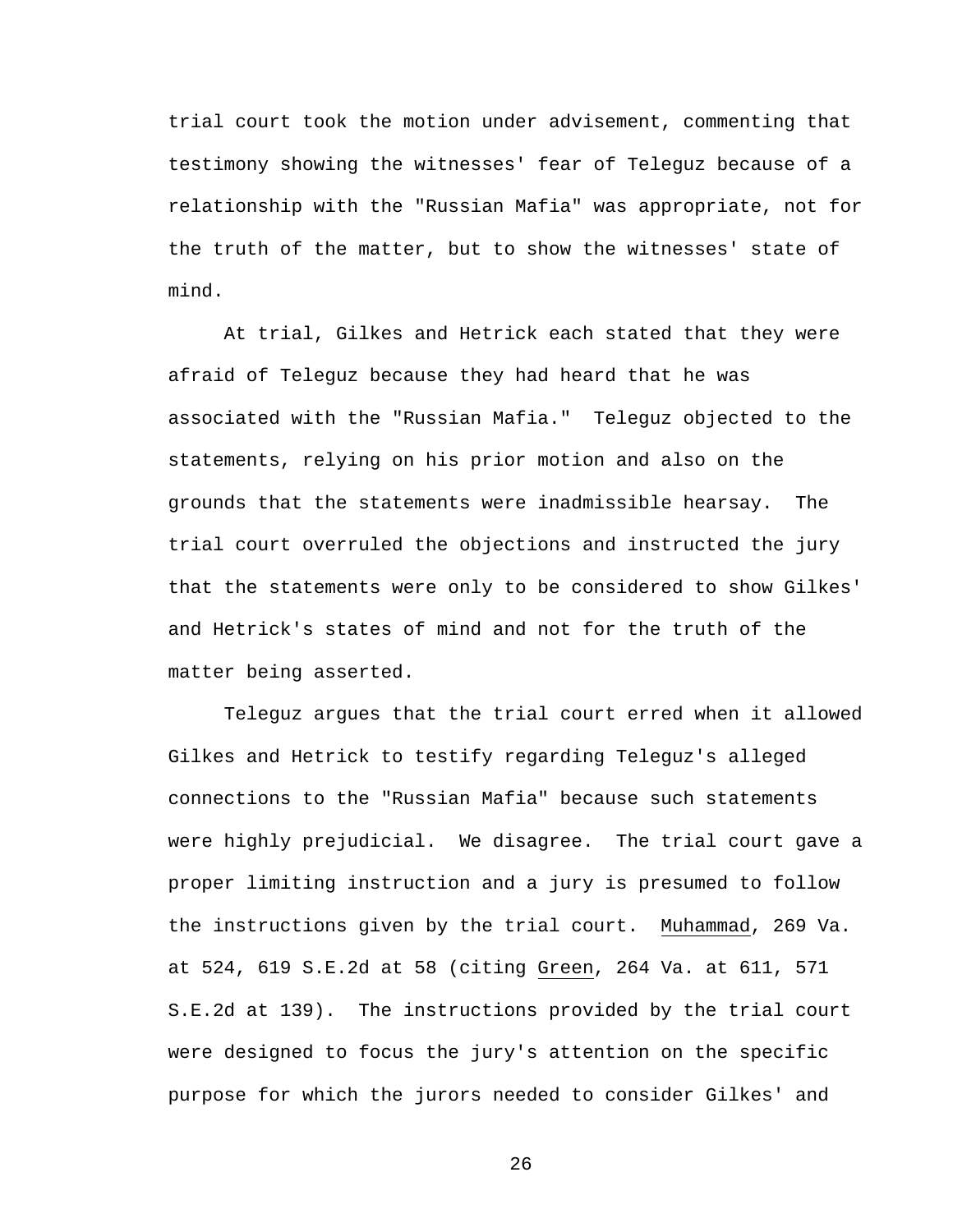Hetrick's statements, namely to show their states of mind in order to explain their actions. For this reason, the trial court's instructions were adequate to address any prejudice caused by the statements, and eliminated the likelihood that the jury would consider the statements as proof that Teleguz was a member of the "Russian Mafia." Accord Upchurch v. Commonwealth, 220 Va. 408, 410-11, 258 S.E.2d 506, 508 (1979) (approving decision to admit testimony concerning burglary where jury was properly instructed that testimony was not to be considered for the truth of the matter, but rather to establish foundation on another point).

# 3. Testimony of Pete Sipe, Jr.

Over Teleguz's objection, the Commonwealth asked the victim's father, Pete J. Sipe, Jr., (Pete Sipe) whether his daughter ever spoke to him "about Ivan paying child support." Pete Sipe testified that his daughter told him Teleguz wanted her to terminate her demand for child support and he was going to try to take their child.

Teleguz argues on appeal that this testimony was hearsay and that the trial court erred in admitting it. We agree. The witness' testimony consisted of "a narration by one person of matters told him by another." Techdyn Sys. Corp. v. Whittaker Corp., 245 Va. 291, 300, 427 S.E.2d 334, 340 (1993) (quoting Williams v. Morris, 200 Va. 413, 416-17, 105 S.E.2d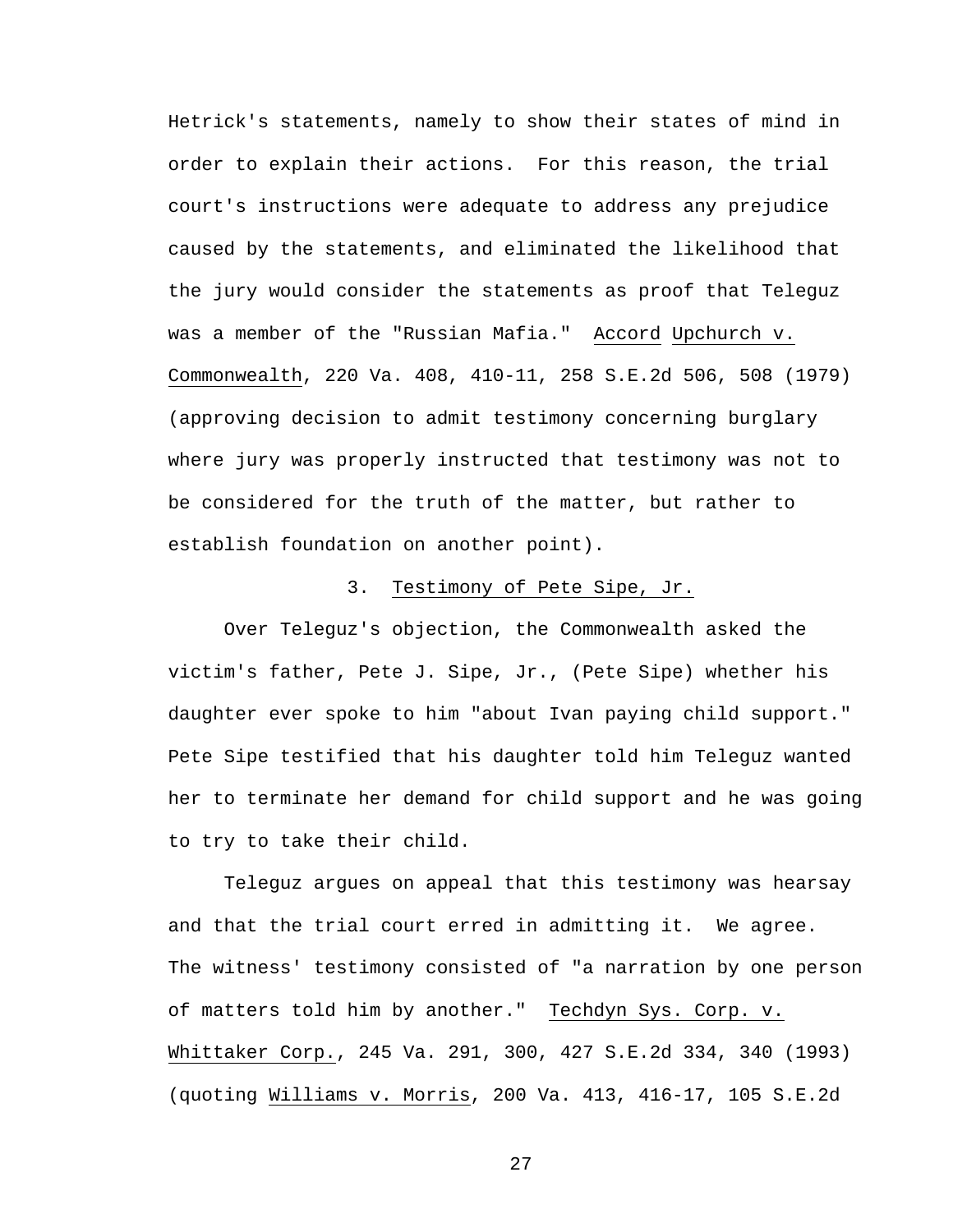829, 832 (1958)). In the absence of any applicable exception to the hearsay rule which would have rendered the testimony admissible, we hold that the trial court erred in admitting the testimony. See Scruggs v. Commonwealth, 125 Va. 736, 745- 46, 99 S.E.2d 518, 521 (1919)(holding that testimony regarding "an alleged conversation of the deceased with a witness (but not in the presence of the accused)" was hearsay).

We nonetheless conclude, based on our review of the record, that the error was harmless. To the extent the testimony established that Teleguz was upset that he had been ordered to pay child support to Sipe, it was cumulative, as this fact was also established through the testimony of other witnesses. For this reason, the trial court's admission of the testimony was harmless error. Code § 8.01-678.

### 4. Crime Scene Photographs

Teleguz asserts that the trial court erred by admitting into evidence graphic photographs of the crime scene and autopsy because the photographs were prejudicial and inflamed the passion of the jury.

Accurate photographs of a crime scene are not rendered inadmissible solely because they are gruesome, and autopsy photographs of the victim are admissible to show the atrociousness or vileness of a crime. Juniper, 271 Va. at 413, 626 S.E.2d at 415-16, Walton v. Commonwealth*,* 256 Va. 85,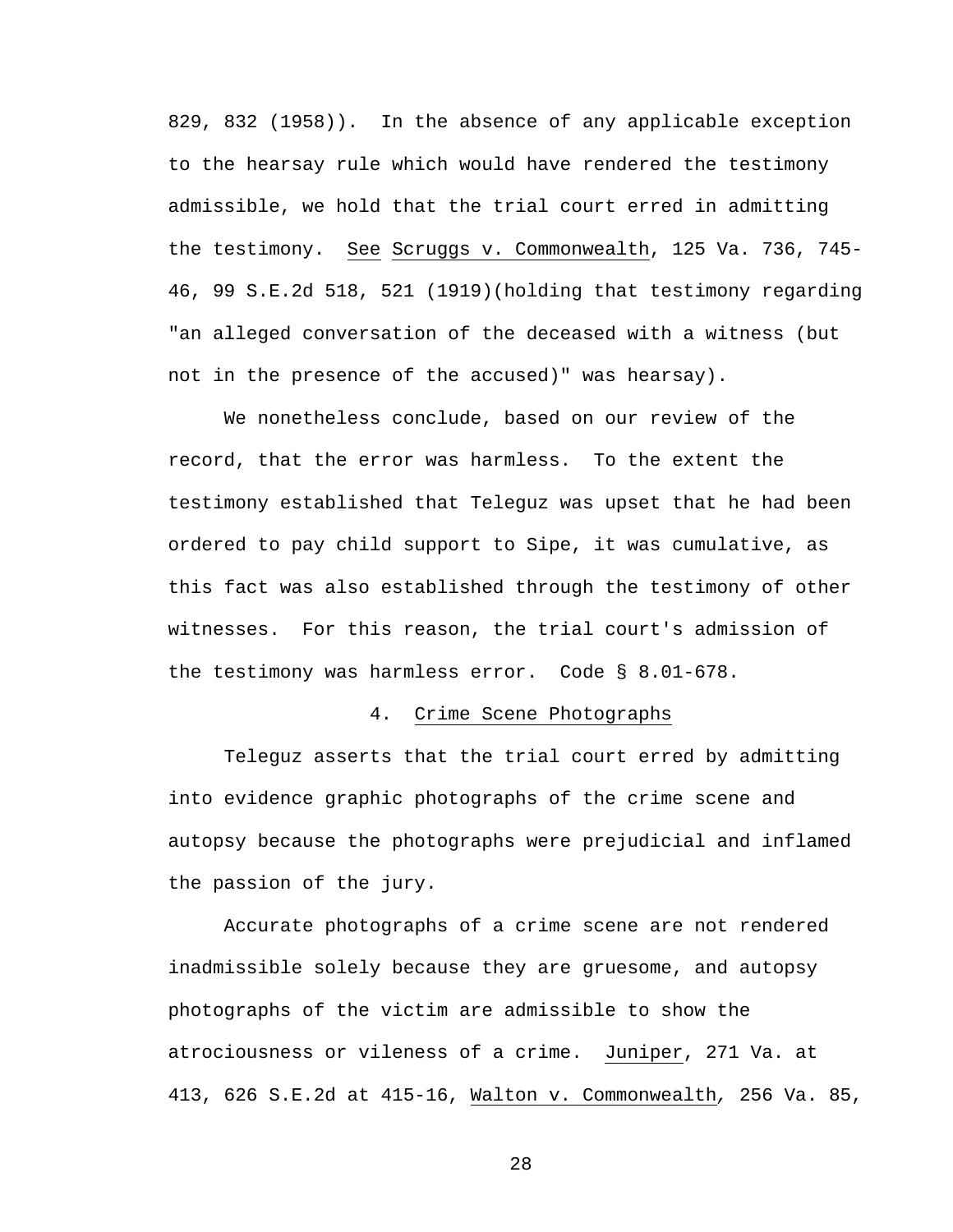92, 501 S.E.2d 134, 138, cert. denied, 525 U.S. 1046 (1998). Such photographs must nevertheless be excluded if their prejudicial effect substantially outweighs their probative value. Walker v. Commonwealth, 258 Va. 54, 69, 515 S.E.2d 565, 574 (1999), cert. denied, 528 U.S. 1125 (2000). Such weighing is left to the discretion of the trial court and will not be disturbed on appeal, absent an abuse of discretion. Id.

After reviewing the photographs admitted into evidence, we conclude they were accurate depictions of the crime scene and autopsy and that the trial court did not abuse its discretion by admitting them.

## E. PENALTY PHASE ISSUES

### 1.Vileness Statutory Aggravator

 As a prerequisite to recommending a sentence of death, a jury must find beyond a reasonable doubt that the defendant

would commit criminal acts of violence that would constitute a continuing serious threat to society or that his conduct in committing the offense for which he stands charged was outrageously or wantonly vile, horrible or inhuman in that it involved torture, depravity of mind or an aggravated battery to the victim.

Code § 19.2-264.2. In this case, the Commonwealth presented evidence on both the vileness and future dangerousness aggravators. The jury found both aggravators were proven beyond a reasonable doubt.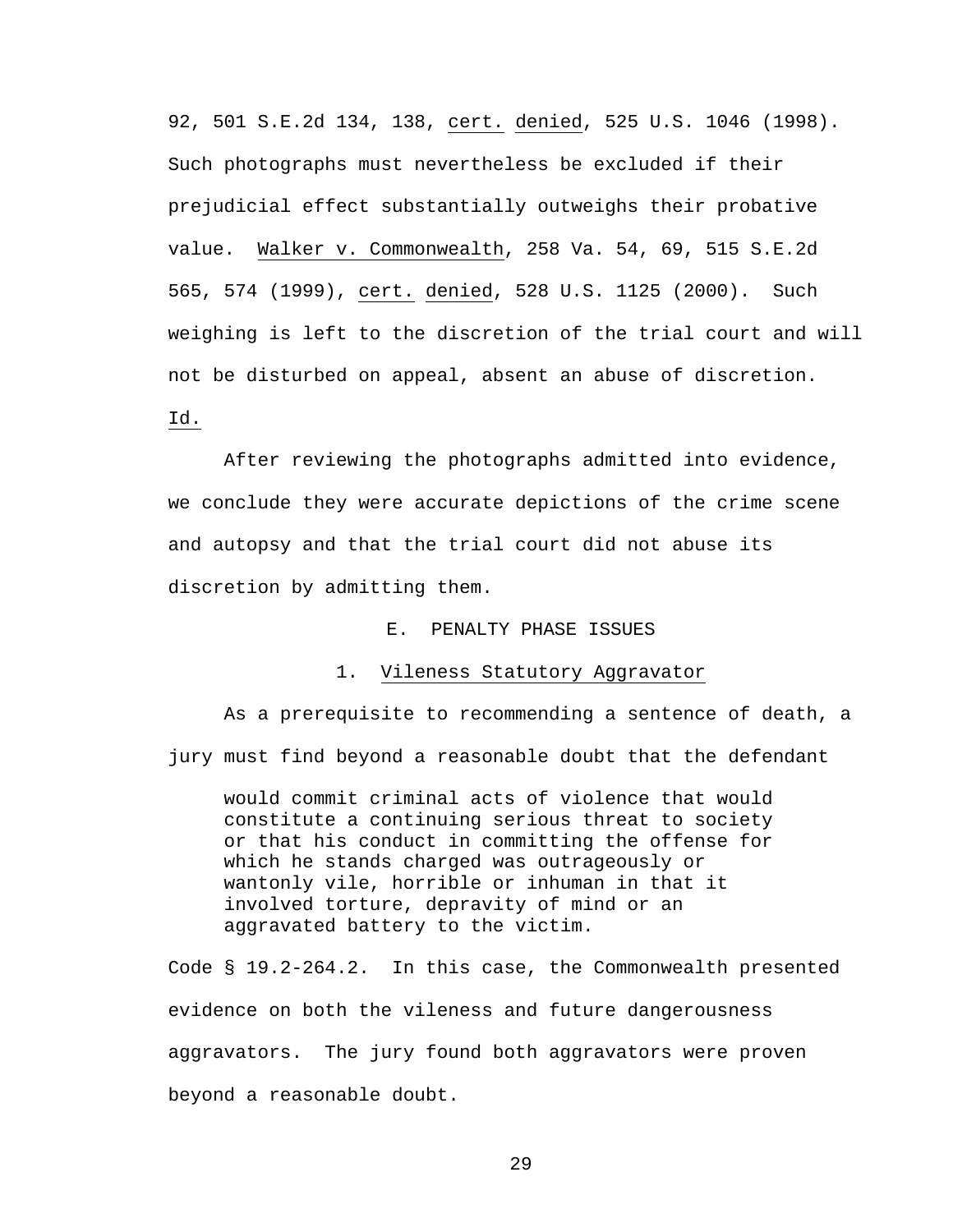Teleguz claims that the trial court erred in denying his motion to strike the vileness aggravator. He argues that the evidence of vileness is insufficient because he did not commit the murder and the only evidence that can attribute vileness to him is the evidence that he instructed the perpetrators to cut Sipe's throat. According to Teleguz, this direction alone does not support a finding that the actual acts performed to accomplish the murder are attributable to him. Further, while recognizing that the issue whether the acts committed by the actual murderer can be imputed to him is "an open question," Teleguz argues that such imputation should not be allowed.

In Lewis v. Commonwealth, 267 Va. 302, 593 S.E.2d 220, cert. denied, 543 U.S. 904 (2004), the defendant was convicted of capital murder for hire of her husband. We approved the jury's finding of vileness because Lewis' actions, as the mastermind of the murder plot, constituted depravity of mind, an element satisfying the statutory definition of vileness. Id. at 316, 593 S.E.2d at 228. In Lewis, the defendant's actions included planning the murder to acquire her husband's money and life insurance proceeds, and, although he was still alive after the attack, taking his wallet from his person and waiting 45 minutes to call the police. Id. at 305-11, 316, 593 S.E.2d at 221-25, 227.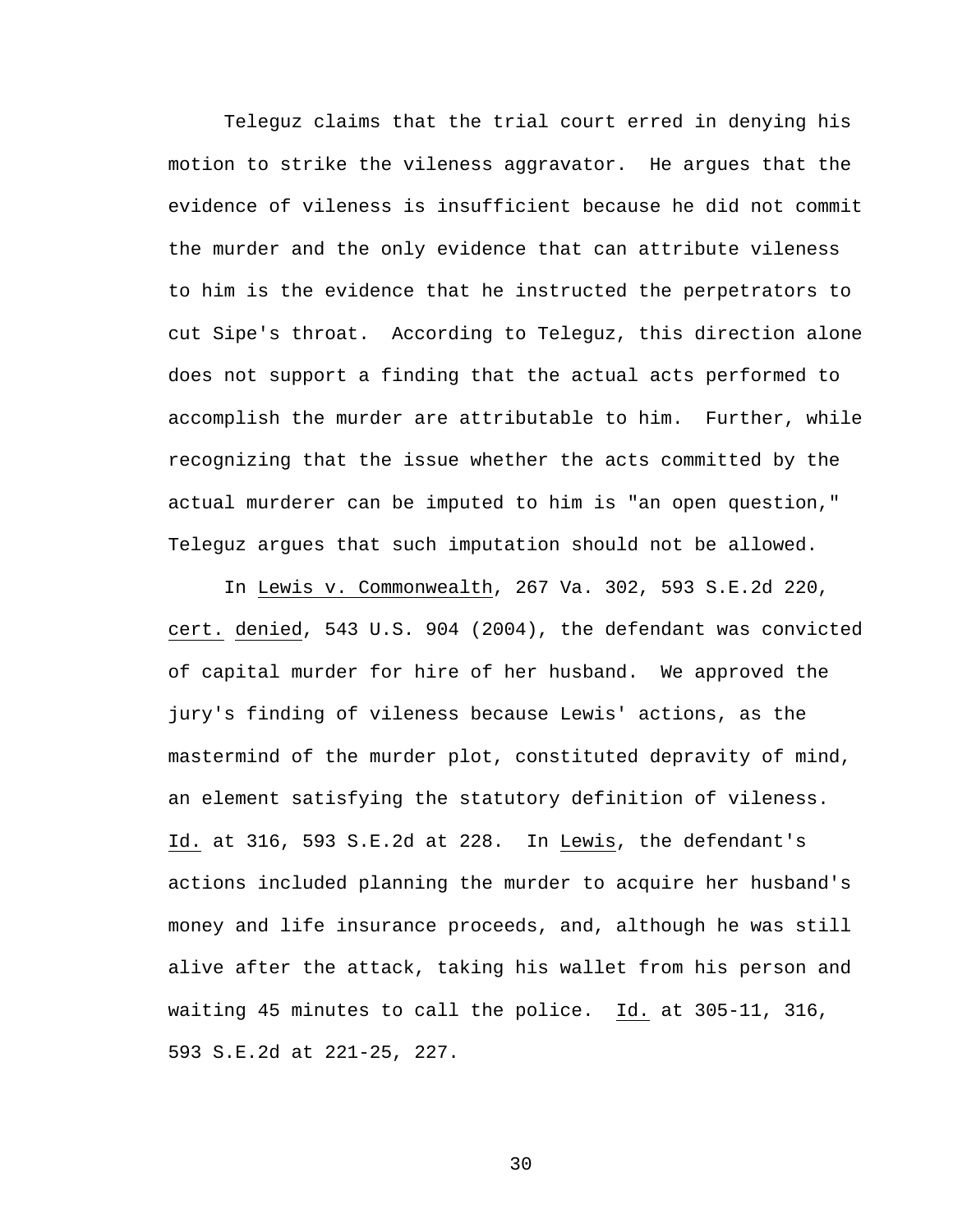Like Lewis, Teleguz was the mastermind of the murder for hire plot. He planned the murder to avoid his responsibility of supporting his child; directed and approved the purchase of the murder weapon; took the perpetrators to the victim's home; directed the murder be committed in the apartment without regard to the well-being of his child who would likely be present; and directed the actual manner of the murder – cutting the victim's throat. Teleguz's specific directions for the manner in which Sipe was to be murdered are evidence of his depravity of mind. Furthermore, directing the manner of a murder necessarily includes knowledge of the expected physical attributes of the murder. In this case, the fatal wound was a deep stab wound to Sipe's neck which resulted in massive external and internal bleeding, causing Sipe to drown in her own blood.

Depravity of mind, as used in Code § 19.2-264.2, is "a degree of moral turpitude and psychical debasement surpassing that inherent in the definition of ordinary legal malice and premeditation." Stewart v. Commonwealth, 245 Va. 222, 245, 427 S.E.2d 394, 409, cert. denied, 510 U.S. 848 (1993) (quoting Thomas v. Commonwealth, 244 Va. 1, 25, 419 S.E.2d 606, 619-20, cert. denied, 506 U.S. 958 (1992)). The facts in this case support a finding of such depravity of mind and thus satisfy the statutory predicate of vileness. The trial court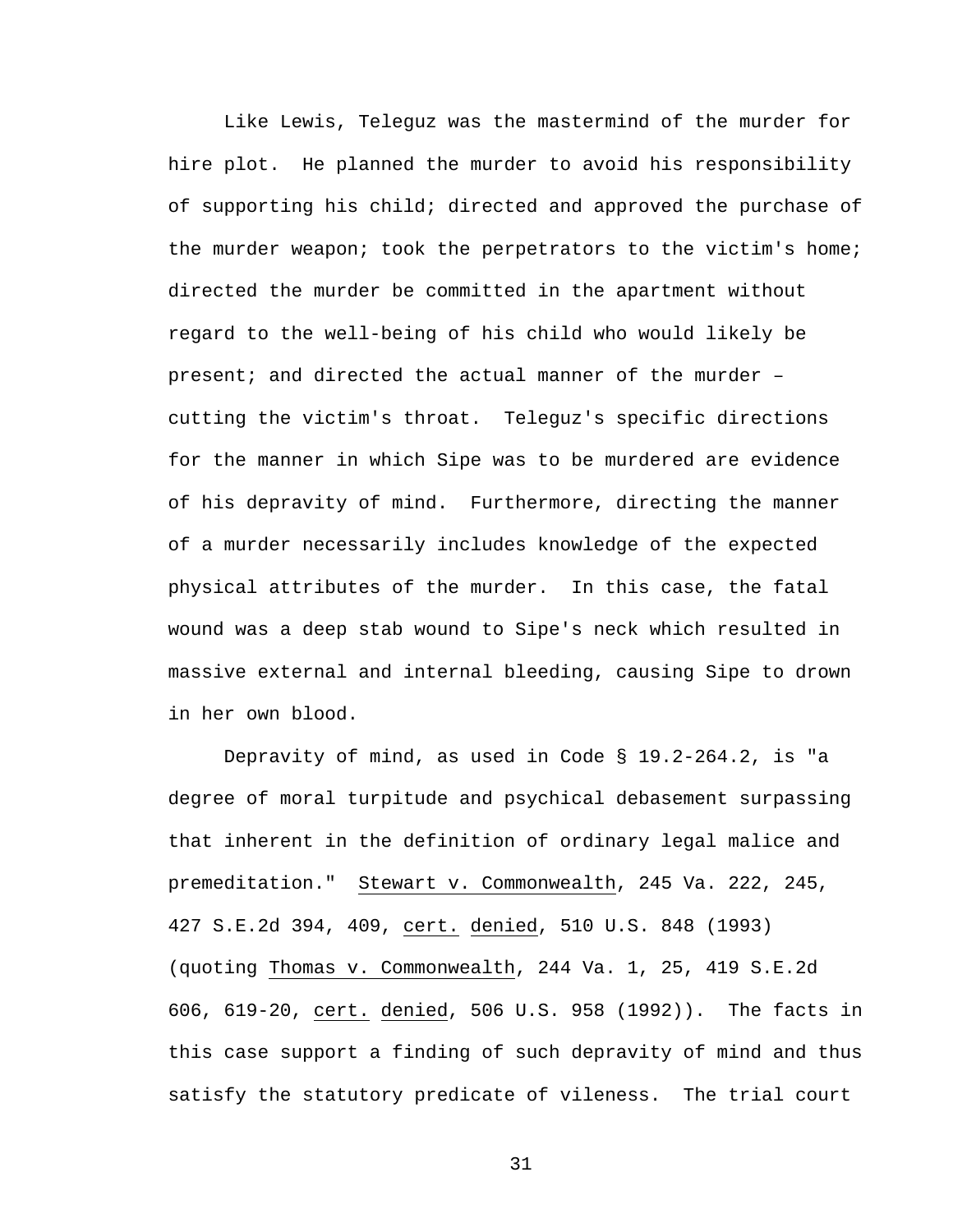therefore did not err in denying Teleguz's motion to strike the vileness statutory aggravator.

In light of this holding, we need not address Teleguz's arguments regarding whether the actions of the perpetrator can be imputed to Teleguz.

### 2. Response to Jury Question

 During jury deliberations in the sentencing phase of the trial, the trial court was informed that a juror had asked the bailiff if Teleguz would have access to her identity and contact information. The trial court sent the following statement to the jury room:

As required by law, defense counsel and the Commonwealth's attorney are provided with the name, address and occupation of each person in the venire (in this case, approximately 125 individuals). . . . As a matter of course, attorneys do not provide copies of this master list to their clients.

Teleguz claims that the trial court committed reversible error when it failed to tell the jury "that Mr. Teleguz would not have access to their personal information."

 In support of this claim, Teleguz refers to the trial court's response as "improper" and "prejudicial." Teleguz also argues that the response was "factually" erroneous because the trial court "had the authority to *sua sponte* place all the information identifying the jurors under seal." At oral argument before this Court, counsel for Teleguz agreed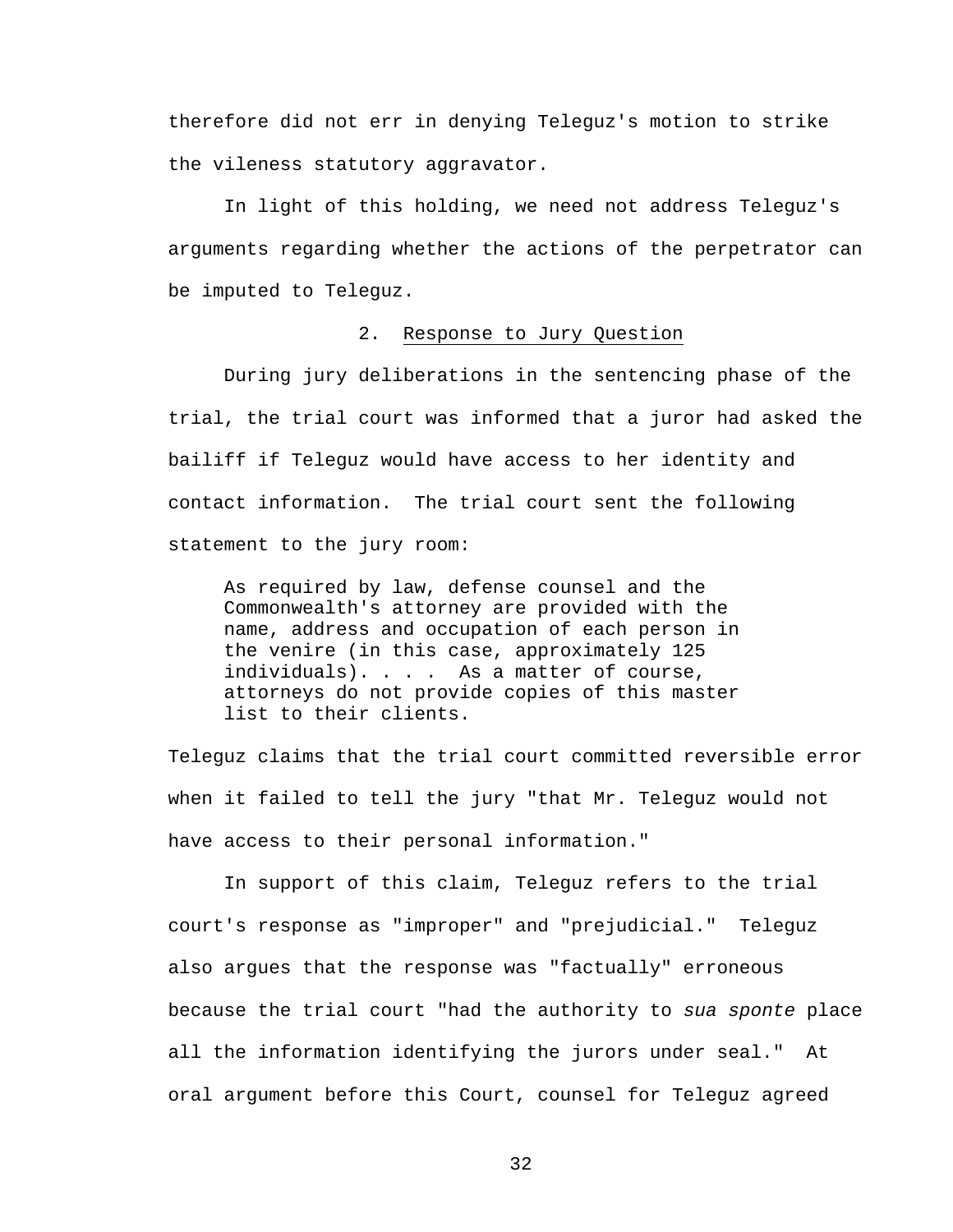that the trial court's response was correct, and conceded that no objection had been raised at trial as to the accuracy of the statement, although an objection had been made as to the sufficiency of the response. According to Teleguz, the question posed indicated that the jury was not limiting its consideration to the evidence and the trial court's response was insufficient because it should have included an admonition to the jury to restrict their deliberations to the evidence.

Teleguz's arguments on this point have shifted throughout the course of this litigation. We do not consider the argument made in this Court that the trial court should have sua sponte placed the juror's identifying information under seal because that argument was not made in the trial court. Rule 5:25. The argument regarding the sufficiency of the trial court's response made before the trial court and in oral argument here, is not encompassed within the assignment of error and thus we do not consider it, Rule 5:17(c). Moreover, Teleguz's counsel agreed that the trial court's response was correct. Accordingly, we reject this assignment of error.

# F. POST-TRIAL ISSUES

#### 1. Brady Claim

A number of Teleguz's assignments of error are directed to his claim that the Commonwealth violated his due process rights under Brady v. Maryland, 373 U.S. 83 (1963), and its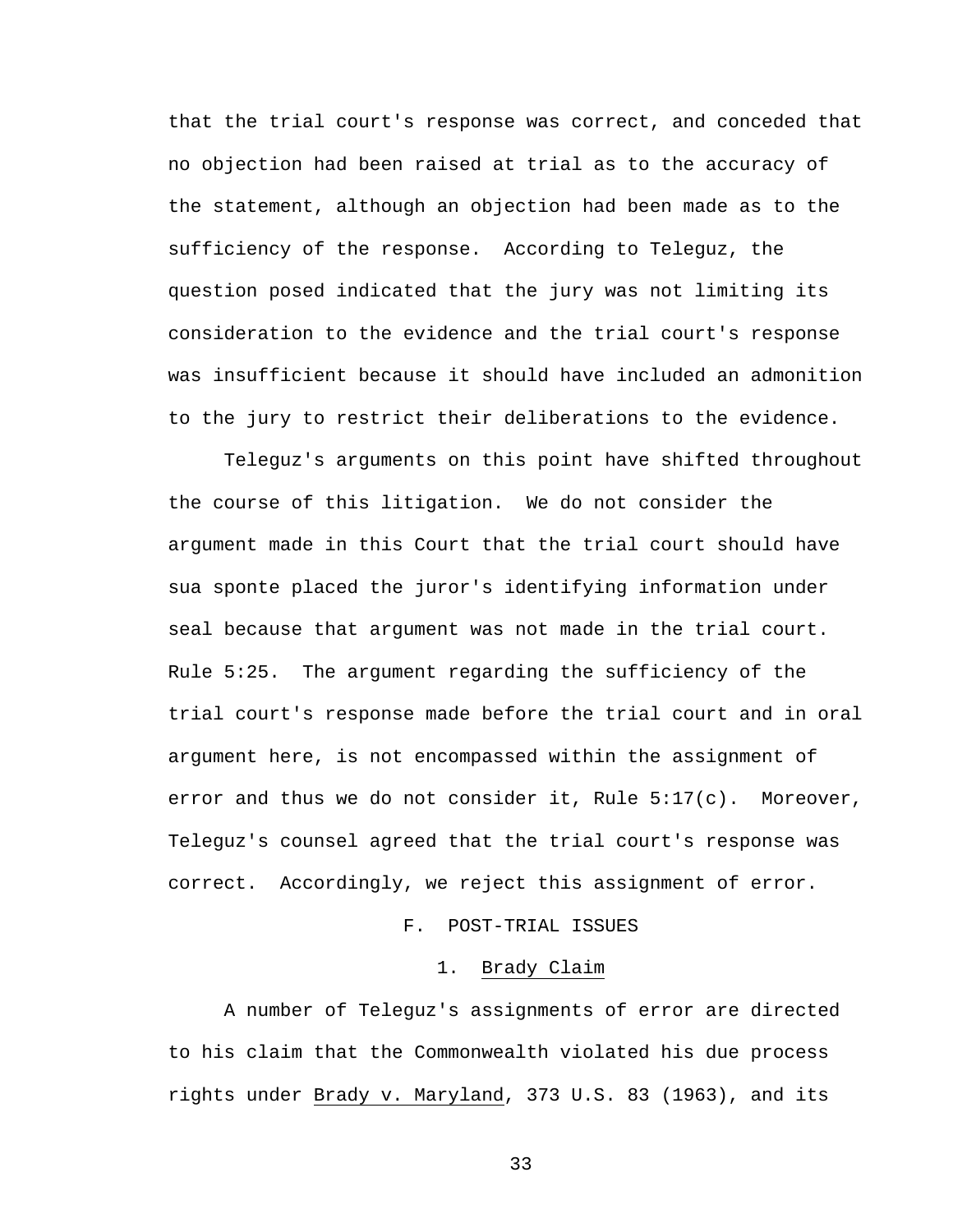progeny by suppressing material evidence that was exculpatory or could lead to exculpatory evidence. $^4$  – The following facts are relevant to Teleguz's Brady violation claim. According to his written notes, Investigator Whitfield interviewed Moore on December 18, 2001, at the office of Walter Green, Moore's attorney. The handwritten notes state that the Commonwealth's Attorney, Moore, and Green signed a "proffer letter," and that Moore then stated that on the "day before" Sipe's murder he, along with Ryan Ferguson and Will Davis, were outside Moore's apartment smoking marijuana when he saw a white male with "mustache," but who was otherwise "clean shaven" leave Sipe's apartment. Moore was shown a photograph array at the interview which included Teleguz's photograph and, according to the notes, Moore identified Teleguz with 70 percent certainty "especially if he had a mustache."

Investigator Whitfield also made handwritten notes of two November 2001 interviews with Ryan Ferguson. The notes state that Ferguson saw a male who looked to be Hispanic with a goatee enter and leave Sipe's apartment on July 21, 2001. According to the notes, Ferguson was shown a photograph array which included Teleguz's photograph. At first Ferguson said

<sup>4</sup>  $4$  Included in this argument on brief was an assignment of error regarding the trial court's refusal to grant a continuance following Moore's identification of Teleguz from a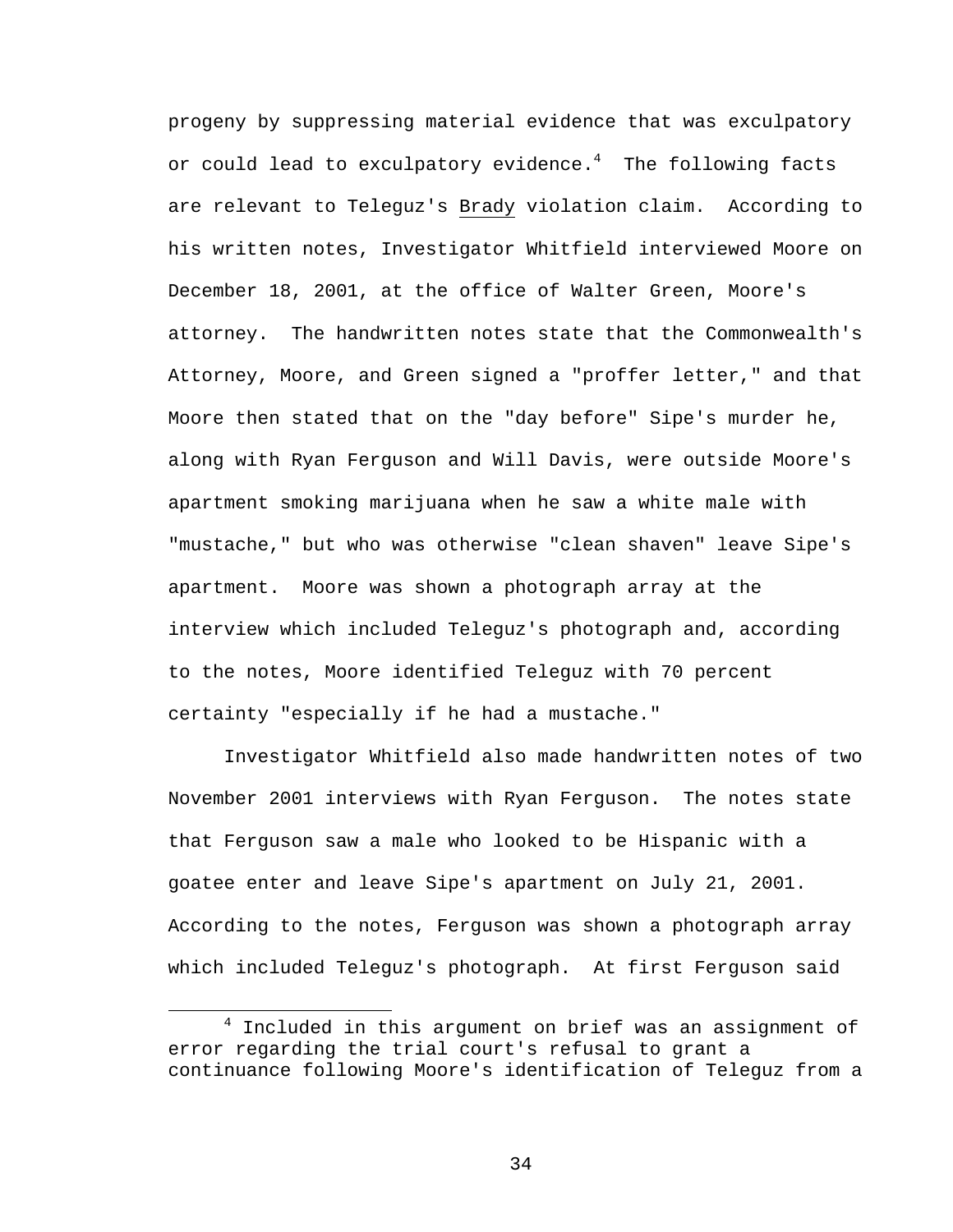none of the photographs looked like the person he saw, but then said that Teleguz's photograph looked the "most" like the person he saw, but that he was not certain. None of the handwritten notes were provided to Teleguz prior to trial.<sup>5</sup>

At trial, the Commonwealth showed Moore the photograph array containing Teleguz's picture. Moore testified that Investigator Whitfield had showed him this array sometime after Sipe's death and that he had identified Teleguz as the person he had seen leaving Sipe's apartment.

Following a lunch break when Teleguz had the opportunity to check his files, Teleguz objected to the admission of the photograph array and moved for a mistrial, asserting he was "surprised" by Moore's testimony and had not been provided with the photograph array. Before the trial court ruled on Teleguz's motion, Investigator Whitfield was questioned outside of the presence of the jury regarding Moore's identification from the photograph array. Investigator Whitfield testified that he had interviewed Moore "probably

photographic array. As discussed above, this assignment of error was not preserved.

 $\overline{a}$ 

5 Prior to trial, Teleguz did receive a computer disc that contained a typed portion of Investigator Whitfield's notes from his December 18, 2001 interview with Moore. The typed document referenced a proffer letter signed by the Commonwealth's Attorney, Moore, and Green, and recited Moore's observation of an unknown male leaving Sipe's apartment on Saturday evening. This document did not refer to an identification of Teleguz from a photograph array.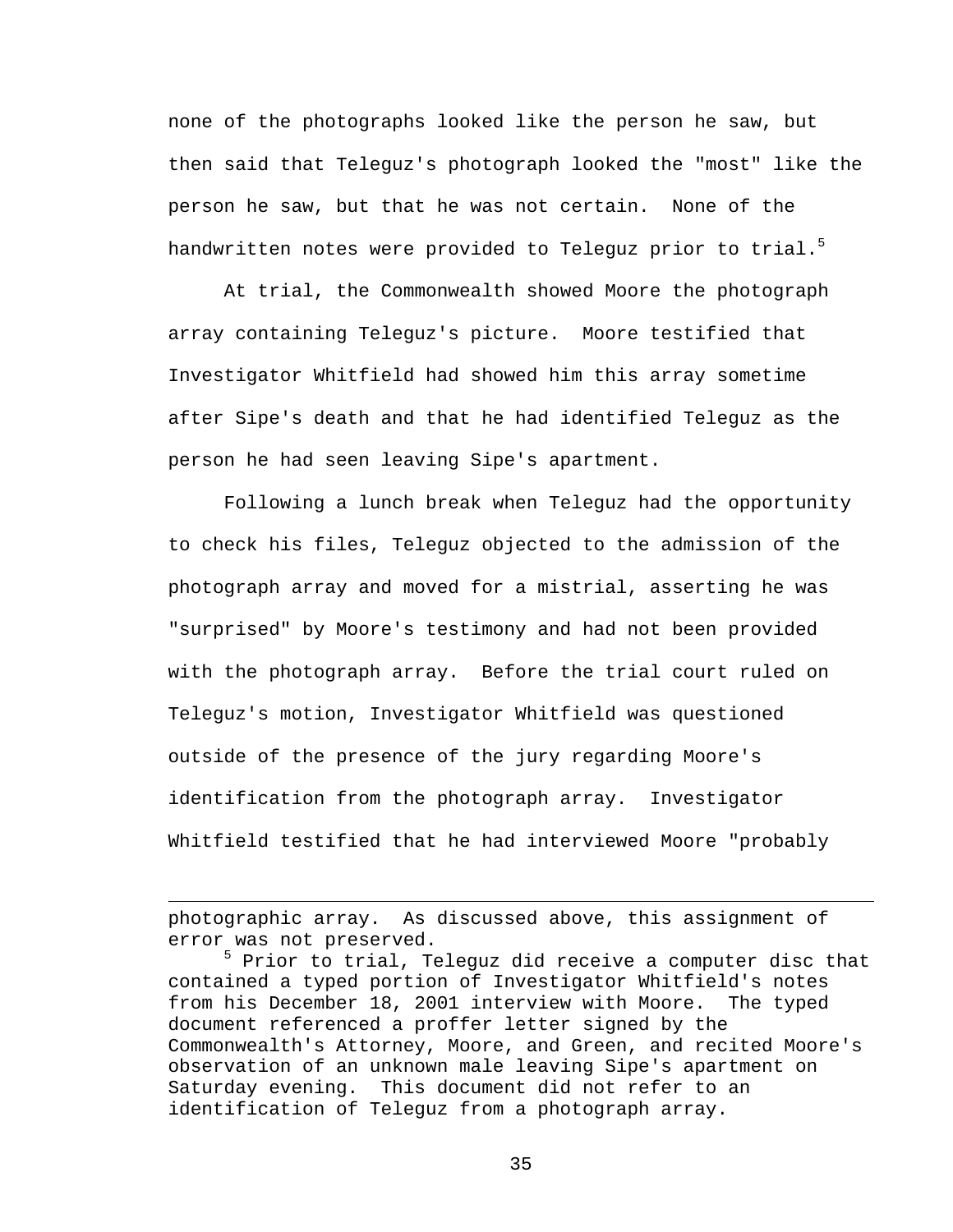two weeks" after the murder, although he could not recall the precise date without his notes. He believed the interview took place at Moore's residence and that when Moore was shown the photograph array, Moore identified Teleguz but was not 100 percent certain of the identification. Investigator Whitfield testified that he had given his notes to the Commonwealth's Attorney.

Teleguz then objected to the photograph array as "unduly suggestive," and reiterated that he had received nothing in discovery regarding Moore's identification of Teleguz, including Investigator Whitfield's notes. The trial court denied Teleguz's motion for a mistrial and admitted the photograph array into evidence. Investigator Whitfield then essentially repeated his testimony in the presence of the jury, except for certain statements regarding who was present during the interview and the photograph array.

Following completion of the guilt and penalty portions of the capital murder proceeding, Teleguz filed a motion to compel disclosure of, inter alia, any material relating to Investigator Whitfield's interviews with Moore, Ferguson, and Davis, and any proffer agreement between the Commonwealth and Moore. The trial court granted Teleguz's motion and the Commonwealth provided Teleguz with Investigator Whitfield's handwritten notes from the interviews with Moore and Ferguson.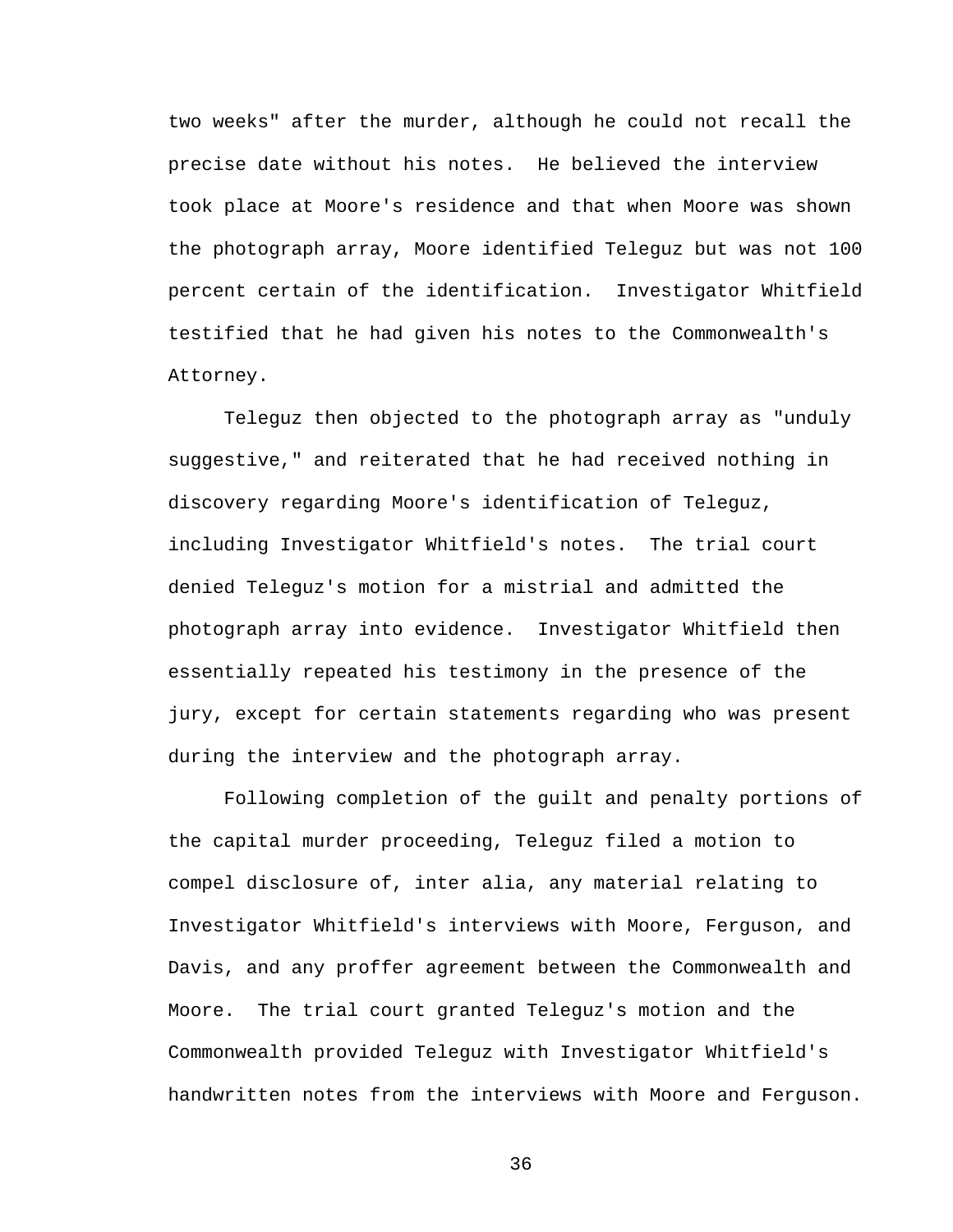The Commonwealth maintained that there were no notes from any interview with Davis and that it did not have in its possession any signed proffer agreement relating to Moore. The Commonwealth did provide Teleguz with a copy of its standard proffer agreement.

Teleguz then filed a motion asking the trial court to set aside the verdict or in the alternative to set aside the jury's recommendation of the death penalty and impose a sentence of life imprisonment pursuant to Code § 19.2-264.5, relying in part on arguments that the evidence suppressed by the Commonwealth was material and the Commonwealth's suppression denied Teleguz a fair trial. The Commonwealth, in response, asserted inter alia that Teleguz had access prior to trial to a computer disc which contained a portion of the interview with Moore including a reference to a proffer agreement but not to the photograph array identification. The Commonwealth also argued that prior to trial Teleguz had a copy of the application for a Pennsylvania search warrant dated December 14, 2001, which referred to the interview with Ferguson and Ferguson's identification of Teleguz from the photograph array. Finally, the Commonwealth argued that even if the evidence not provided was favorable to Teleguz, there was no support for the proposition that the result of the proceeding would have been different.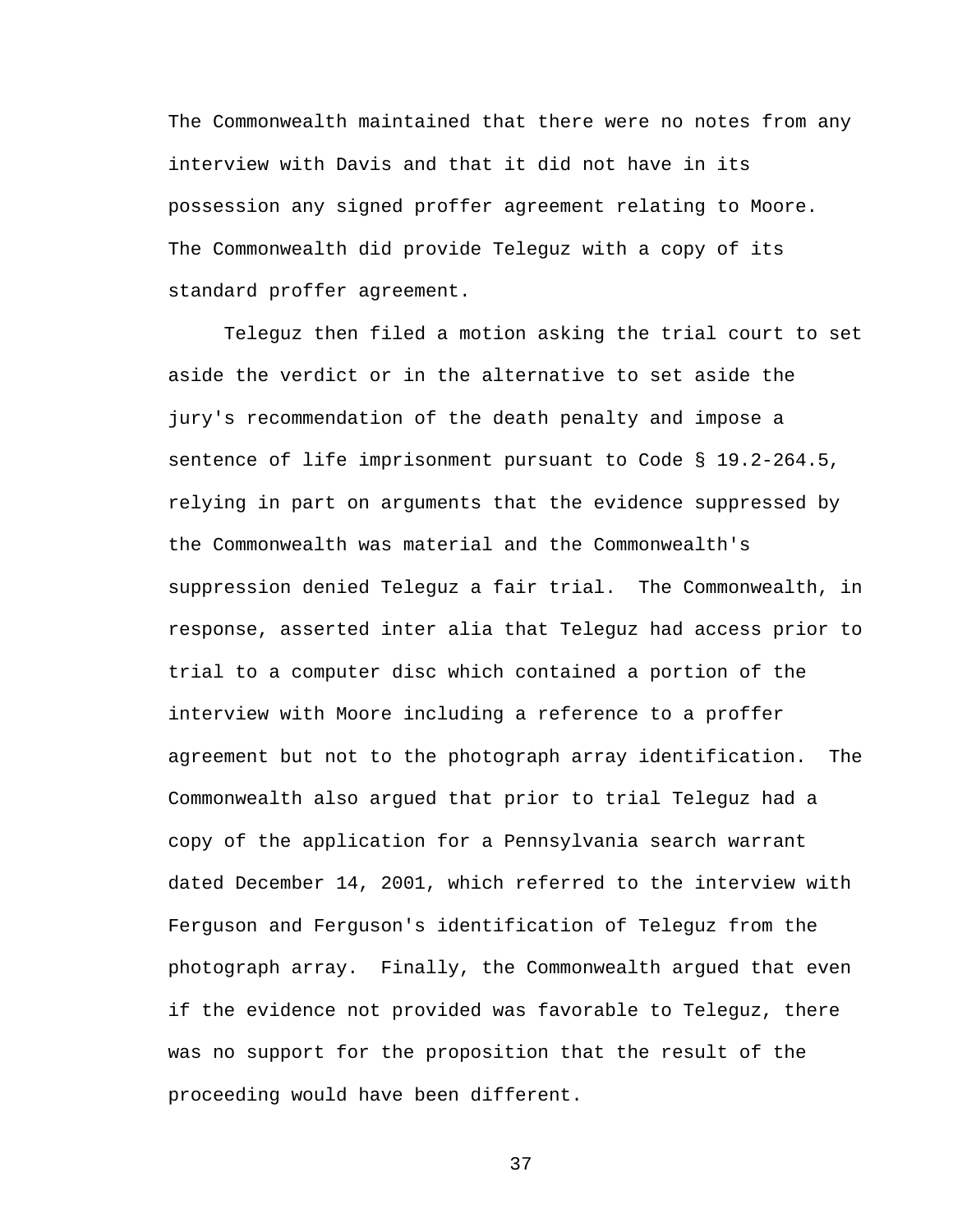Following a hearing, the trial court denied Teleguz's motion, concluding that, even if material information had been suppressed there was no violation under Brady because there was no likelihood that the verdict would have been different. On appeal, Teleguz asserts that the trial court committed reversible error in refusing to grant a mistrial, refusing to set aside the death sentence and impose a sentence of life for good cause shown pursuant to Code § 19.2-264.5, and refusing to set aside the guilty verdict.

In Brady, the United States Supreme Court held that "the suppression by the prosecution of evidence favorable to an accused upon request violates due process where the evidence is material to either guilt or to punishment." 373 U.S. at 87. We have recently reviewed the principles to be applied in considering whether there has been a violation of the Brady disclosure rule and its progeny:

There are three components of a violation of the rule of disclosure first enunciated in Brady: a) The evidence not disclosed to the accused 'must be favorable to the accused, either because it is exculpatory,' or because it may be used for impeachment; b) the evidence not disclosed must have been withheld by the Commonwealth either willfully or inadvertently; and c) the accused must have been prejudiced. [Strickler v. Greene, 527 U.S. 263, 281-82 (1999).] Stated differently, "[t]he question is not whether the defendant would more likely than not have received a different verdict with the evidence, but whether in its absence he received a fair trial, understood as a trial resulting in a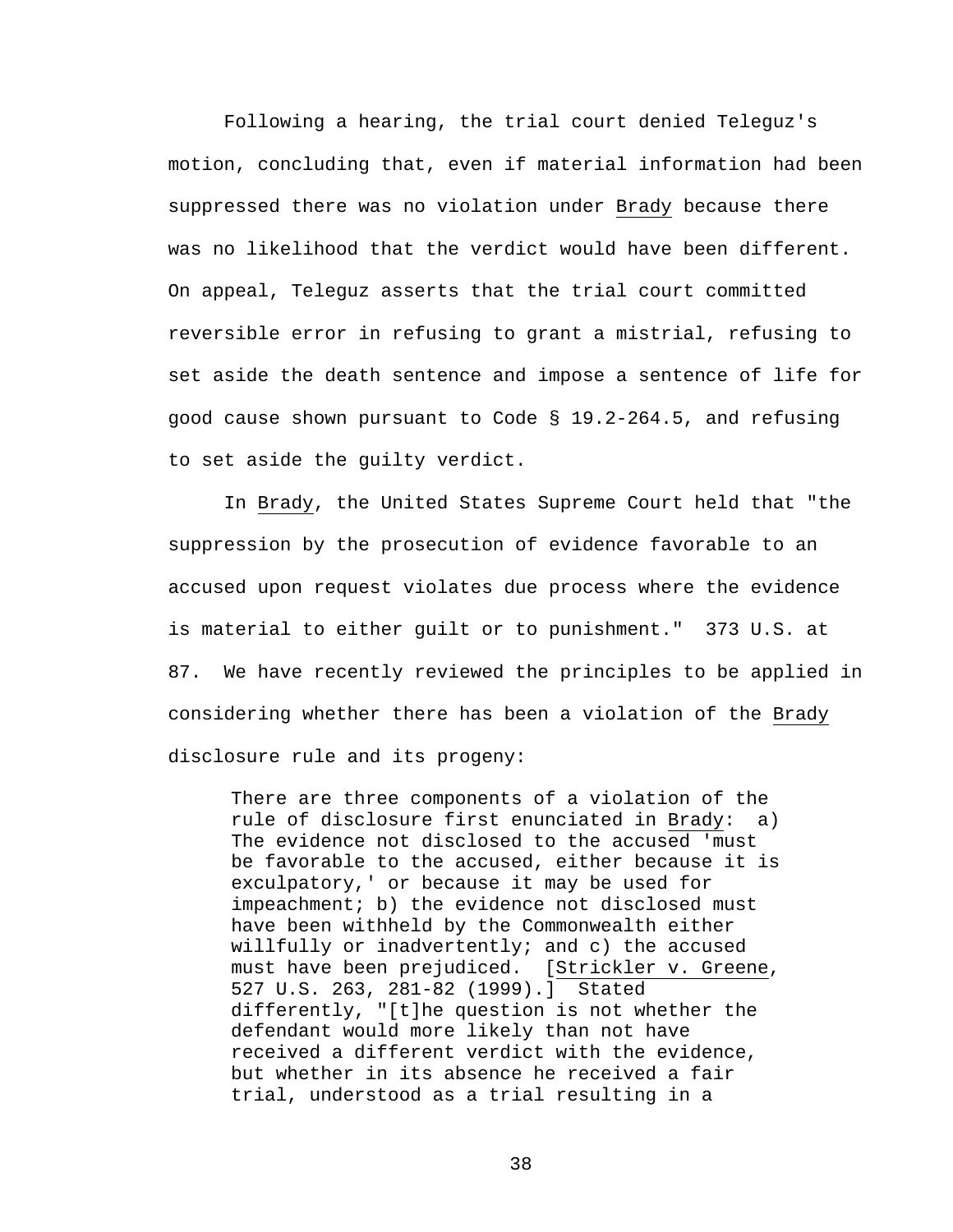verdict worthy of confidence." Kyles v. Whitley, 514 U.S. 419, 434 (1995).

Workman v. Commonwealth*,* 272 Va. 633, 644-45, 636 S.E.2d 368, 374 (2006).

In determining the question of materiality, we consider the suppressed evidence as a whole, not item by item and if a Brady violation is established, we do not engage in a harmless error review. Id.; Kyles v. Whitley, 514 U.S. 419, 435–36 (1995). Instead, a "constitutional error occurs, and the conviction must be reversed, only if the evidence is material in the sense that its suppression undermines confidence in the outcome of the trial." United States v. Bagley, 473 U.S. 667, 678 (1985); Workman, 272 Va. at 645, 363 S.E.2d at 374.

 The suppressed evidence Teleguz relies on to establish a Brady violation consists of Investigator Whitfield's handwritten notes relating to his interviews with Moore and Ferguson, the photograph array used by Moore and Ferguson in the identification of Teleguz, and Moore's proffer agreement. $^6$ If this evidence had not been suppressed, Teleguz contends, he would not have been "surprised" when Moore testified regarding his identification of Teleguz from the photograph array; he could have used the evidence to impeach the testimony of Moore

<sup>6</sup>  $6$  Telequz identified a number of other documents which he also alleged were suppressed. Because he does not rely on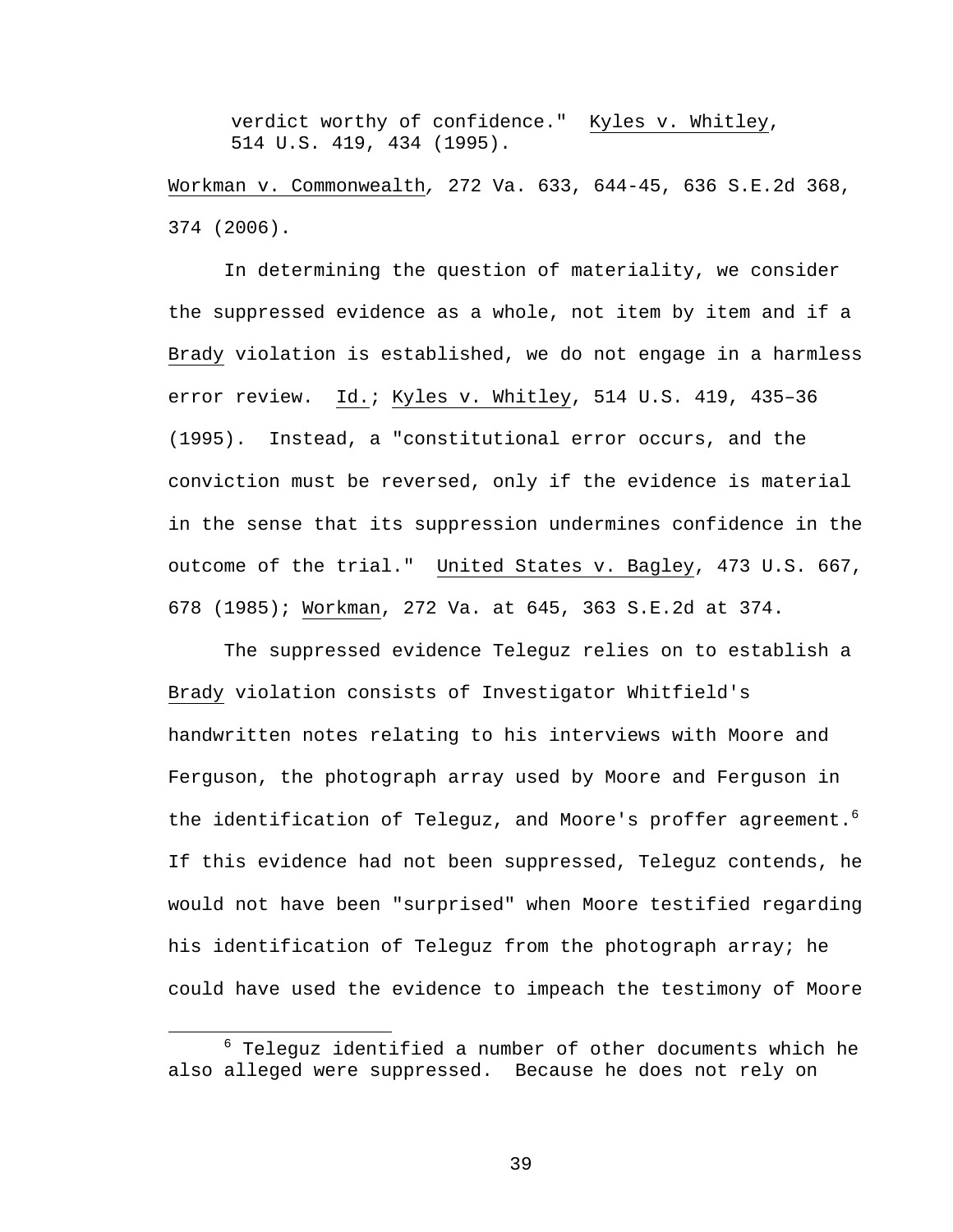and Investigator Whitfield with regard to Moore's identification of Teleguz as the person seen leaving Sipe's apartment prior to her murder; and the uncertainty in the identification of Teleguz by Moore and Ferguson shown in the suppressed evidence could have supported a third party perpetrator defense. Teleguz argues that this suppressed evidence was material under the standard in Kyles, because the evidence "significantly undermined the credibility of both Mr. Moore and Inv[estigator] Whitfield, as well as the overall reliability of the police investigation." Without the testimony of Moore and Investigator Whitfield, Teleguz contends "the Commonwealth's case rested entirely on unreliable and biased witnesses, such as Mr. Hetrick, a confessed murderer, Mr. Gilkes, a confessed co-conspirator, and Mr. Safanov, a career criminal, each of whom had received favorable deals in exchange for their testimony." In summary, Teleguz argues that the inability to impeach the testimony of Moore and Investigator Whitfield, the "only two supposedly unbiased witnesses," undermines the confidence in the outcome of the trial because evidence of Teleguz's guilt would then rest solely on the testimony of Gilkes, Hetrick, and Safanov.

 $\overline{a}$ 

these documents to establish his Brady violation claim, we do not consider or address these documents in our analysis.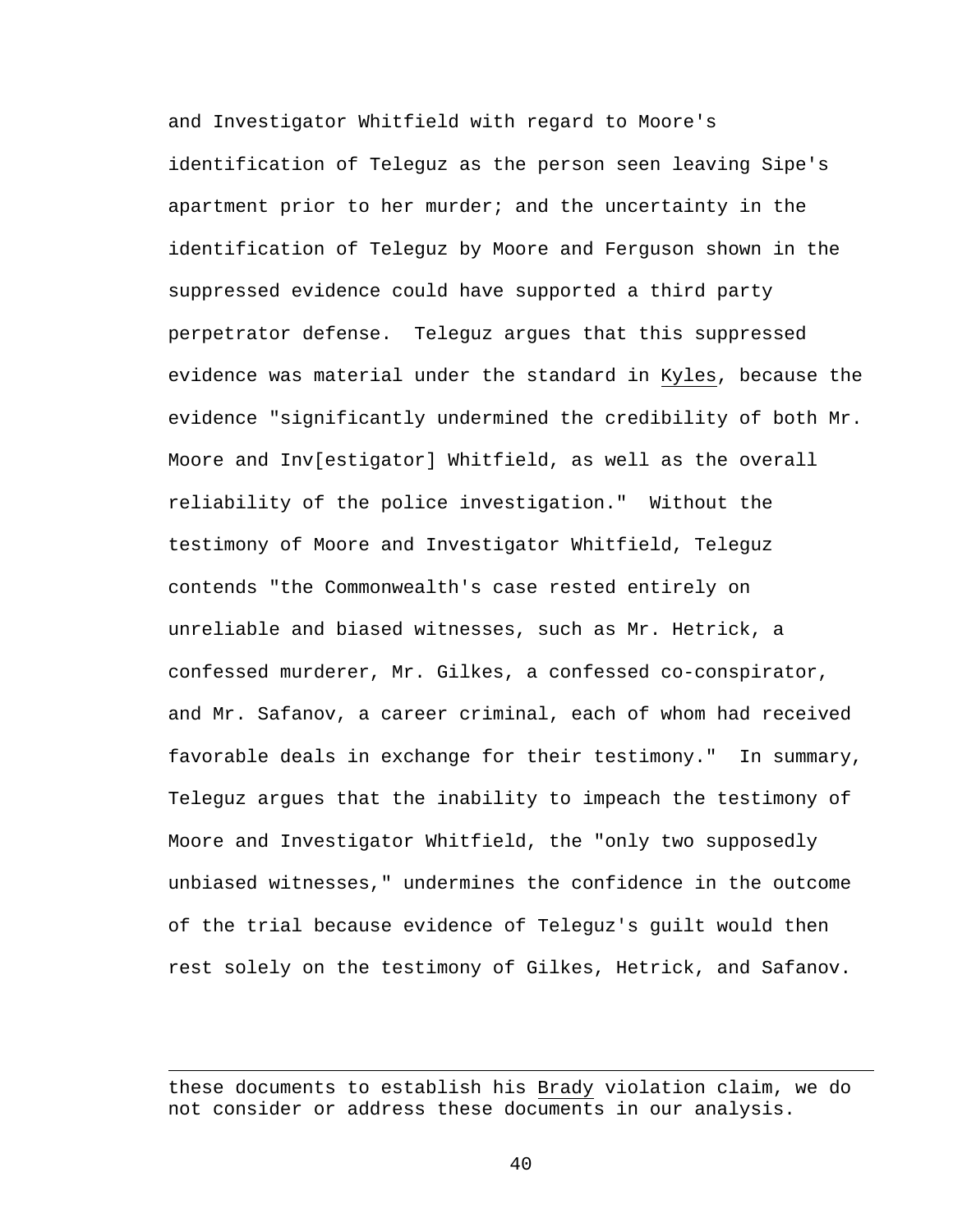While it is clear that Teleguz did not have the evidence at issue prior to trial, the Commonwealth argues, and the record reflects, that Teleguz did have access before the trial to the information that Investigator Whitfield had interviewed Moore in December 2001, that a proffer agreement was signed, and that Moore, along with Davis and Ferguson, had seen an unknown person coming from Sipe's apartment prior to her murder. Teleguz also had information indicating that Ferguson had been interviewed by the police and that he was shown a photograph array from which he identified Teleguz as the person he saw leaving Sipe's apartment. The Commonwealth also argues that it did not suppress any exculpatory evidence relating to Ferguson or Davis, that Teleguz had access to the photograph array at trial before Moore testified and had the opportunity to fully cross-examine Investigator Whitfield regarding Moore's identification of Teleguz from the photograph array, and finally that it did not suppress Moore's proffer agreement because it did not have such agreement in its possession.

In resolving Teleguz's Brady claim, we will assume without deciding that the evidence at issue was favorable to Teleguz and was suppressed. We nevertheless conclude that this evidence does not meet the test of materiality because its suppression does not undermine confidence in the outcome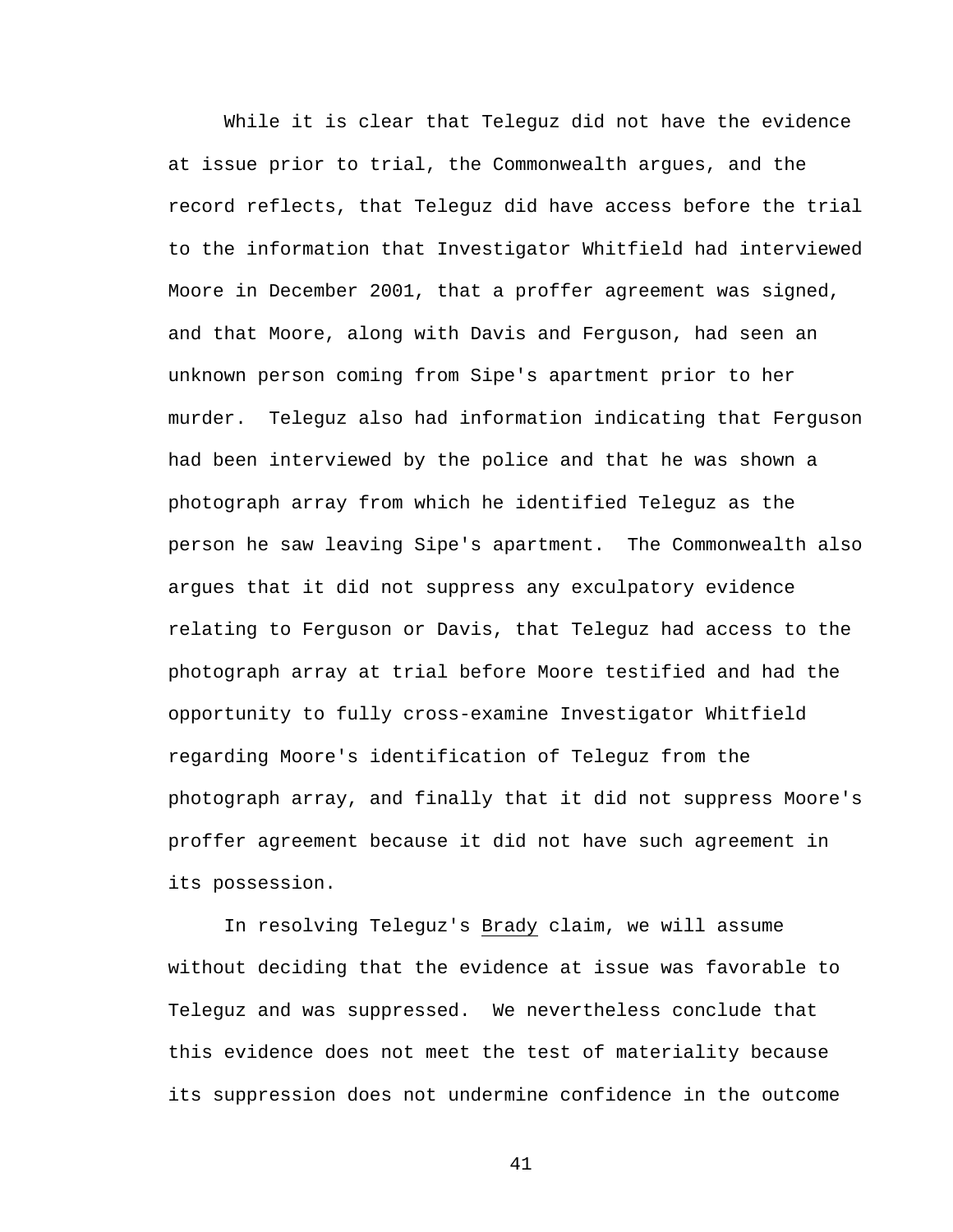of the trial. Kyles, 514 U.S. at 434-38. Teleguz was not charged with being the actual perpetrator of the wounds inflicted on Sipe. Therefore, impeaching Moore's testimony regarding whether Teleguz was present at Sipe's apartment prior to her murder would not undermine the testimony regarding whether Teleguz hired others to commit the murder.<sup>7</sup>

Teleguz's second theory, that impeaching Investigator Whitfield's testimony would have called into question the reliability of the police investigation and in turn undermine confidence in the verdict, is equally unavailing. The investigation that led to identifying the perpetrators and Teleguz's role in the murder was initiated by United States Deputy Marshal Nelson, not Investigator Whitfield. In his interviews with Safanov, Deputy Marshal Nelson learned that Teleguz told Safanov he had hired someone to kill Sipe and that Teleguz was "responsible" for her death because he was angry about making child support payments. Based on this information, Deputy Marshal Nelson located and identified Gilkes. There is no basis to conclude that any question about the reliability of Investigator Whitfield's investigation

<sup>7</sup>  $7$  Teleguz argues that Moore's testimony on this issue had to be relevant to his guilt or it would not have been admissible. However, such testimony could be relevant to establish knowledge and familiarity with Sipe and her apartment. Although such testimony could have been cumulative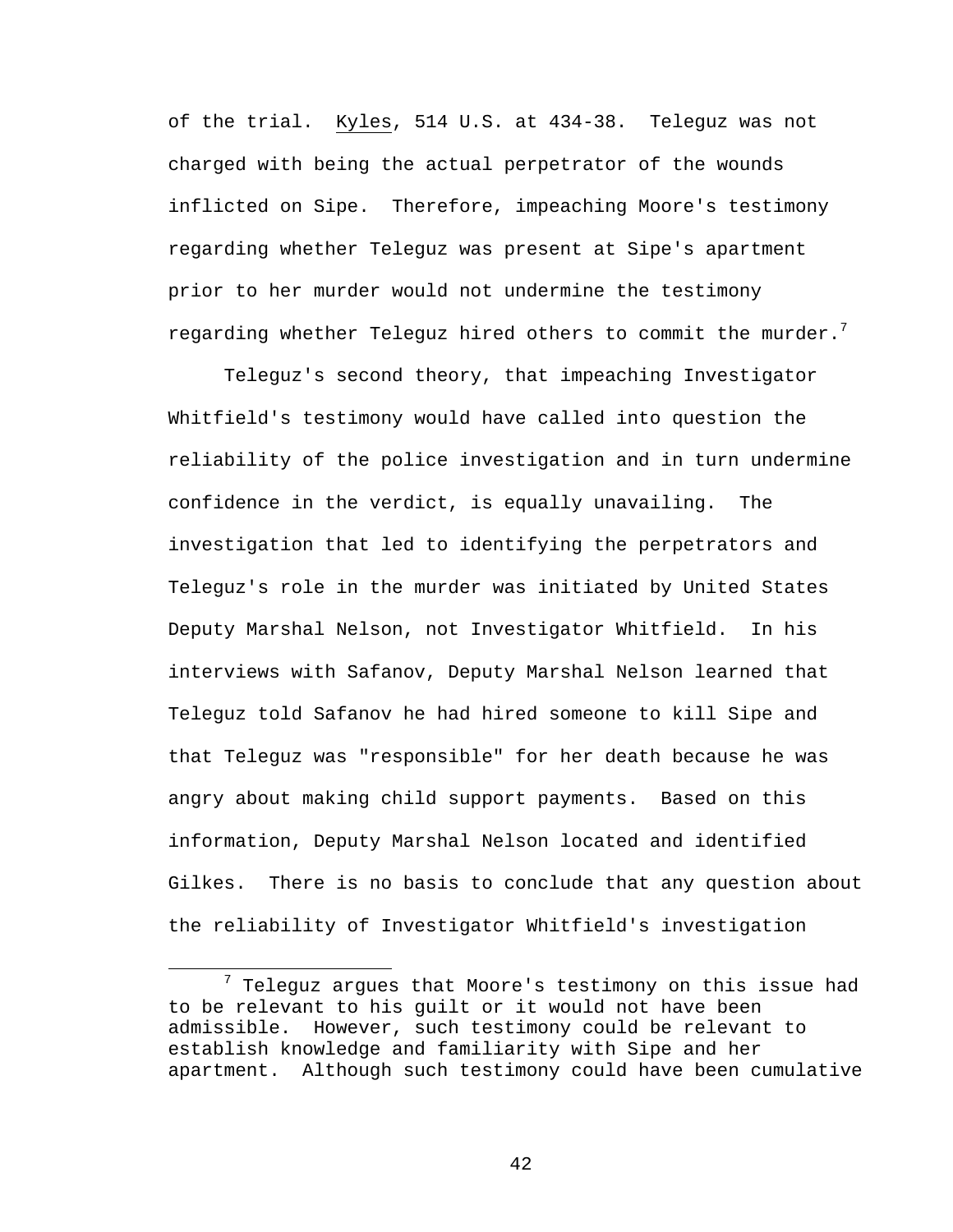would have impugned Deputy Marshal Nelson's investigation, which initially identified Teleguz's role in Sipe's murder and ultimately led to the confessions by Gilkes and Hetrick.

Finally, we find no merit in Teleguz's argument that the reliability of the proceeding is suspect because the only independent, and by implication credible, witnesses were Moore and Investigator Whitfield. Neither Moore nor Investigator Whitfield testified about any independent knowledge regarding the transaction between Teleguz, Gilkes, and Hetrick. Regardless of Moore's and Investigator Whitfield's testimony and credibility, in order to return a guilty verdict, the jury had to believe the testimony of Safanov, Gilkes, and Hetrick, irrespective of their character and any "deals" they received from the government. Accordingly, the suppression of the evidence at issue did not undermine confidence in the reliability of the outcome of the proceeding and the trial court did not err in admitting the photograph array, or in denying Teleguz's motion for a mistrial, motion to set aside the sentence of death and impose a life sentence, and motion to set aside the verdict based on an alleged Brady violation.

2. Disqualification of Commonwealth's Attorney

 $\overline{a}$ 

as Teleguz argues, no such objection to its admission was made on that basis.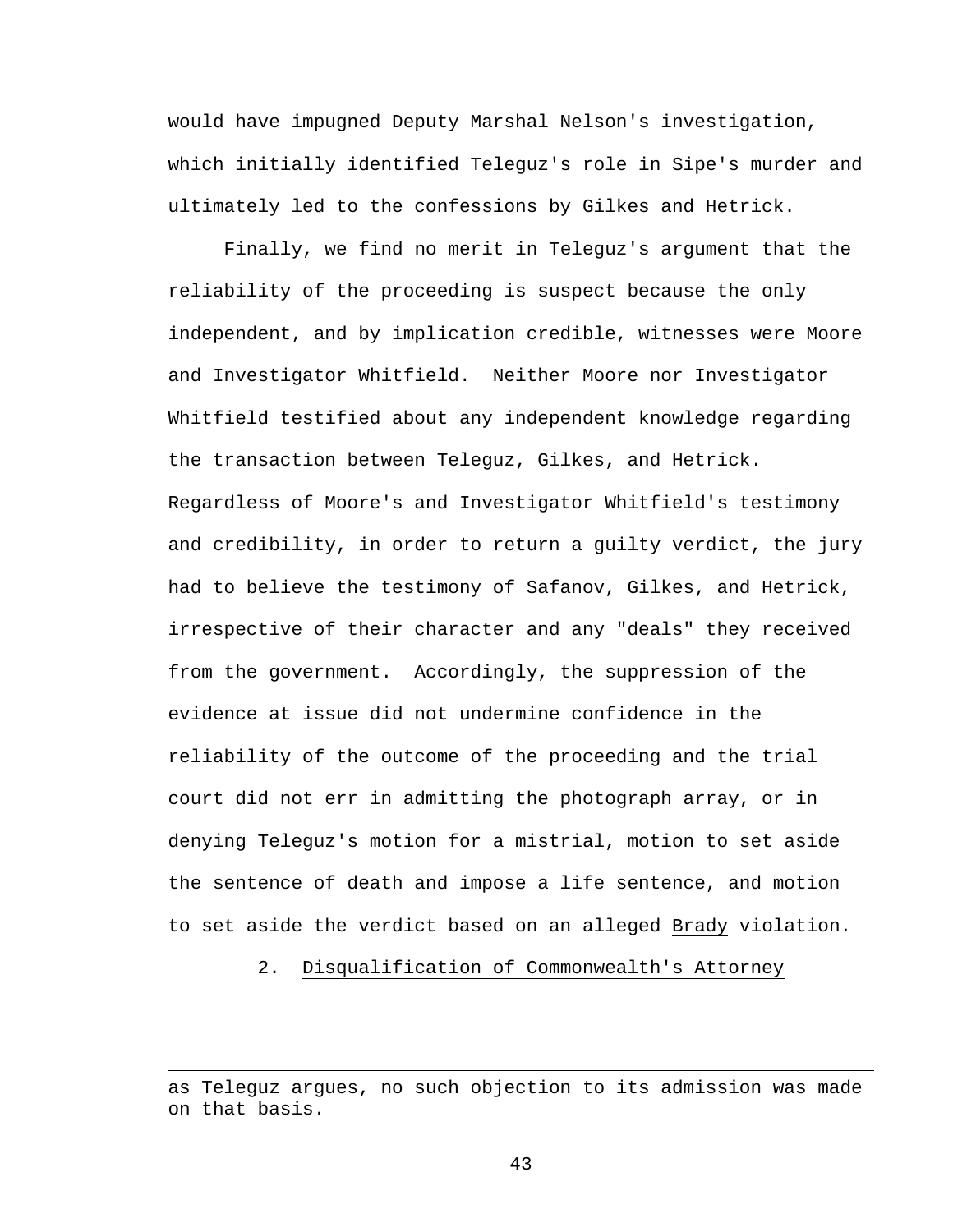Teleguz assigns error to the ruling of the trial court in post-trial proceedings denying his motion to disqualify the Commonwealth's Attorney. The Commonwealth's Attorney was present at meetings between Investigator Whitfield, Ferguson, and Moore. Teleguz argues that the Commonwealth's Attorney's testimony on what transpired at these meetings was "critical" in light of the inconsistencies in the testimony of the other attendees and the questionable credibility of those witnesses. Based on his argument that the Commonwealth's Attorney was a material witness, Teleguz asserts that the trial court erred in denying his motion to disqualify the Commonwealth's Attorney and to issue a subpoena for her testimony.

 Teleguz's position is based on the principle that a lawyer should not act as an advocate in an adversarial proceeding in which the lawyer is likely to be a necessary witness. Rule 3.7 of the Virginia Rules of Professional Conduct. Critical to the application of this principle is the requirement that the lawyer be a necessary witness. Sutherland v. Jagdmann, No. 3:05CV042-JRS, 2005 U.S. Dist. LEXIS 25878, at \*5 (E.D. Va. Oct. 31, 2005) ("[A] party seeking to invoke the witness-advocate rule for disqualification purposes must prove that the proposed witness-advocate's testimony is strictly necessary.") (internal citations omitted). The facts of this case do not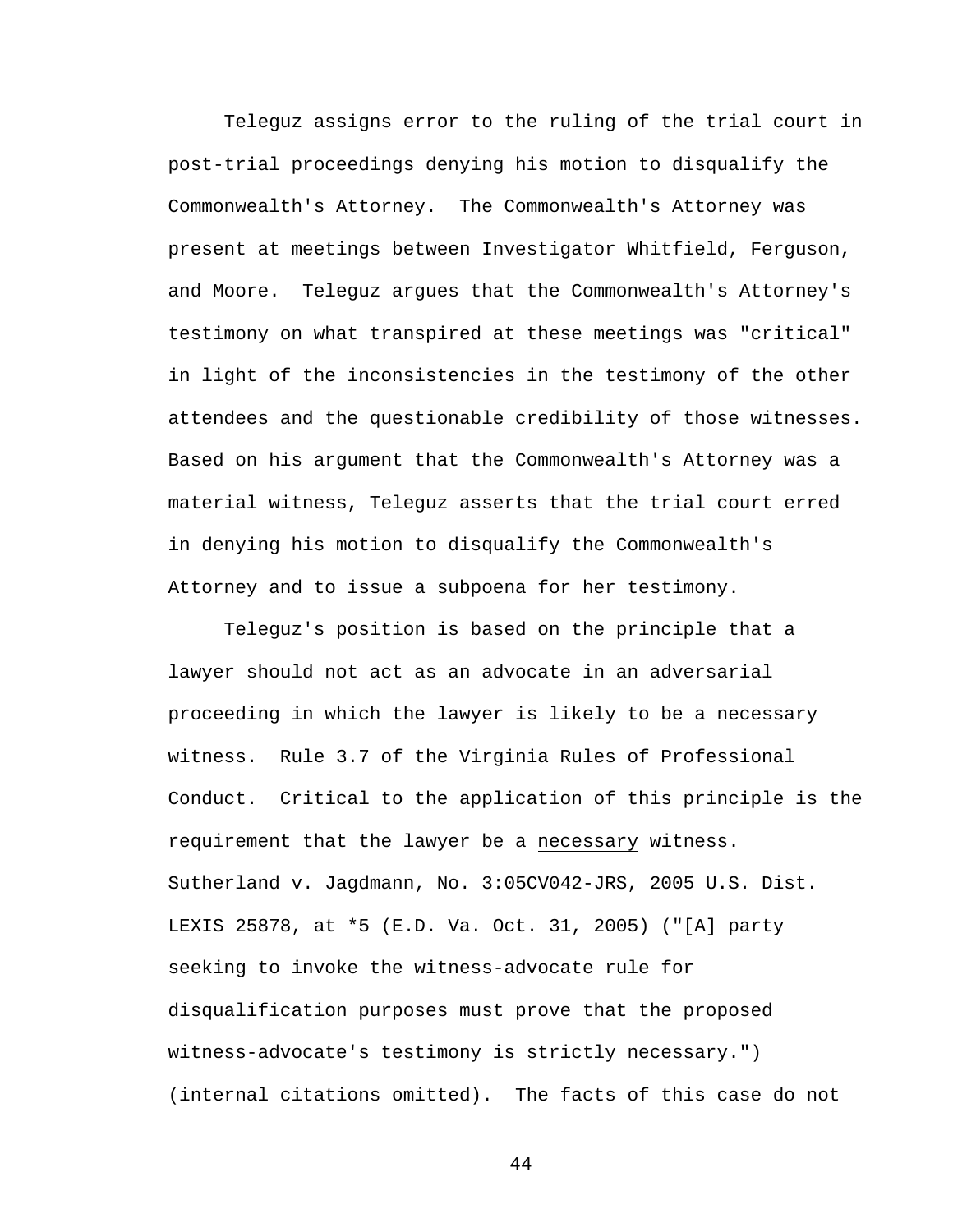provide that predicate. As noted above, the testimony of Ferguson and Moore regarding the identification of Teleguz is not material to the elements of the crime charged. Furthermore, Teleguz does not rely on the substance of any testimony he suggested the Commonwealth's Attorney would provide, only that it would clear up "inconsistencies" in the testimony of the others at the meeting. Adding the testimony of a fourth person may reinforce one version of the facts or add another, but would not "clear up" inconsistent testimony. Finally, any testimony by the Commonwealth's Attorney regarding the exchanges between Investigator Whitfield and Moore or Investigator Whitfield and Ferguson, would be inadmissible hearsay. Therefore, the trial court did not abuse its discretion in denying Teleguz's motion.

## 3. Subpoena for Walter Green

Teleguz assigns error to the trial court's refusal to issue a subpoena to Walter Green, Moore's attorney. Teleguz argues here, as he did in the trial court, that Green represented Moore and Ferguson in this case, and Teleguz and Sipe's mother in other matters. This concurrent representation, Teleguz argued, produced a conflict of interest, and Teleguz should have been entitled to examine Green about the conflicted representation, his role in inducing Moore and Ferguson to identify Teleguz and any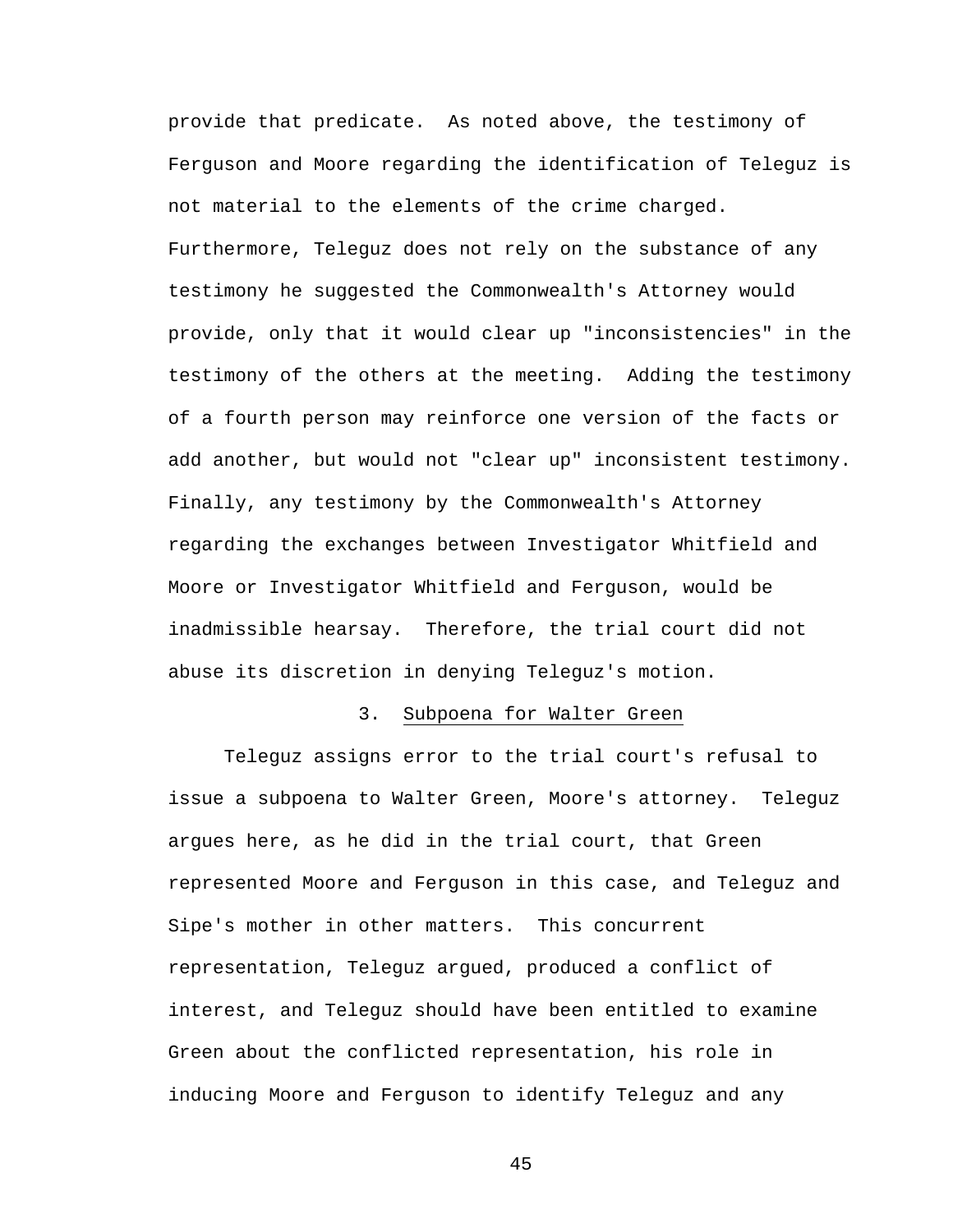agreements reached with them, and the nature of any discussions with the Commonwealth.

As the trial court stated in denying Teleguz's motion, allegations of conflicting representation are based on the Rules of Professional Responsibility and are matters for the Virginia State Bar disciplinary process. The remainder of the testimony sought by Teleguz's motion would either be inadmissible hearsay, restricted by the attorney-client privilege, or cumulative of other testimony regarding the interviews. Accordingly, we find no error in the ruling of the trial court denying Teleguz's subpoena request.

## 4. Use of False Evidence

Teleguz argues the Commonwealth violated his Due Process rights, pursuant to Napue v. Illinois, 360 U.S. 264 (1959), by knowingly permitting Investigator Whitfield to give false testimony.A conviction obtained based on false testimony "must be set aside if there is any reasonable likelihood that the false testimony could have affected the judgment of the jury." United States v. Agurs, 427 U.S. 97, 103 (1976). This requirement applies even where the testimony affects the witness' credibility, rather than the issue of guilt. Napue, 360 U.S. at 269-70. In order to find that a violation of Napue occurred in this case, we must determine first that the testimony identified by Teleguz was false, second that the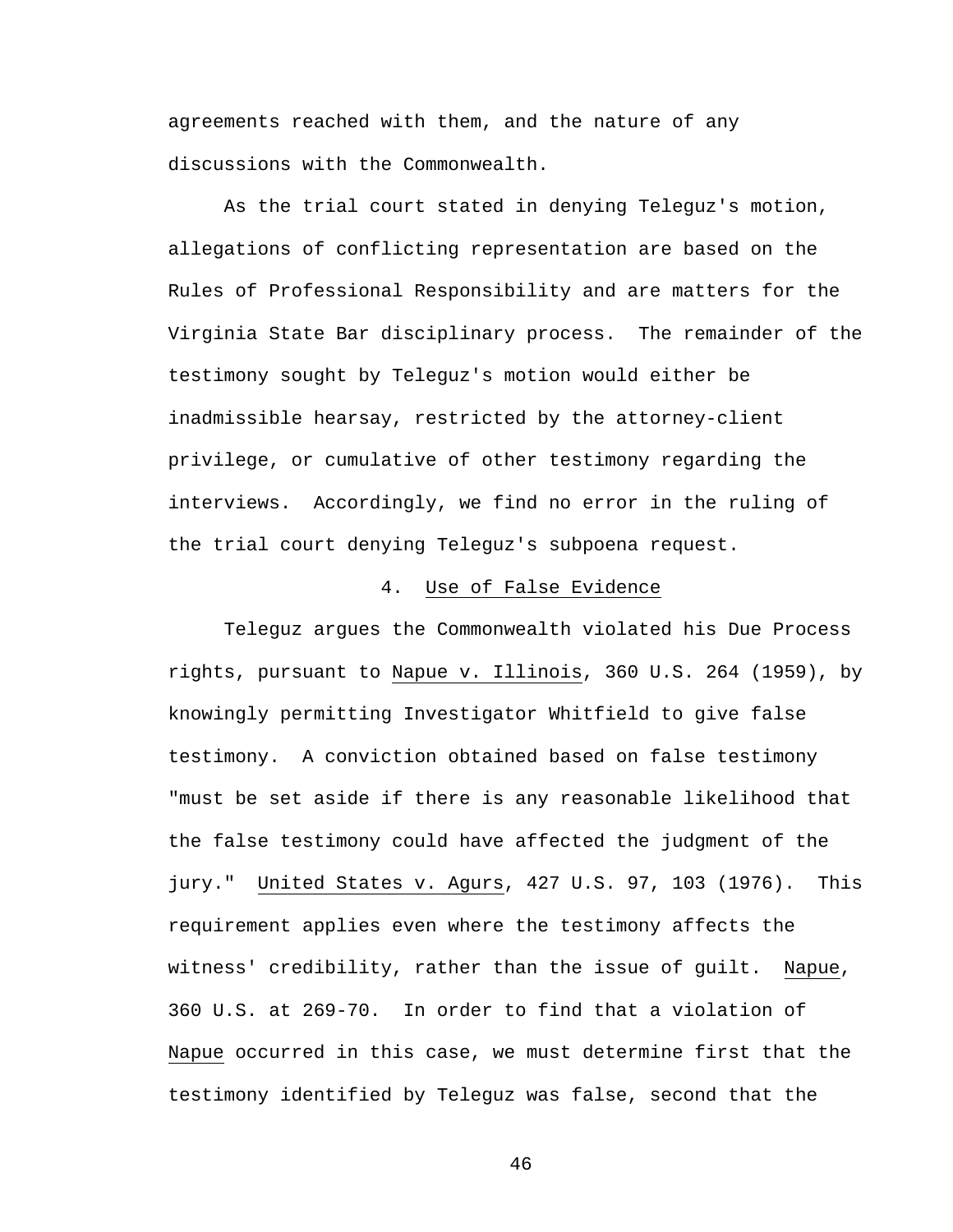prosecution knew of the falsity, and finally that the falsity affected the jury's judgment. Id. at 269-71.

Teleguz identifies five statements by Investigator Whitfield which he claims meet these criteria. As an initial matter, two of these statements, Investigator Whitfield's testimony regarding who was present at the interview and the races of the other individuals whose photographs were included on the photograph array, were made during a voir dire that took place outside the presence of the jury and, therefore, could not have "affected the judgment of the jury," Napue, 360 U.S. at 271, in violation of the Due Process Clause.

We conclude that the other portions of Investigator Whitfield's testimony cited by Teleguz likewise fail to give rise to a violation of Napue. Contrary to Teleguz's argument, Investigator Whitfield did not falsely testify about the timing and location of his interview with Moore. Although a review of the record reveals some inconsistencies in Investigator Whitfield's testimony, much of his testimony, including the inconsistencies, was given in conjunction with his own qualification that he was unable to remember or that he would need to consult his notes to refresh his recollection. These statements were not false, but rather were simply statements of what he believed to be true, accompanied by a qualification that he was not certain.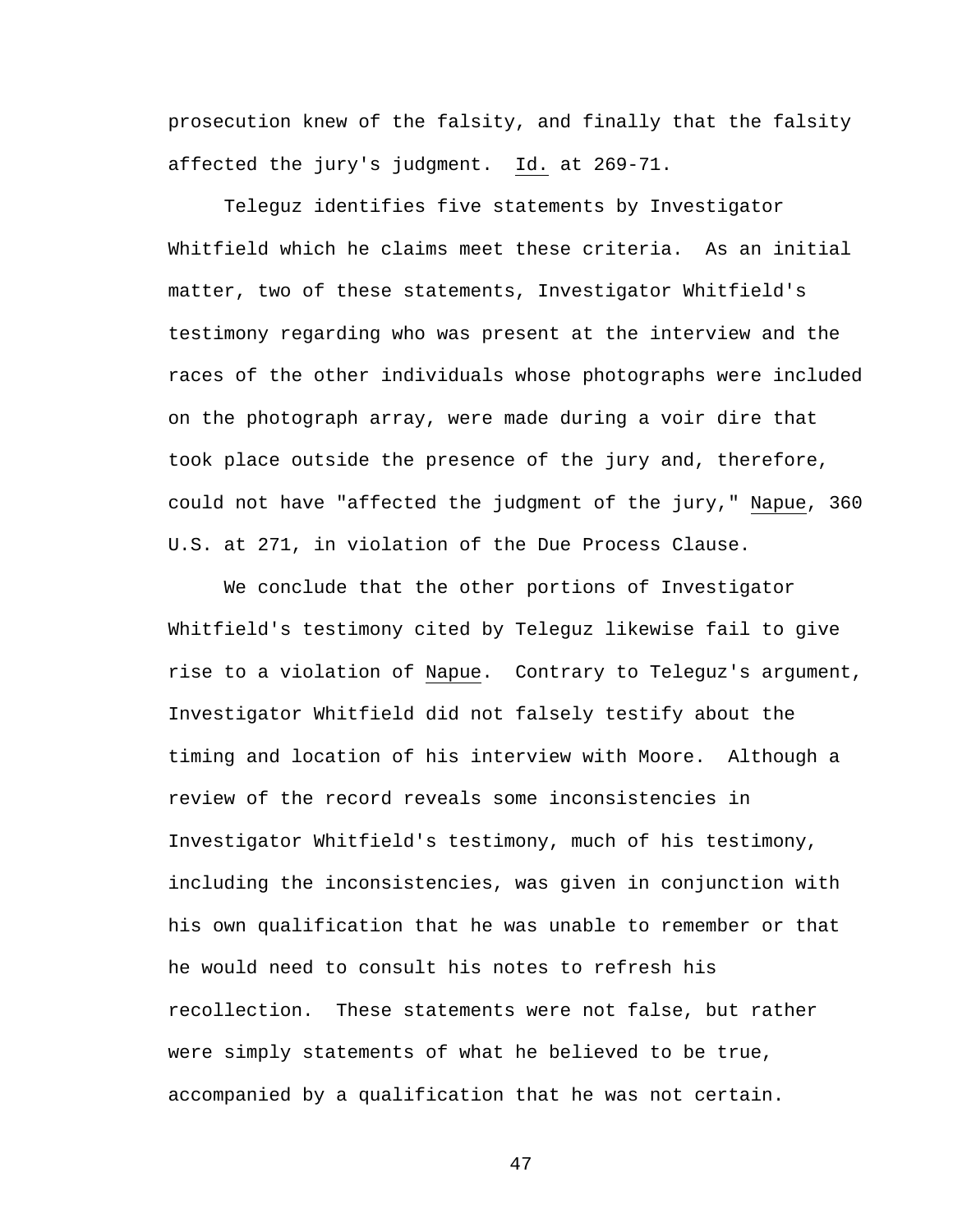The final two statements identified as false by Teleguz relate to Investigator Whitfield's testimony regarding the impetus for his interview with Moore. At trial, Investigator Whitfield testified that he approached Moore because he believed that Moore, as Sipe's neighbor, might have information regarding her murder, and because the police were already familiar with Moore based on previous interactions with him. Although Whitfield's testimony in a post-trial hearing was inconsistent with these statements, nothing in the record establishes that the prosecutor knew that Investigator Whitfield's trial testimony was inaccurate. $8$ 

As we explained above, Teleguz's guilt depended on the testimony of the Commonwealth's witnesses which established that Teleguz hired Gilkes and Hetrick to kill Sipe. Even assuming that the prosecutor knew of the alleged false testimony, there is no "reasonable likelihood" that Investigator Whitfield's testimony on the reason for interviewing Moore "could have affected the judgment of the jury." Agurs, 427 U.S. at 103.

# G. STATUTORY REVIEW

1. Passion and Prejudice

<sup>8</sup>  $8$  While Investigator Whitfield's notes indicate the prosecutor was present at the meeting with Moore, they do not state whether the meeting took place as a result of Moore having approached the police.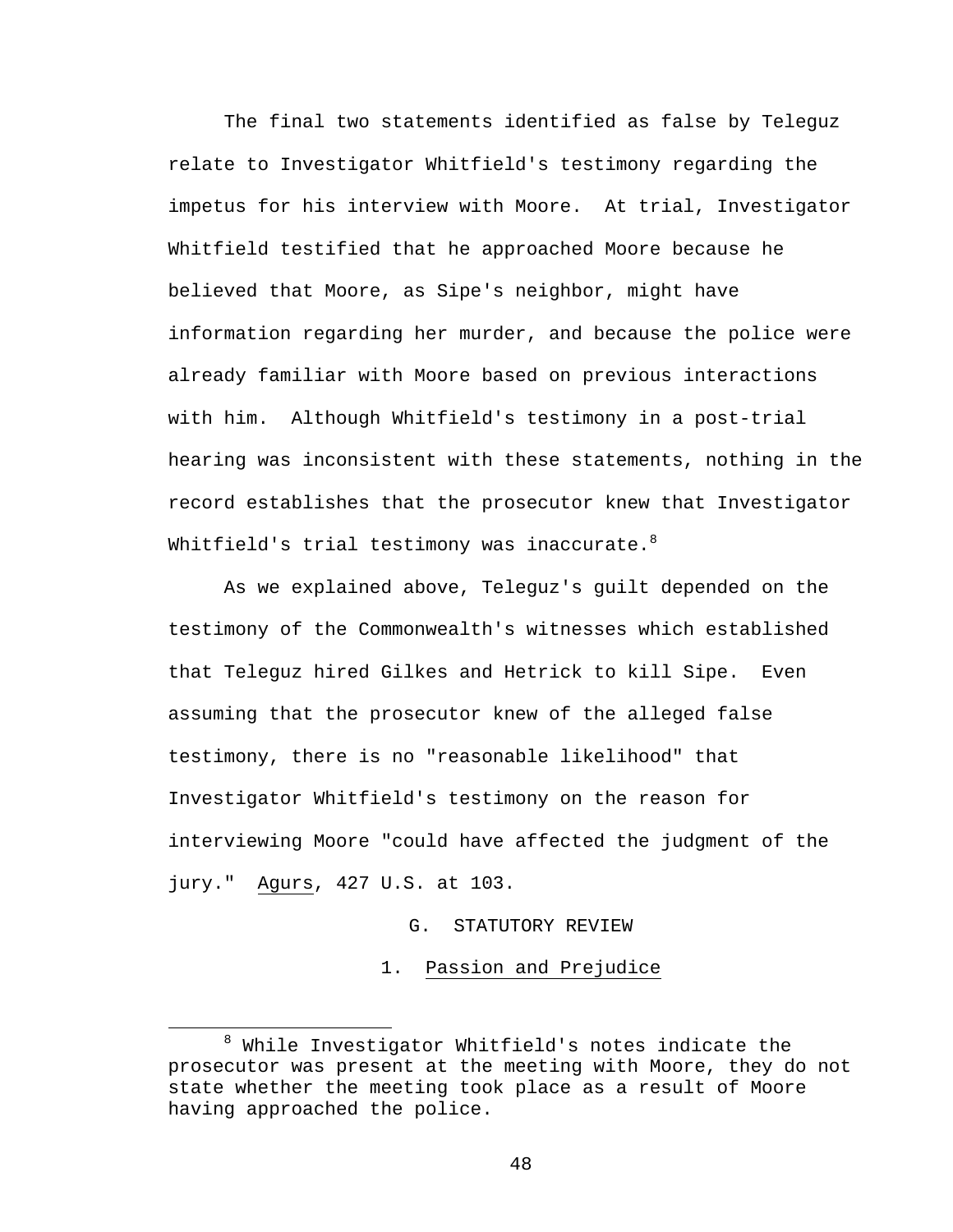Teleguz argues that the jury's recommendation to impose a sentence of death was made under the influence of passion and prejudice because of a statement made by the prosecutor in closing argument. Specifically, the prosecutor told the jury that it should find Teleguz posed a future danger and should receive the death penalty because "[a]t any time he can pick up a phone . . . and dial up a murder." According to Teleguz, this statement "pointedly instilled fear in the members of the jury for their very lives." The prejudicial effect of the statement was "greatly amplified," Teleguz asserts, by the trial court's subsequent explanation to the jury regarding Teleguz's access to the jurors' names and contact information. Finally, Teleguz argues that the Commonwealth made improper arguments designed to establish that Teleguz was a member of the "Russian Mafia" even though there was no evidence to support any such connection. These arguments, according to Teleguz, "raise the strong inference" that the jury's finding of future dangerousness and the recommendation of the death penalty were based on "passion and prejudice, not facts."

Code  $\S$  17.1-313(C)(1) requires that we consider and determine "[w]hether the sentence of death was imposed under the influence of passion, prejudice or any other arbitrary factor." In conducting this review, we make an independent review of the entire record. Based on this review we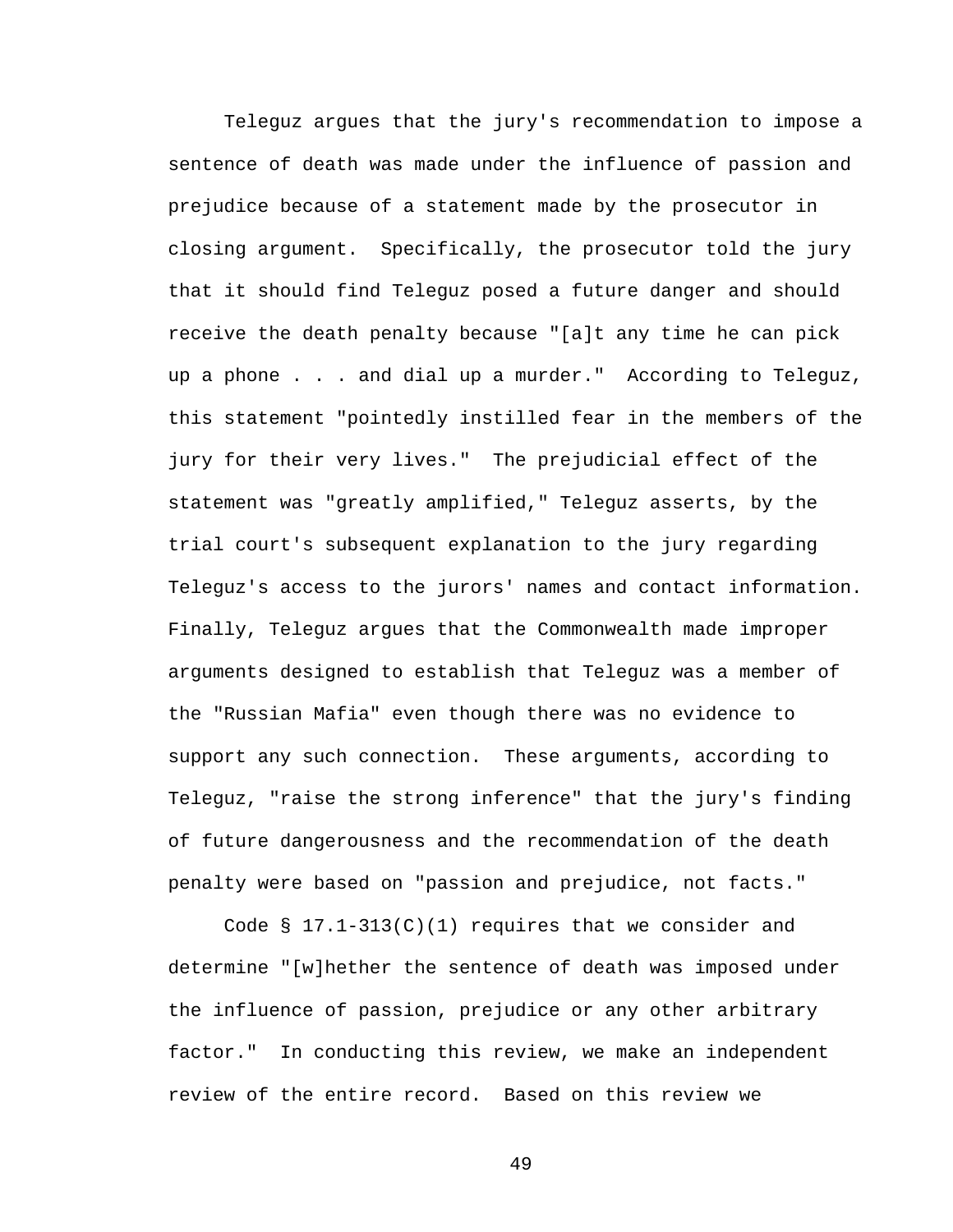determine whether the record shows the existence of passion, prejudice or any other arbitrary factor and, if so, whether such elements influenced the penalty recommended by the jury.

During closing argument in the penalty phase, the Commonwealth's Attorney made the following statement:

How would he be dangerous in prison? At any time he can pick up a phone when he has access to a phone and dial up a murder because he can call another Aleksey Safanov or another Edwin Gilkes or another Michael Hetrick. When a man can hire out a murder he can hire out a murder with a mere telephone when you have the abilities that Ivan Teleguz has shown.

Teleguz claims that this argument appealed to the jurors' passions by exciting their personal interests in protecting their safety. The statement, however, did not directly suggest any connection between the jurors and Teleguz's future criminal action. Compare, e.g., Hutchins v. Commonwealth, 220 Va. 17, 19, 255 S.E.2d 459, 460-61 (1979) (argument questioning whether the jury would suggest a sentence that would "send [a message] out to the people of Franklin County [that says] 'Come on down. It's down here. It's yours for the picking. We don't care.' "). Considering the nature of the crime of murder for hire, the Commonwealth's statement in this case is analogous to an argument in a capital murder case that a defendant should receive the death penalty because he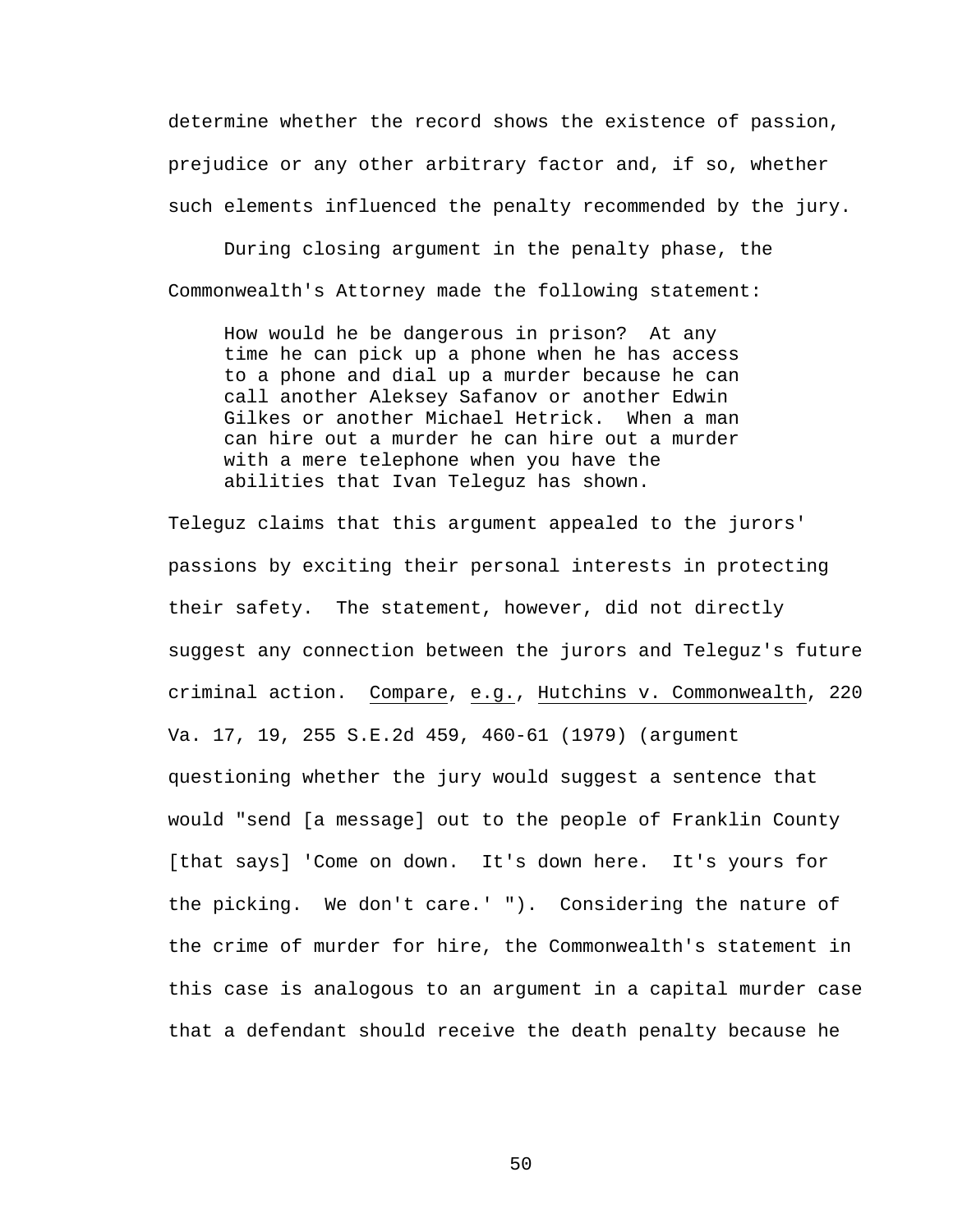could be a future danger by replicating his crime of murder while in the prison.

Teleguz argues however, that the effect of this statement was enhanced by the prior references to a connection between Teleguz and the "Russian Mafia" and the explanation made to the jury by the trial court regarding Teleguz's access to jurors' names and contact information.

As discussed above, the record shows that at some point during jury deliberations, one of the female jurors, not necessarily the jury foreperson, asked the bailiff if Teleguz "know[s] her identity and location." Teleguz argues that the trial court's answer "endorsed the Commonwealth's inflammatory argument, thereby underscoring the jurors' explicit fear that Mr. Teleguz represented a threat to their physical safety." The jury's subsequent recommendation of the death penalty was, according to Teleguz, based on their "personal interest in their own safety and security" and thus made under the influence of passion, prejudice, or other arbitrary factor. $9$ 

We first note that, unlike other questions submitted to the trial court during jury deliberations in this case, the question regarding Teleguz's knowledge of jurors' names and

<sup>9</sup>  $9$  Teleguz asserted in oral argument that the jury delivered its sentencing verdict "within minutes" after it received the trial court's response. However, nothing in the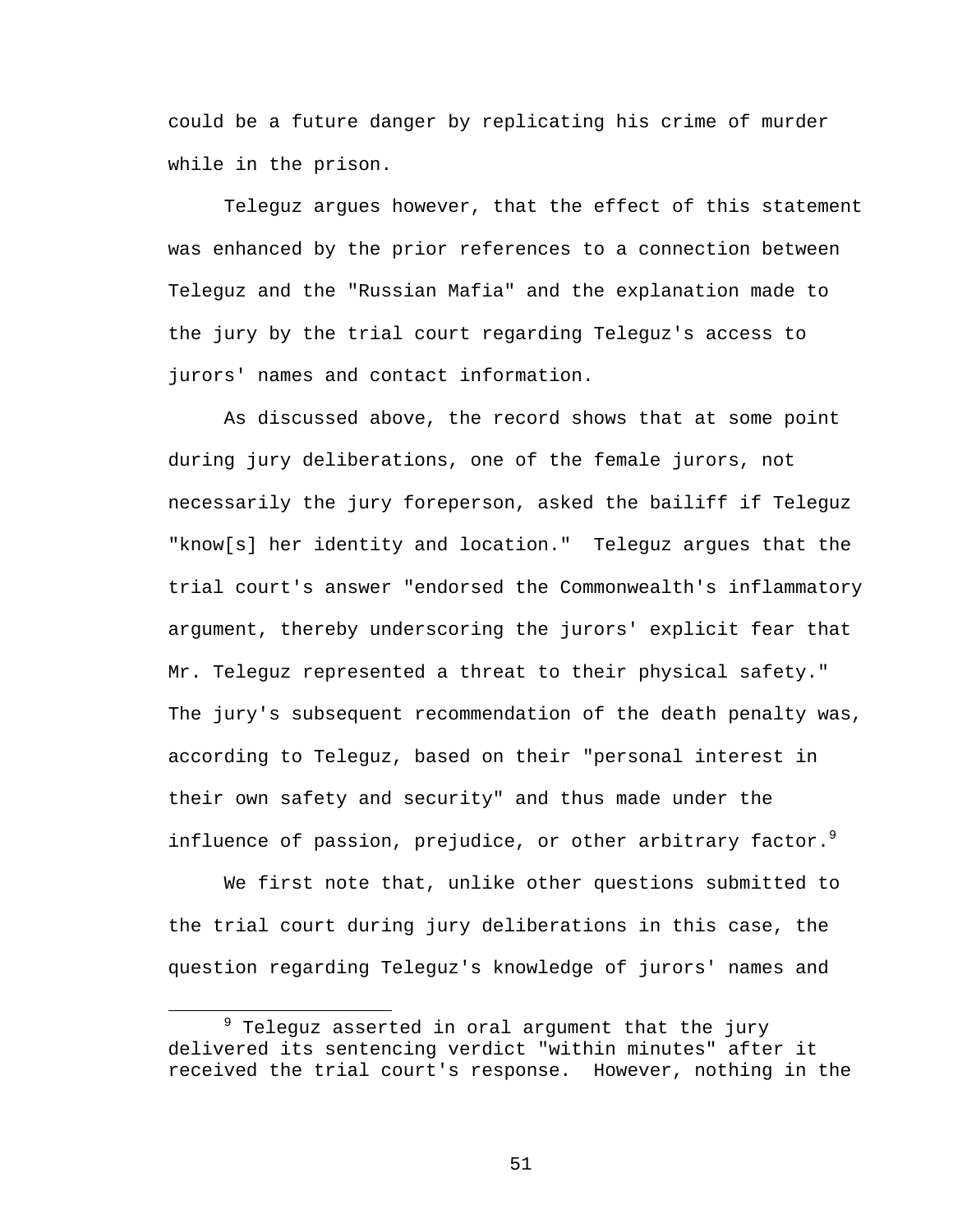contact information was not submitted to the court in writing and was made orally by a single juror to the bailiff regarding information about her. Therefore, the record is far from clear that the jury as a whole was concerned about whether Teleguz had access to the jurors' identity or location information. Furthermore, the trial court's response to the inquiry was correct and indicated that defendants are generally not provided such information.

Finally, the fact that Teleguz could hire someone to kill another person was established by the evidence in this case; that is precisely the crime for which Teleguz was convicted. Any purported connection to the "Russian Mafia" does not change that fact. Basing a sentencing determination on an undisputed fact is not an act of passion and prejudice. The jurors, furthermore, were clearly instructed during the trial that the testimony regarding the "Russian Mafia" was solely for the purpose of showing the witnesses' state of mind, not for the truth of the matter.

Teleguz's argument rests on the premise that the prosecutor's statements injected passion and prejudice into the jury's decision making by conveying a threat to the jurors' personal safety and security. For the reasons stated

 $\overline{a}$ 

record indicates the time interval suggested by Teleguz, or any other time interval.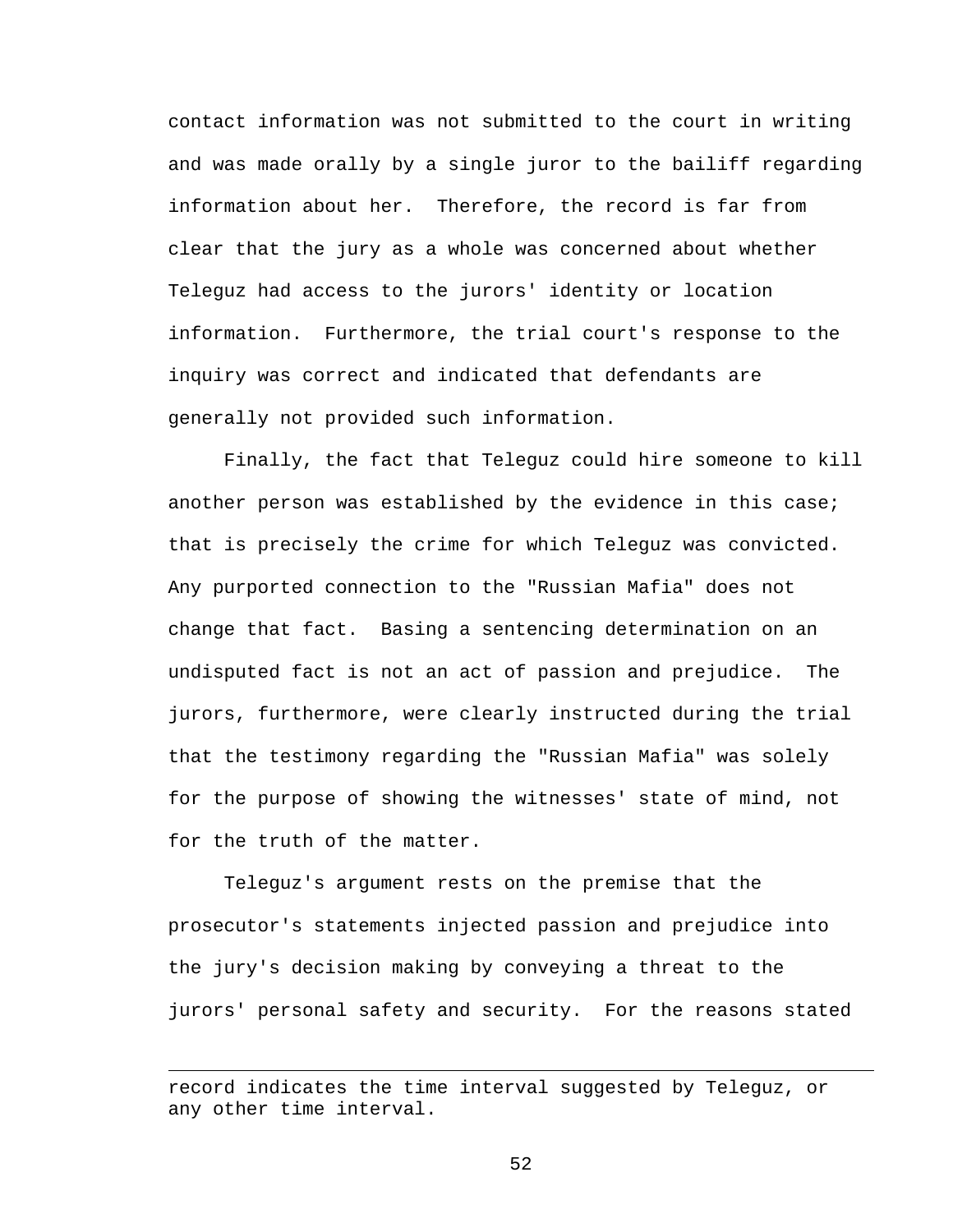above, we conclude that the prosecutor's statements were not addressed to the jurors' safety and security, and even if that was a fair inference, the record does not support a conclusion that the jury was concerned about the issue. Even assuming that the jurors harbored sufficient concern about their safety the record does not reveal that such concern influenced their decision to recommend the death penalty.

Accordingly, after a complete review of the record, we conclude that the sentence of death was not the product of passion, prejudice, or other arbitrary factor.

## 2. Proportionality

Pursuant to Code §  $17.1-313(C)(2)$ , this Court is required to review a sentence of death in order to determine "[w]hether the sentence of death is excessive or disproportionate to the penalty imposed in similar cases, considering both the crime and the defendant." We do not conduct a proportionality review to "insure complete symmetry among all death penalty cases." Muhammad, 269 Va. at 532, 619 S.E.2d at 63 (quoting Orbe v. Commonwealth, 258 Va. 390, 405, 519 S.E.2d 808, 817 (1999), cert. denied, 529 U.S. 1113 (2000)). In conducting the proportionality review, this Court must determine whether "other sentencing bodies in this jurisdiction generally impose the supreme penalty for comparable or similar crimes, considering both the crime and the defendant." Lovitt v.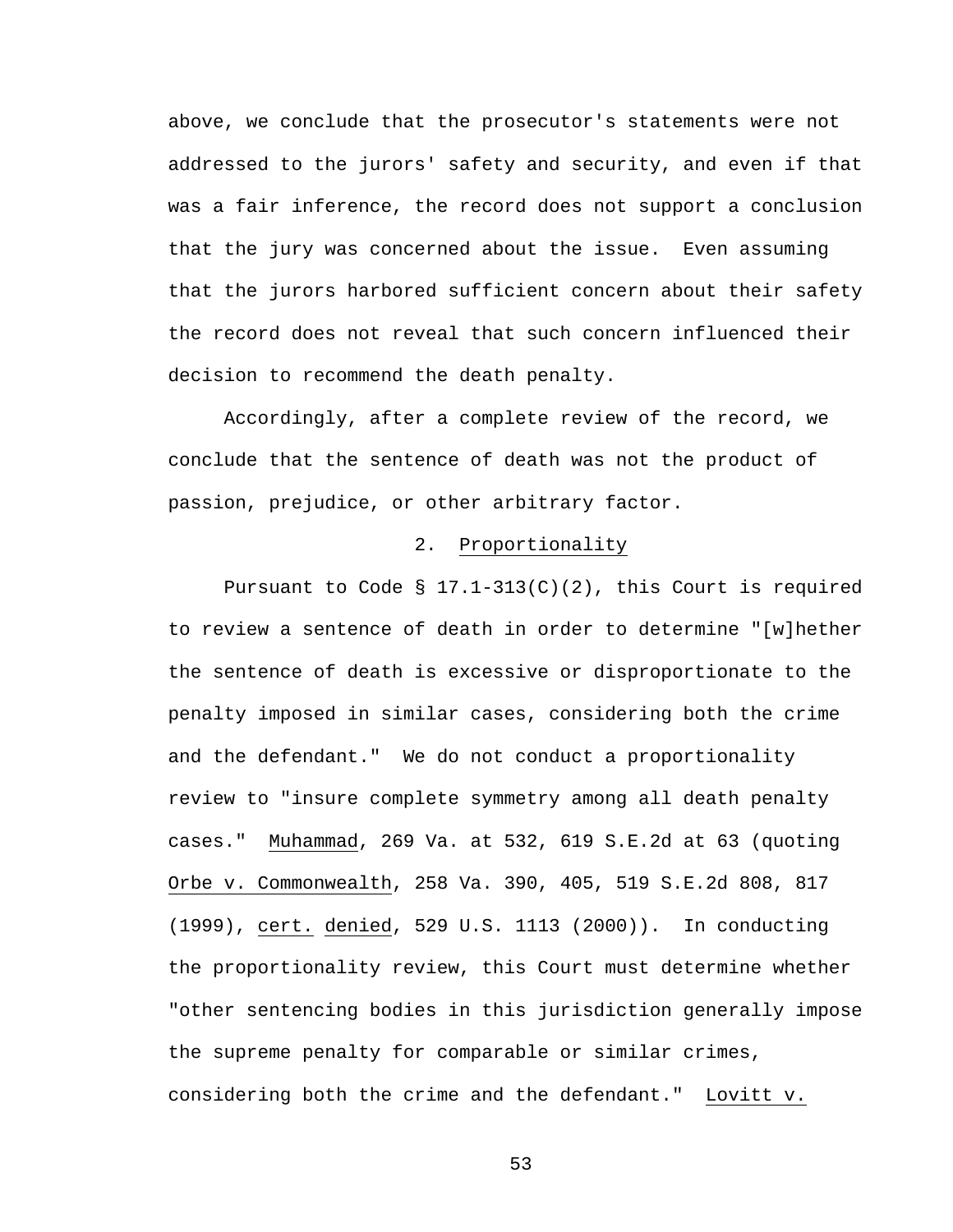Commonwealth, 260 Va. 497, 518, 537 S.E.2d 866, 880 (2000), cert. denied, 534 U.S. 815 (2001). The review is done to "identify and invalidate the aberrant death sentence." Muhammad, 269 Va. at 532, 619 S.E.2d at 63.

In conducting this review, we have examined all capital murder cases reviewed by this Court in which murder for hire was the predicate offense, where the Commonwealth sought the death penalty, and where both aggravating factors were found. Because only a single case, Wolfe v. Commonwealth, 265 Va. 193, 576 S.E.2d 471, cert. denied, 540 U.S. 1019 (2003), involved both aggravating factors, we have also examined those cases where a sentence of death was imposed, murder for hire was the predicate offense, and only one aggravating factor was found, Fisher v. Commonwealth, 236 Va. 403, 374 S.E.2d 46 (1988), cert. denied, 490 U.S. 1028 (1989) (finding by jury of future dangerousness); Lewis v. Commonwealth, 267 Va. 302, 593 S.E.2d 220, cert. denied, 543 U.S. 904 (2004) (finding by court of vileness). Finally, our review included those cases in which the defendant was convicted of murder for hire in violation of Code § 18.2-31(2) and received a sentence of life. Based on this review, we find that Teleguz's sentence was neither excessive nor disproportionate to sentences imposed in capital murder cases similar to the instant case.